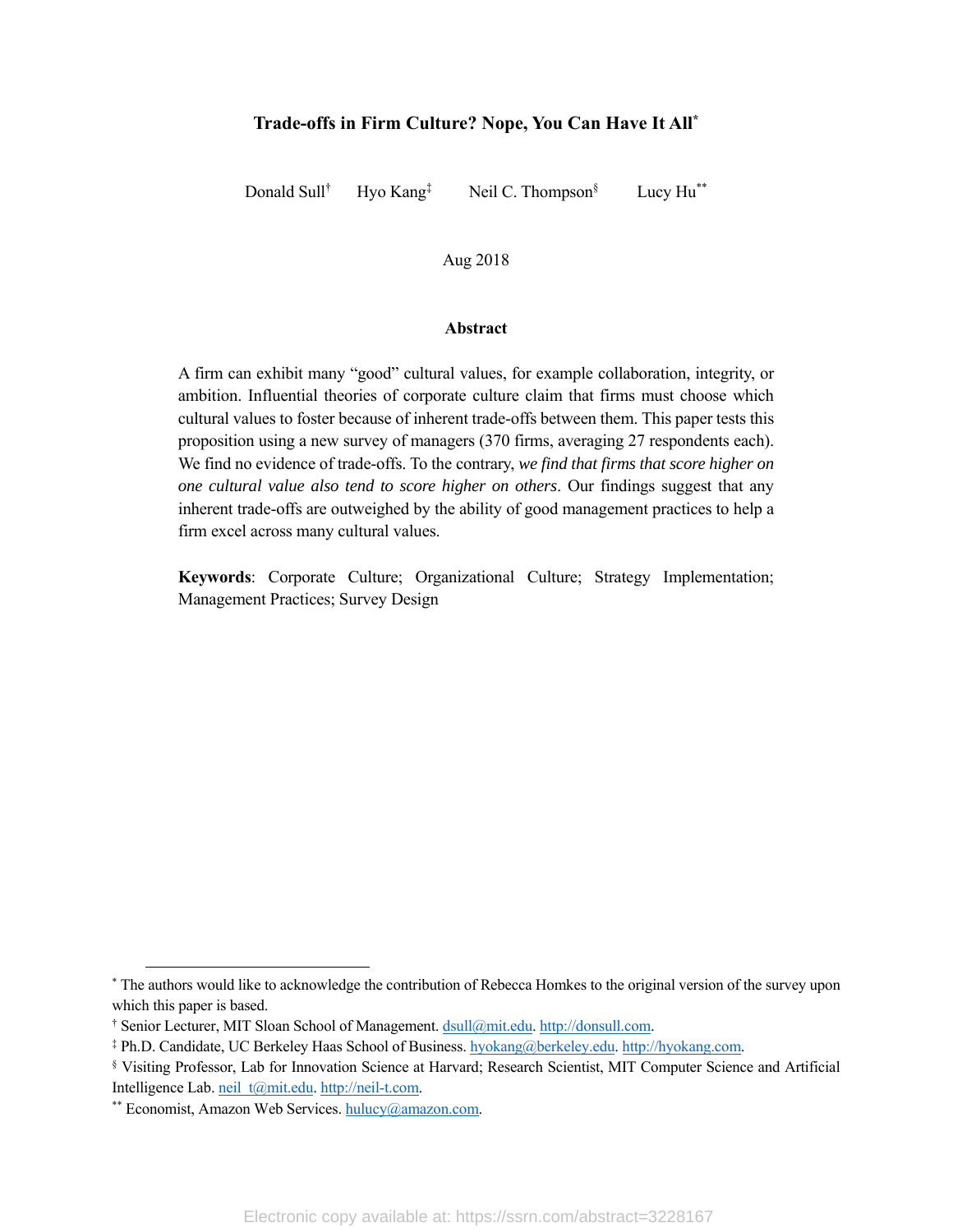# **INTRODUCTION**

In September 2016, Wells Fargo agreed to pay the largest penalty ever assessed by the Consumer Financial Protection Board for opening more than 2 million credit card and deposit accounts without customer authorization – an average of 2,000 fake accounts every business day between 2011 and 2015 (McLean, 2017). The fraud proved costly for Wells Fargo, leading to fines, potential lawsuits and criminal charges, and heavy reputational damage. Reflecting on this failure in a report put together by their independent board directors, Wells Fargo concluded that "The root cause of sales practice failures was the distortion of the Community Bank's sales culture…" (Independent Directors of the Board of Wells Fargo & Company, 2017). The report goes on to detail how managers set ambitious sales targets for bankers and held them strictly accountable for achieving these goals, even if they were deemed unrealistic by the employees.

This Wells Fargo example highlights a prominent view in the firm culture literature, that building a firm culture implies trade-offs in values – in this case, that fostering greater ambition came at the cost of integrity. This is merely one example of the conflicts that can arise between values. Groysberg and his colleagues, for example, argue that an organizational culture that emphasizes caring for employees conflicts with the drive to deliver results (Groysberg et al., 2018). Goffee and Jones (1996) contend that a corporate culture that values friendliness can blunt the candor required for honest feedback and difficult decisions.

Despite the clear potential for such conflicts, this paper argues (and presents evidence) that competition between values explains little of the observable differences in culture between firms. Instead, we argue that differences in firm culture are better explained by how effectively firms build the cultural values that are important to them. This distinction can be thought of as analogous to firm productivity in the context of Porter's Productivity Frontier (Porter, 1996). The view that culture requires trade-offs is analogous to Porter's view that firms will be on the frontier and need to make trade-offs to differentiate. But, just as Bloom and Van Reenan's work on productivity has shown that many firms are inside the productivity frontier (Bloom and Van Reenen, 2007; Bloom *et al*., 2017), this paper shows that many firms are inside the 'cultural frontier'. In both cases, the important implication being that improved management practices allow firms to improve their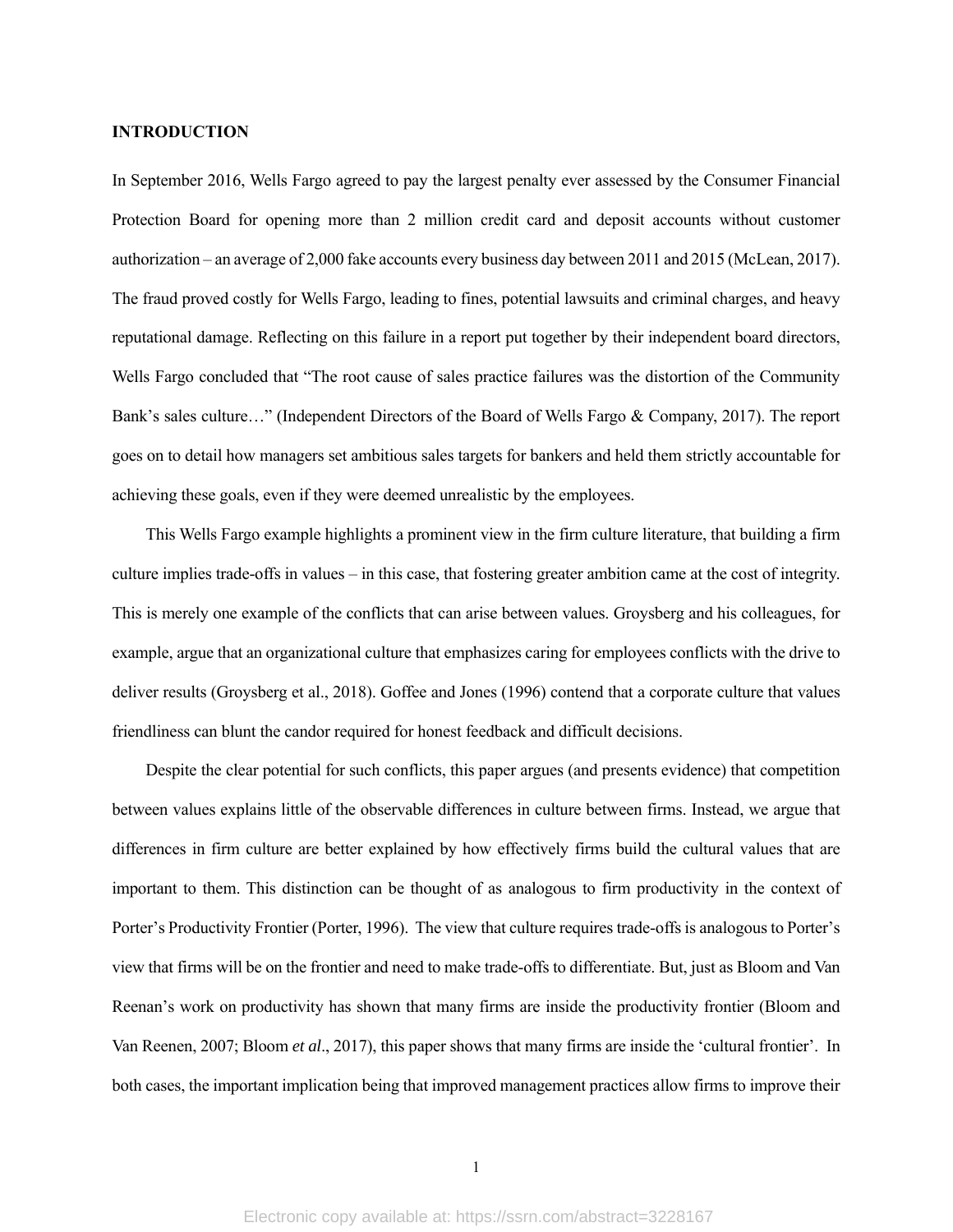performance without tradeoffs. This paper shows that empirical differences in firm cultures are well explained by differences in firm cultural execution, but not by competing values.

Our findings are important because, as the Wells Fargo example illustrated, corporate culture, by shaping employees' behavior, can have a material influence on firm performance. For Wells Fargo, their cultural failure led to the company dropping off Fortune magazine's annual list of the world's most admired companies, after ranking 25th in 2016 (Colvin, 2017). A separate Harris survey of corporate reputations saw Wells Fargo experienced the largest single-year drop in Harris Poll history, landing at second to last place (Harris Poll, 2017).

The link between culture and important firm outcomes is widely understood among executives. A recent survey of 1,348 North American CEOs and CFOs found that 92% believed that improving corporate culture would increase their firm's value (Graham *et al*., 2017). Empirical research provides correlational support for these assessments. Companies that made the list of Best 100 Companies to Work For (which is based largely on surveys of corporate culture) delivered 20% higher returns to shareholders over a five-year period compared to similar firms (Edmans, 2012). A separate study used GlassDoor's "Best Places to Work" (another ranking based on corporate culture) to construct portfolios of stocks of companies with strong cultures (Chamberlain, 2015). The resulting portfolios earned an average annualized return of 18–23% back-tested between 2009 and 2014, versus 14% for the S&P 500 Index.<sup>1</sup>

The assumption of trade-offs among values is built into one of the most influential models of corporate culture – the Competing Values Framework (Quinn and Rohrbaugh, 1983) – which is a widely used tool to assess corporate culture. A survey to measure these competing values has administered to over 10,000 organizations (Cameron *et al*., 2006) and the framework was used to structure a recent meta-analysis of the corporate culture literature as a whole (Hartnell *et al*., 2011). Other models also implicitly represent corporate culture in a way that implies trade-offs among conflicting values (Goffee and Jones, 1996; Groysberg *et al*.,

<sup>&</sup>lt;sup>1</sup> The Best Places to Work portfolios also had higher volatility than the S&P 500 Index. The standard deviation of annualized return at the portfolio level ranged between 0.19 and 0.22 for the Glassdoor portfolios versus 0.10 for the S&P 500. The Best Places to Work portfolios also consisted of significantly fewer stocks—between 30 and 40—that contributed to their volatility.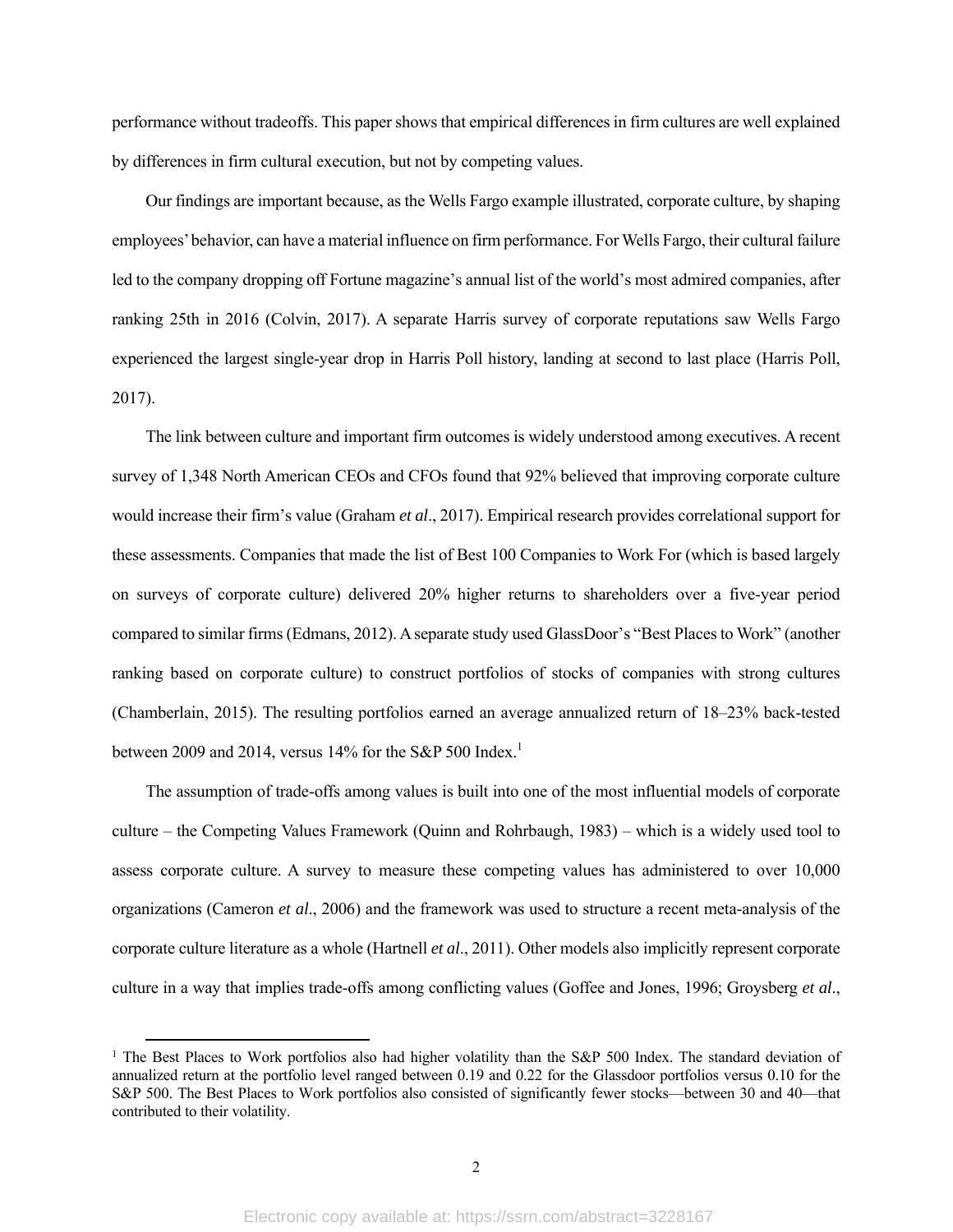2018), The core assumption of all these model is that, when it comes to values, firms can't have it all. The theory of trade-offs among competing values sounds plausible, but is it true?

In this paper, we propose an alternative view, where firms strive to cultivate *cultural effectiveness,*  moving them towards the *cultural frontier.* We define these two terms to parallel Porter's concepts of *operational effectiveness* and the *productivity frontier*.

In his summary of strategic theory, Michael Porter introduced the construct of the "productivity frontier" (Porter, 1996). Porter argued that firms could be conceptualized as bundles of hundreds or thousands of activities, such as processes to serve customers, develop new products, or manufacture goods. Taken together, these activities increased customers' willingness to pay for a good or service but also added costs. Porter defined the productivity frontier as the "sum of all existing best practices at any given time." Firms that are on the frontier face hard trade-offs. An automaker at the frontier, for example, might find that the only way to cut costs would be to eliminate activities that added value for customers. Firms within the frontier, however, could take actions that would move them towards the frontier, improving "operational effectiveness". Porter gives the example of U.S. automakers in the 1980s which learned, after studying Toyota's production techniques, that implementing lean manufacturing processes would cut costs and improve quality at the same time.

# Insert Figure 1 Here

We posit a model analogous to Porter's, where instead of improving operational effectiveness to get to the productivity frontier, firms strive to improve their cultural effectiveness to get to the cultural frontier (the sum of all existing best culture-improving practices at any given time). Figure 1 shows this schematically. Firms, in this view, only face trade-offs between cultural values when they are at the frontier. Most firms, however, will not be on the frontier, and thus there will be scope to improve cultural effectiveness by moving up and/or right in the figure, that is, moving towards the frontier to build a better corporate culture.

Corporate culture, as we use the term, refers to a bundle of cultural values that are deeply held, widely shared throughout the firm, and shape behavior over time (O'Reilly and Chatman, 1996). Managers and employees can take a large number of actions to build and reinforce the desired culture. Common levers to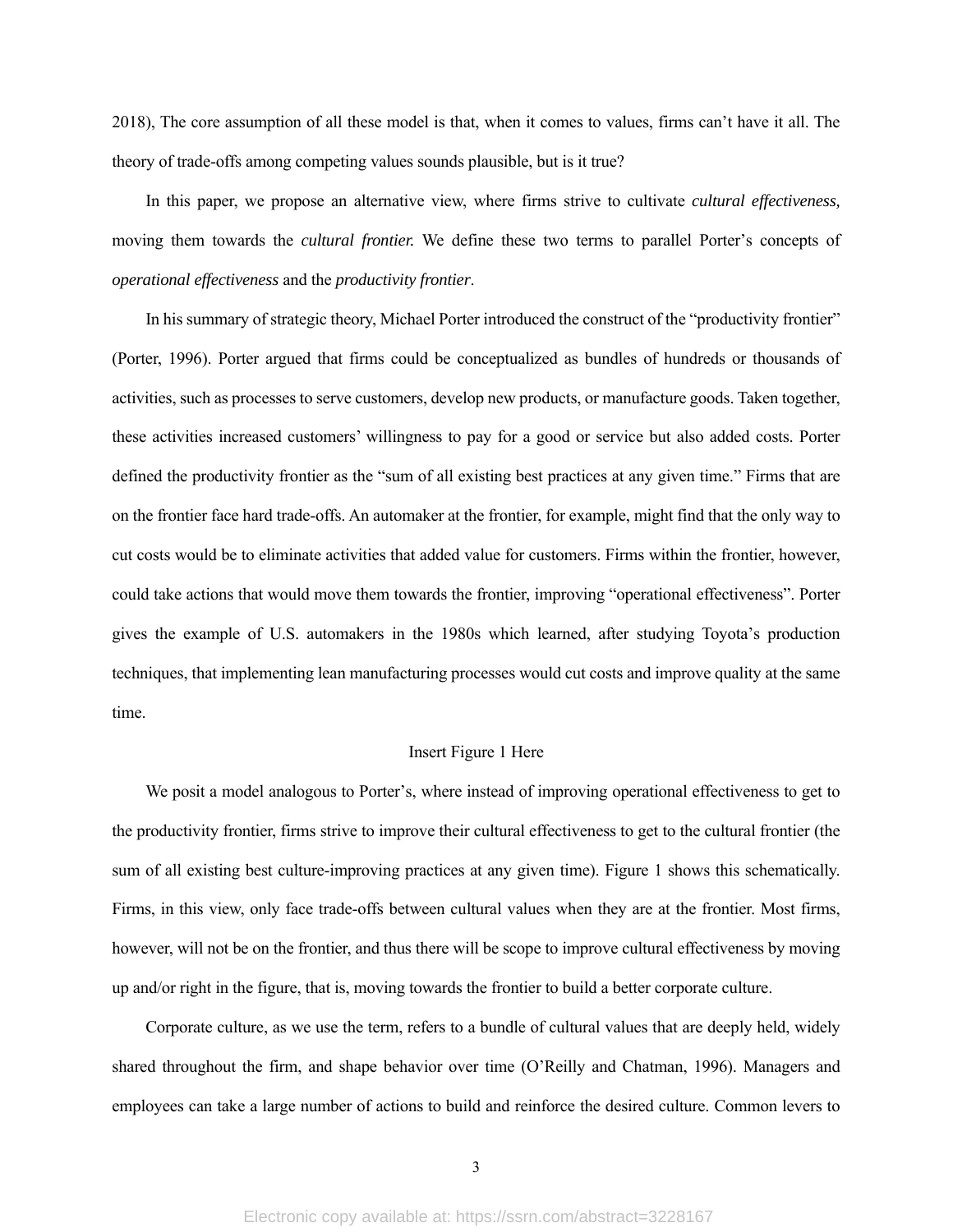influence culture include hiring, promoting, and firing employees based on congruence between their personal values and firm culture; symbolic actions that reinforce specific cultural traits; training; and incorporating cultural considerations into strategic decisions such as which companies to acquire. At any point in time, the cultural frontier is the set of activities that is both achievable and best promotes the desired bundle of values.

Assuming a frontier exists, an important empirical question arises: how easy is it to reach the frontier? Porter argues that firms will quickly adopt best practices and thus rapidly approach the productivity frontier. As a result, he argues, firms cannot sustain an advantage based on adopting known best practices. Recent empirical work by Nicholas Bloom and John Van Reenen, however, calls into question both the rapid adoption of practices and firms' inability to sustain competitive advantage (Bloom and Van Reenen, 2007; Bloom *et al*., 2017). Bloom, Van Reenen and their co-authors measure a subset of structured management practices including target setting, incentives, and performance monitoring that are widely-believed to improve performance in manufacturing settings. Through careful interviews, they assess whether individual plants have adopted these management practices. They find wide variance in the use of sixteen structured management practices across US manufacturing plants (Bloom *et al*., 2017). In one study, one out of every four factories had failed to adopt half of known best practices (Bloom *et al*., 2017). Thus, their findings reveal that many companies had not adopted well-established practices.

These authors also provide compelling evidence that the adoption of management practices improves productivity. They find that one-third of the differences in firm level productivity is explained by differences in the plant's use of management practices (Van Reenan, 2018), and present causal evidence that interventions to adopt best-practices improve productivity (Bloom et al., 2011). Their research demonstrates that many plants lie inside the productivity frontier, and that adopting good management practices can move them towards it.

We postulate that firms will find it even more difficult to approach the cultural frontier than to reach the productivity frontier. The quality of a firm's culture is more difficult to measure than outcomes associated with productivity, such as defect rates, waste, or product quality. The mechanisms to reinforce desired cultural norms, moreover, are less well understood and codified than structured practices such as Six Sigma or agile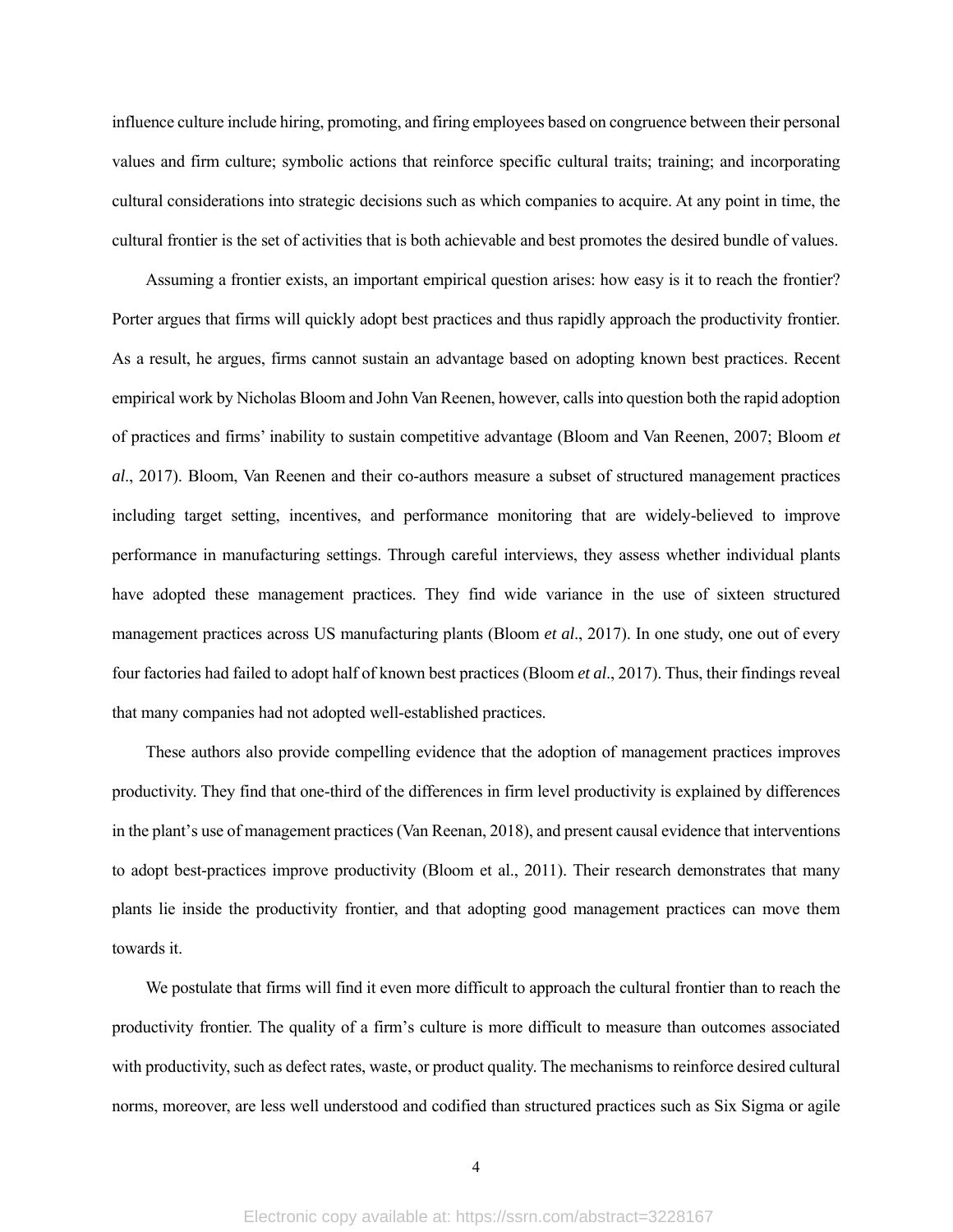software development that improve productivity. As a result, we argue that the vast majority of firms will fall well short of the cultural frontier and thus will not face the trade-offs in cultural norms found at the frontier. Based on this argument, we hypothesize that we should observe little to no evidence of negative trade-offs between cultural norms we measure empirically.

This paper analyzes the results of a novel survey administered to 9,930 managers across 370 firms. We find no evidence of trade-offs across the cultural values we measure with the survey. To the contrary, we find significant positive correlations across the cultural norms we measure. Moreover, we find that the positive correlations between cultural norms decrease as firms approach the cultural frontier. Thus, this paper concludes that, contrary to theory and conventional wisdom, trade-offs between cultural values are relatively rare. Most firms are inside the cultural frontier, and thus their managers can take actions that strengthen more than one cultural value at a time. In short, when it comes to improving corporate culture, most firms can "have it all."

Finally, to help understand why firms perform well across multiple cultural values, we connect our cultural findings with firm performance on structured management practices. Just as Bloom *et al*. found that good adoption of management practices is correlated with productivity, we find that good adoption of management practices is correlated with excellent performance on cultural values. Taken collectively, these results support a view where corporate culture and management practices mutually reinforce one another. Managers, as a result, can use structured management practices, like those studied by Bloom and Van Reenen, to shape their firm's culture.

# **DEFINING AND MEASURING CORPORATE CULTURE**

The principle source of data for this paper is an online survey (hereafter referred to as the Strategy Execution Survey or survey) originally developed by the first author and Rebecca Homkes, and subsequently developed and refined by the first author. Between 2012 and 2017, the Strategy Execution Survey has been administered to 9,930 managers in 370 firms. The survey was designed to measure a firm's ability to execute its strategy and included questions on management practices, how well the strategy was understood throughout the firm,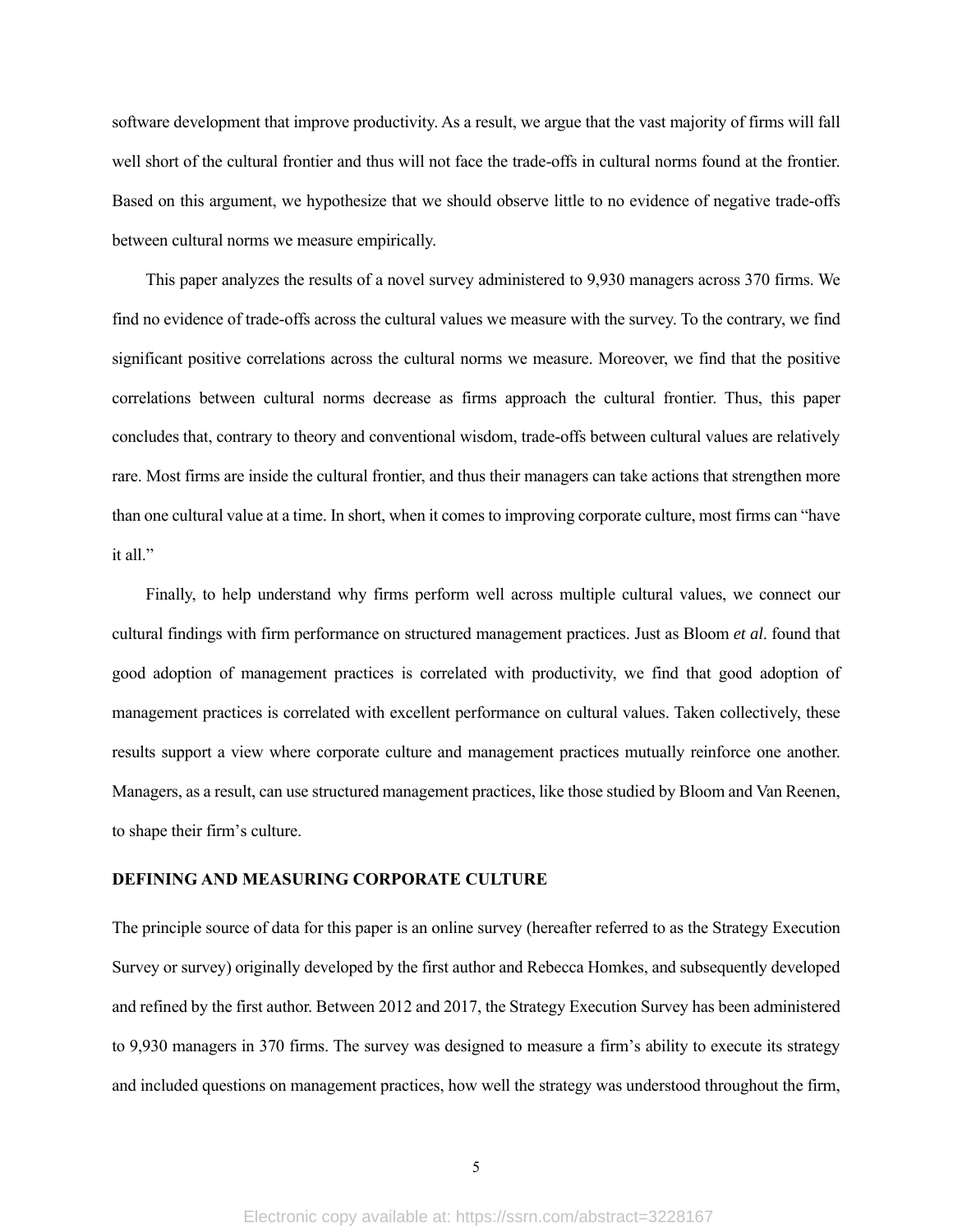and key values and norms that supported strategy implementation (Sull *et al*., 2015). Figure 2, Panel (a), shows the number of firms that took the Strategy Execution Survey by year.

## Insert Figure 2 Here

# **Defining culture**

The term culture, used to describe distinctive values or behaviors of a social group, first appeared in an English dictionary in 1921 (Kroeber and Kluckhohn, 1952:149). In the three decades that followed, anthropologists, sociologists, and historians generated more than 150 different definitions of culture. Since then, articles about culture have continued to proliferate. A recent meta-analysis identified 4,637 articles about corporate culture written between 1980 and 2008 (Hartnell *et al*, 2011). This vast literature on corporate culture has produced an array of definitions, including culture as narrative, values, cognitive frames, rituals, practices, among others (Giorgi *et al*., 2015).

## *Corporate culture as norms and values*

In this paper, we adopt the definition of culture as "a set of norms and values that are widely shared and deeply held throughout the organization." (O'Reilly and Chatman, 1996). Values refer to ideals, such as collaboration or innovation, that employees aspire to, while norms are the recurrent practices that embody these values and translate them into action on a day-to-day basis. A company might value collaboration, for instance, which would be supported by norms of delivering on promises to colleagues in other units or anticipating and avoiding conflicts with other teams. These norms are informal patterns of behavior, distinct from codified management practices such as target setting, operational processes, or incentives (Bloom and Van Reenen, 2007; Graham *et al*., 2017). Formal management practices and informal norms of behavior both interact with culture, and the Strategy Execution Survey measures both. In defining culture, we focus on values and norms for three reasons: leaders describe their firm's culture in these terms, values and norms represent a clear causal linkage between corporate culture and firm performance, and this definition is widespread in empirical work on corporate culture.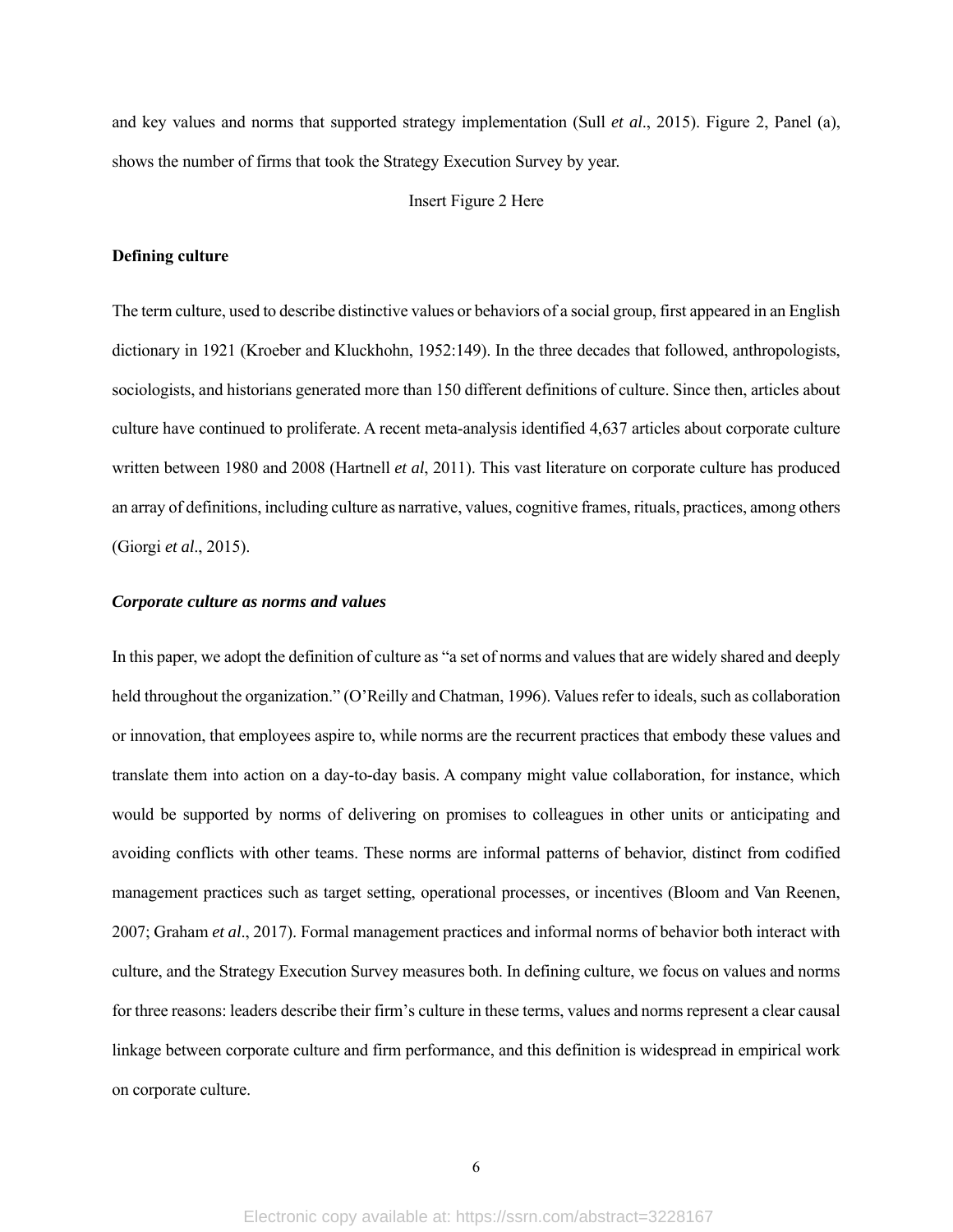Executives typically describe their culture in terms of values and norms. A survey of Chief Executive Officers and Chief Financial Officers of 1,348 North American firms found that 90% of them described their culture in terms of values, with most listing specific values their company emphasized (Graham *et al*., 2017). A separate study found that 85% of companies in the Standard & Poor's 500 (S&P 500) Index had a page on their corporate website describing their corporate culture in terms of values (Guiso *et al*., 2015).

Operationalizing corporate culture as a set of values and norms that shape employees' behavior provides a clear causal pathway linking culture to corporate performance. Many of the actions that have the greatest impact on a firm's performance, such as solving an unexpected problem for a customer, helping a colleague in another team, or experimenting with a risky technological solution, will be difficult to specify in advance, observe at the time, and evaluate after the fact (Gibbons and Henderson, 2013). Cultural values and norms can shape employees' behaviors and increase the odds they act in a way consistent with the company's strategy and goals. Cultural values and norms serve as an informal mechanism of control that, induce employees to "do the right thing" even when their actions are difficult to observe (Kreps, 1990; O'Reilly and Chatman, 1996). Firms with strong and widely understood values will attract employees who share those values, further reinforcing the firm culture. To the extent values and norms are widely shared throughout a firm, they also shape employees' expectations of what their colleagues will do in a given situation, which makes it easier to coordinate activities across different parts of the firm.

Finally, the theory of culture as a bundle of values and norms that are deeply held and widely shared has informed much of the empirical literature on corporate culture and firm-level performance. Surveys based on the Competing Values Framework, a widely-used taxonomy for classifying corporate cultures by their constituent values, for instance, have been used to measure culture in over 10,000 firms (Cameron *et al*., 2006). Recent empirical work in financial economics has also adopted the values-based view of culture (Edmans, 2012: Guiso *et al*., 2015; Graham *et al*., 2017; Zingales, 2015). Widespread usage of the valuesbased view of corporate culture allows us to build on existing empirical literature on corporate culture.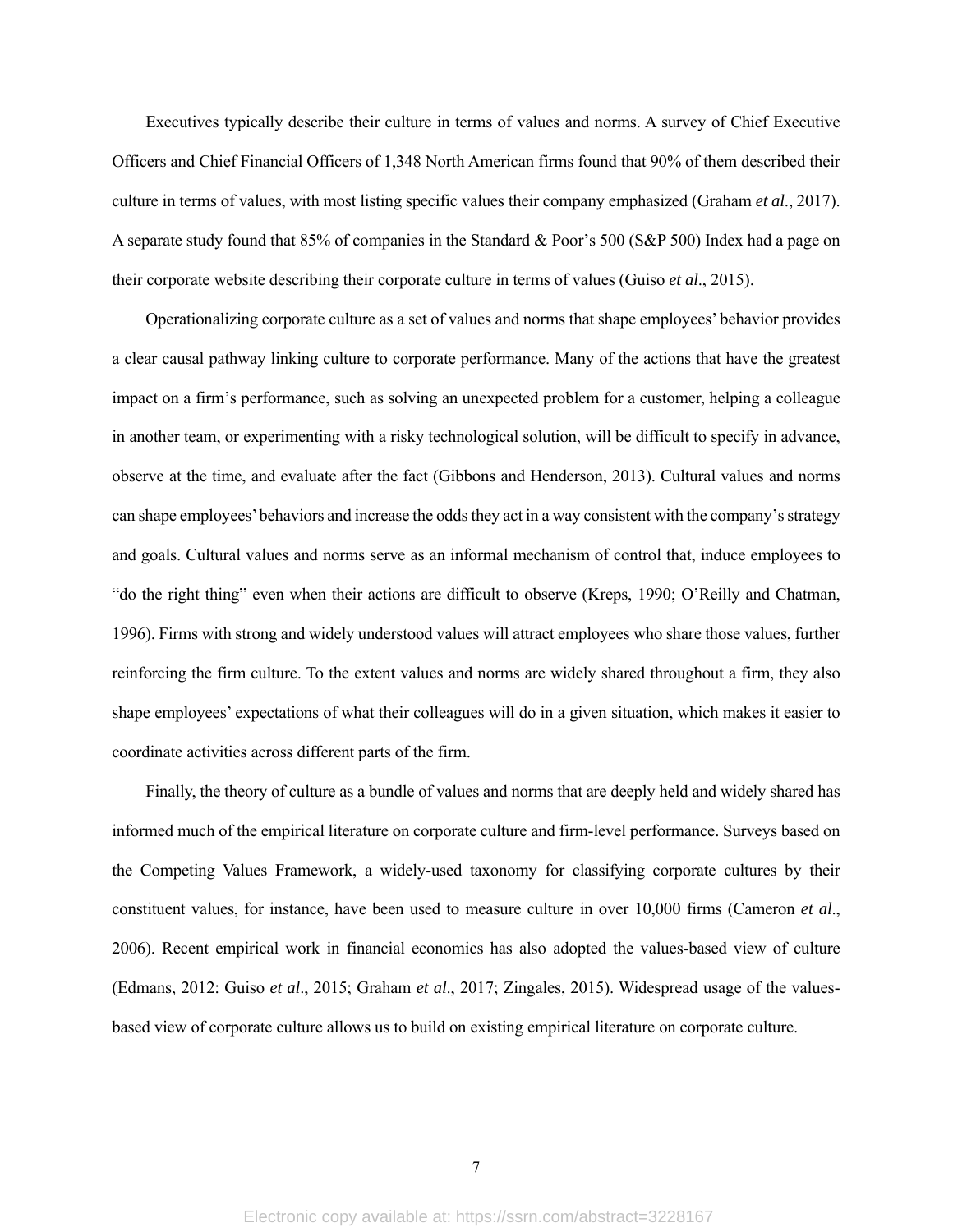#### *Selecting which values to measure*

An analysis of the websites of companies in the S&P 500 Index identified more than 50 distinct values those companies used to describe their corporate culture (Guisa *et al*., 2015). To select which values to measure with this survey, we started with the six values that comprise the principal components of culture identified by Charles O'Reilly and Jennifer Chatman (O'Reilly *et al*., 1991; O'Reilly *et al*., 2014). The Strategy Execution Survey was part of a broader research project on how firms implement their strategies (Sull *et al*., 2015), so we focused specifically on those values that executives cited as important for translating their strategy into action throughout the firm. We conducted open-ended interviews of executives and middle managers about the key factors (including management practices, firm structure, and cultural values and norms) that they viewed as most critical to effective implementation of their strategic priorities. We used data from these interviews to create a set of cultural values that executives viewed as most important for strategy execution.

The six values identified by O'Reilly and Chatman are collaboration, integrity, results-orientation, adaptability, detail-orientation, and customer-orientation. Based on the interviews, we adopted three of these values, collaboration, results-orientation (which we call "performance"), and integrity, without modification, and dropped two values (detail-orientation and customer-orientation) that did not emerge as important factors for strategy execution in our interviews. We split adaptability into innovation and agility to distinguish between novelty and speed in responding to market shifts. Based on the interview data, we added four values: accountability, ambition, autonomy, and transparency. In total, we analyze nine values in this paper.

# **Measuring culture**

Surveys are frequently used to measure corporate culture (Cameron *et al*., 2006; Hartnell *et al*., 2011; Graham *et al*., 2017), but they are susceptible to measurement error (Fowler, 2014) and bias. We address a panoply of these concerns in Appendix B, but highlight a few key ones here to show how our survey design minimizes them.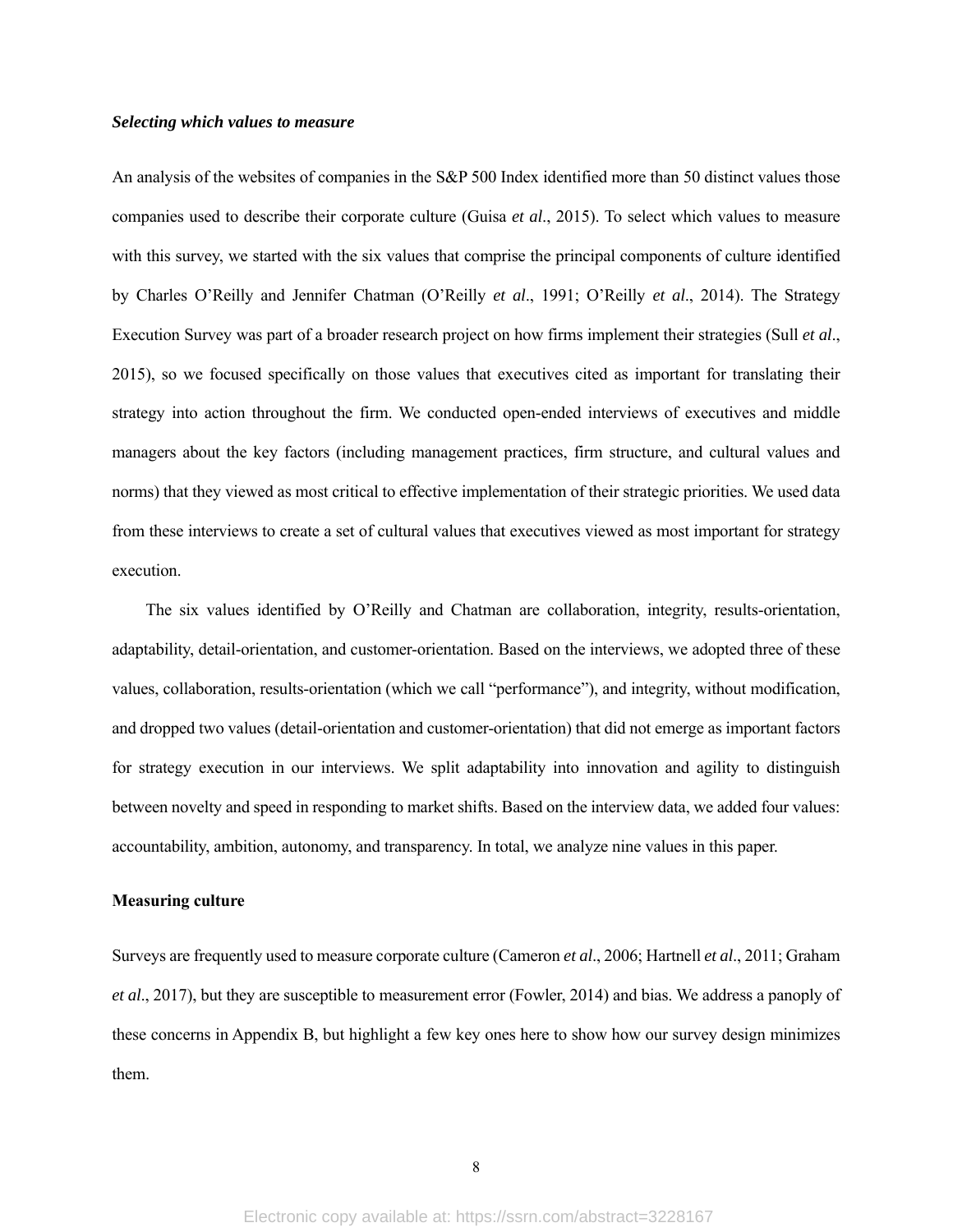If survey questions are interpreted differently by respondents, it can lead to large and statistically significant measurement errors (Fowler, 1992). This can be particularly challenging for cultural values, where concepts such as "integrity" or "collaboration," can easily mean different things to different respondents. To address this, the survey focused on how cultural norms manifest in observable behaviors that are easier to agree on. The questions were also refined using open-ended interviews to ensure common understanding and the survey avoided Likert scales, which themselves can introduce measurement error (Krosnick *et al*., 2014).

The avoidance of Likert scales also helps with non-differentiation, where respondents will tend to fill in the same answer, even for different questions, if presented on the same scale (Krosnick, 1991). To minimize the risk that respondents would shift to autopilot in responding to questions, we varied the format of questions, including free text responses, numeric range (e.g., number of objectives responsible for achieving), frequency (e.g., how frequently colleagues deliver on their commitments), randomized list of multiple answers with no obviously correct answer (e.g., factors that most influence promotion decisions), percent of total (e.g., percent of bonus linked to individual, team, and corporate performance), and hypothetical questions (Kang et al., 2011).

Measurement error can also be an issue if only a single respondent is used to gather data on each company. Bloom et al. (2017) and Bloom and Van Reenen (2010) find that 45 to 49% of the variation in factory-level usage in management practices arises from divergent answers by separate managers *at the same plant!* To minimize this source of measurement error, we administer surveys to multiple employees per firm. The median number of respondents was 23 (8% of the unit's employees), and the average was 27.

Our large number of respondents per company also help us with common method bias, as does our variation in question types. Common method bias arises when all the variables of interest are measured using a single instrument, which can lead to spurious correlations if, for example, a recently promoted manager was favorably disposed to her company, and rated the company higher across the board. A respondent's tendency to answer all items the same way could result from the desire to appear consistent in the answers that they give (Salancik and Pfeffer, 1977; Johns, 1994), enduring tendency towards positive or negative disposition (Watson and Clark, 1984), transient mood states, or other biases. Previous findings indicate that common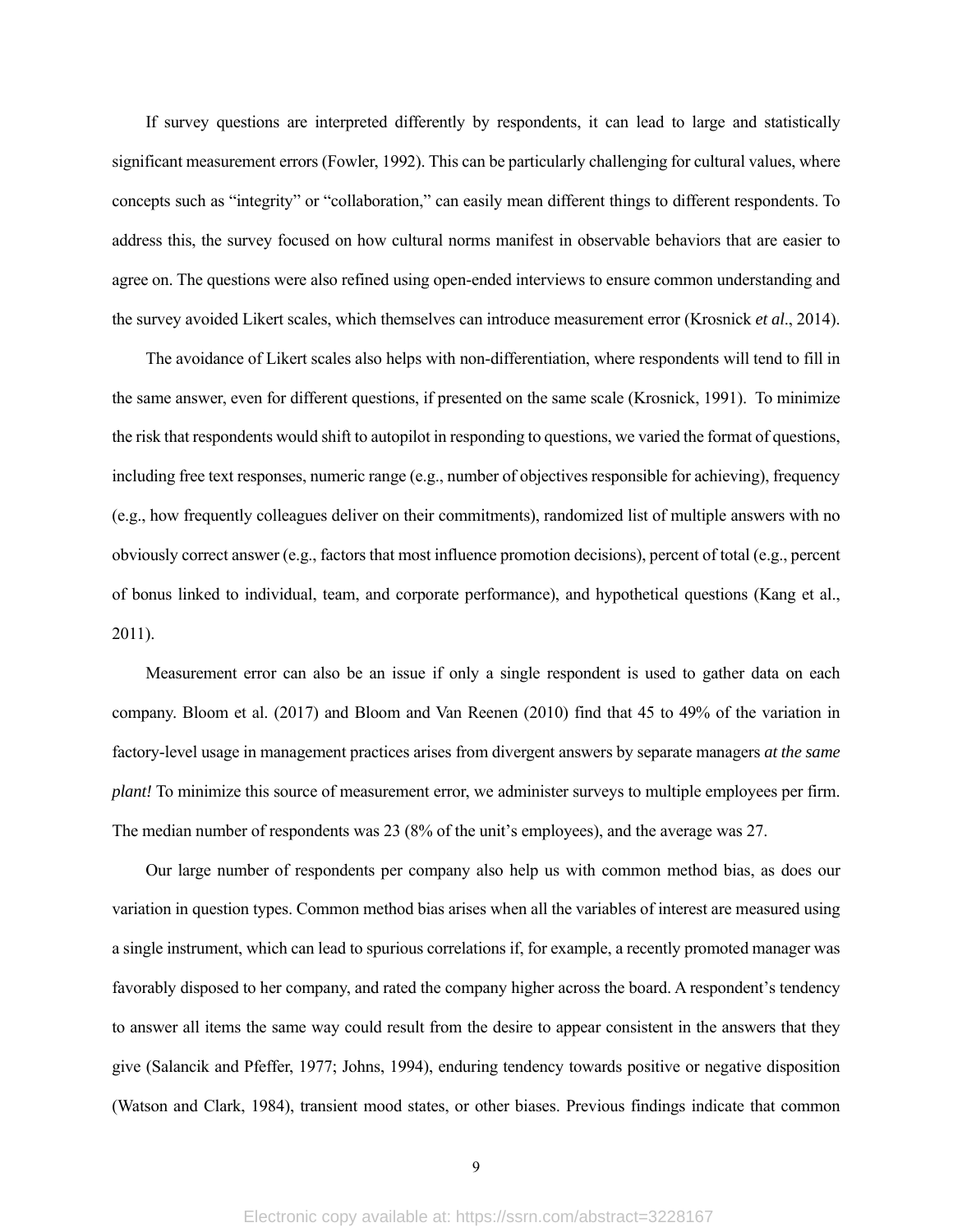method bias can account for one-quarter or more of the variance explained by correlations coming from a single questionnaire (Cote and Buckley, 1987). A number of our design choices reduce our exposure to this risk. Our large number of respondents per firm helps a lot. For example, imagine that individuals were enormously swayed in their answers by day-to-day vicissitudes of their lives, such that the expected impact was that 50% of all the variation in their answers came from that, rather than real characteristics of the company's culture. This would be a large problem for a survey with only single respondents per firm, but for a survey with 27 respondents per firm (our average) the expected misallocation component would fall to just 3.7% of the variation<sup>2</sup> (because of the central limit theorem). Thus, even large idiosyncratic fluctuations would produce only small amounts of common method bias because of our sample sizes. Large sample sizes help less if biases are systematic – for example, if high growth and profitability of a firm create a "halo effect" whereby employees assume their organization excels on every dimension because it is performing well in the market (Rozenszweig, 2007). To test for this, we empirically test for common method bias using a marker variable approach (Craighead et al., 2011; Lindel and Whitney, 2001; Malhotra et al., 2006). These allow us to bound the variance coming from common method bias to no more than one-fifth (full details in Appendix B).

Thus, by construction, our survey is able to address many of the most problematic potential sources of bias and measurement error, and thus we conclude that it provides a strong measure of actual firm culture.

# 1.1 **Sample description**

Table 1 shows summary statistics for our individual respondents. Panel (a) shows their current role, revealing our focus on upper and middle level managers. Panel (b) shows the tenure of our respondents, with more than half having been with their employer for 5 or more years.

Table 2 shows summary statistics for the firms in our survey. The median firm has 23 respondents, has

<sup>&</sup>lt;sup>2</sup> The expected variation from the idiosyncratic part is  $\frac{50\%}{27-1}$  = 1.9%, and therefore the share of all variation would fall to  $\frac{1.9\%}{50\%+1.9\%}$  = 3.7%. The specificity of this result implicitly assumes that the distribution of the initial fluctuations was Gaussian, although the overall implication does not.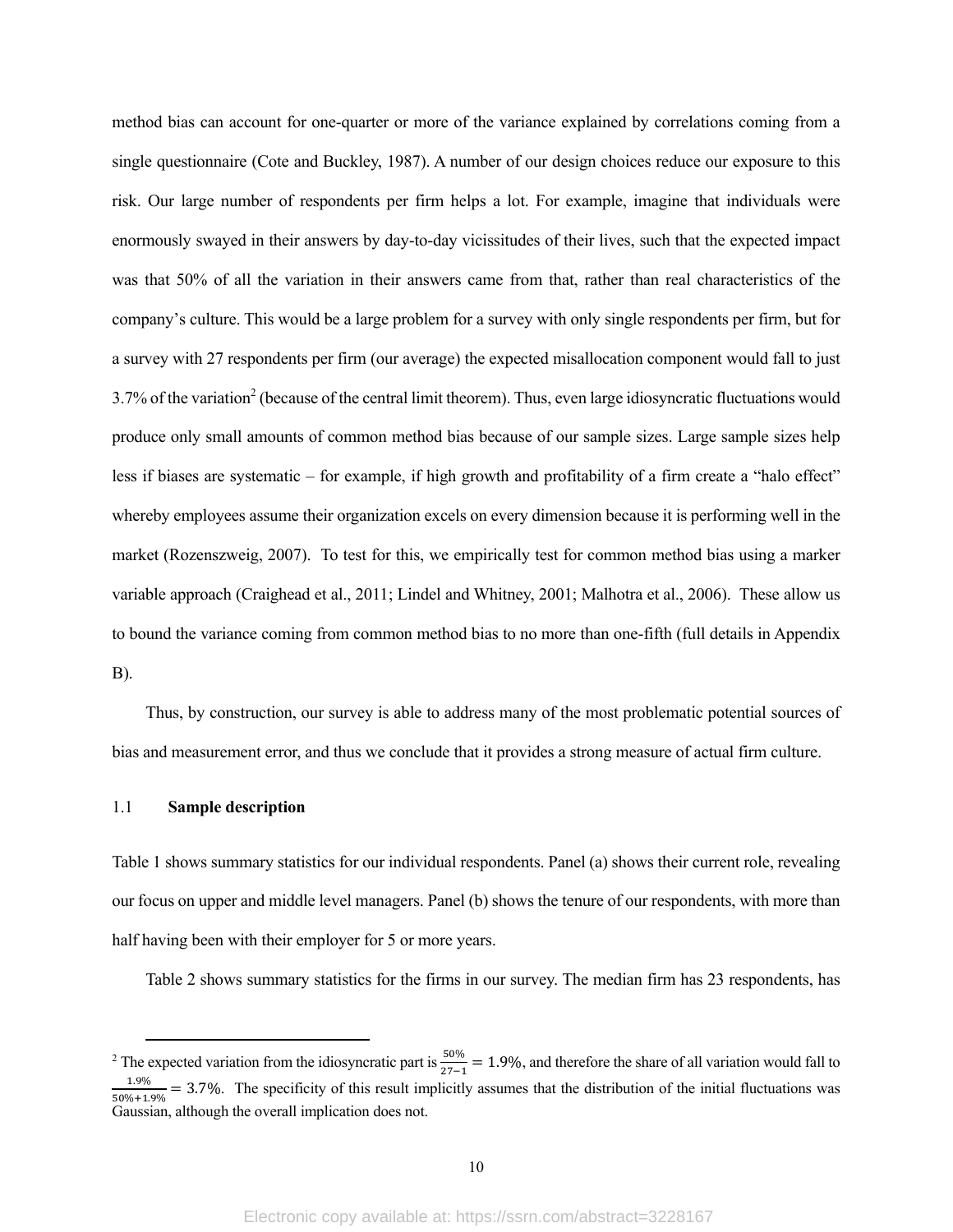existed for 41 years, is publicly held<sup>3</sup>, and has nearly  $10,000$  employees.

Insert Table 1 and Table 2 Here

# **ANALYSIS PLAN**

The goal of our analysis is to understand whether the competing value theory or our cultural effectiveness theory better explain observable patterns in firm culture. The key distinction between these theories is what they imply about correlation patterns between values. In particular, the competing value framework implies a negative correlation because of the trade-offs, whereas our cultural effectiveness theory does not require any correlation, although it opens the possibility for a positive correlation if being good at implementation applies broadly across cultural values. This section develops these lines of argumentation explicitly, discusses the data that we use for testing, and shows why analysis of the correlation matrices best distinguishes them.

If theories such as the Competing Values Framework are correct, firms make choices about which cultural values to strengthen and then must pay a price as the competing values suffer. For example, if integrity and accountability are particularly important for an auditing firm, we would expect it to emphasize these in selecting employees and then to build a culture that embeds these values in work practices and norms at the expense of other values, such as innovation or agility. Thus, the traditional model of firm culture implies that we should observe *negative* correlations across cultural characteristics.

An alternative view is that firms lie within the cultural frontier, and leaders can take actions to move towards the cultural frontier without making tradeoffs across values. Managers could, for example, make improvements that advance a particular cultural value without affecting others, or even improve multiple values simultaneously. For these firms within the cultural frontier, steps to improve cultural effectiveness could dominate trade-offs between values. Thus, if most firms are within the frontier, we should observe a *neutral* or *positive* correlation in the performance on cultural values across firms. We can make the stronger assertion that the correlation is strictly positive if we assume that some aspect of cultural effectiveness, say

<sup>&</sup>lt;sup>3</sup> While our data includes some not-for-profits, educational institutions, and government agencies, 85% of our sample consists of for-profit companies, hence we use the term "firm" to refer to them collectively.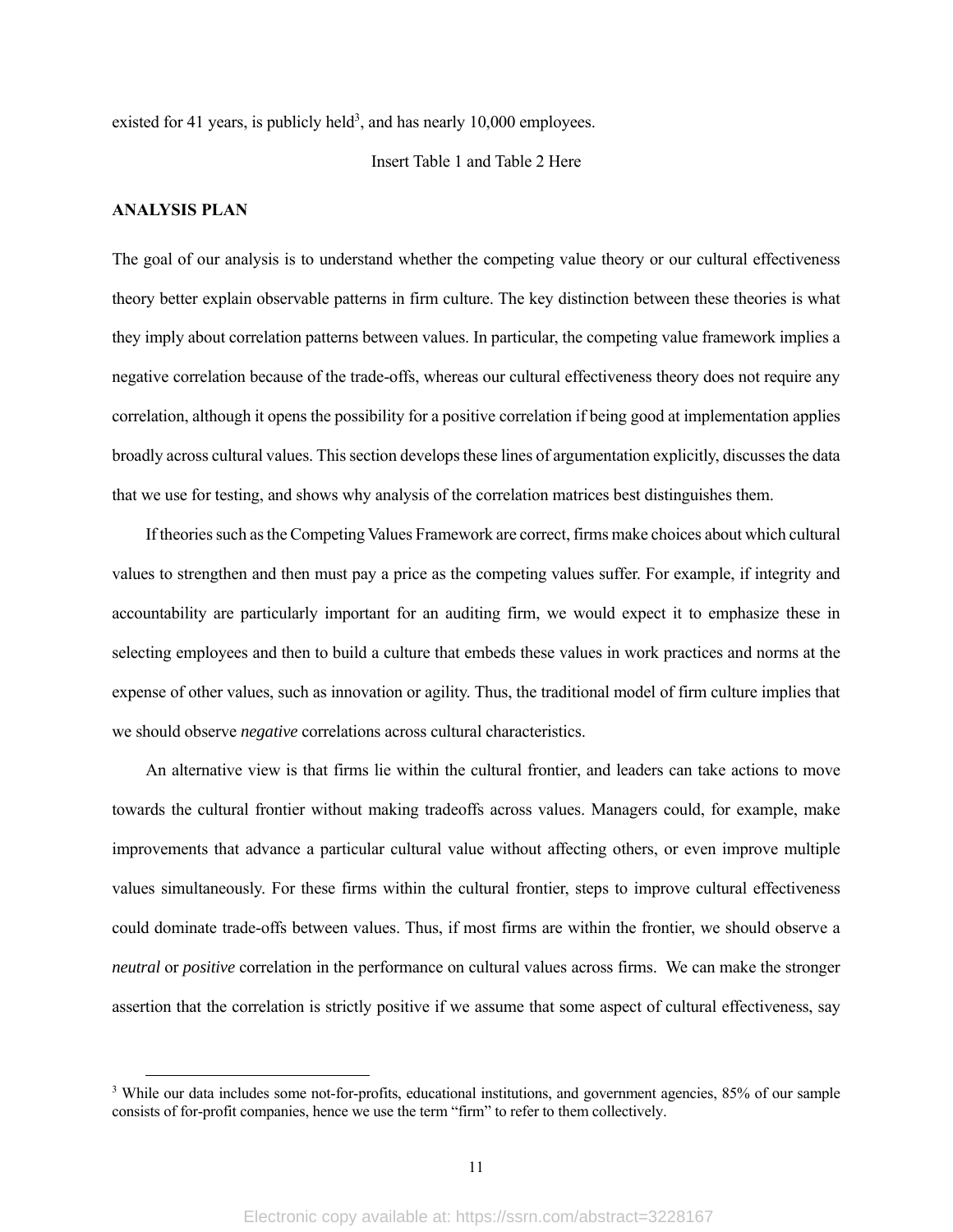better management practices, make some firms better across a range of characteristics.

Thus, empirically, we should see very different correlation matrices based on whether the competing values framework or the cultural effectiveness framework is right. In particular, consider four values: A, B, C, and D. Assume that in a competing values framework each value competes with the others. Then we should expect a correlation matrix, like Figure  $3(a)$ , that is dominated by negative correlations in the off-diagonal positions, reflecting the trade-off in values. If, instead, firms can move towards the frontier in multiple dimensions, and or the values naturally complement each other (say via shared management practices), then we should expect a correlation matrix like Figure 3(b) where the off-diagonals show positive correlations. As these illustrative examples show, the correlation of the off-diagonal entries provides a strong test of the Competing Values Framework and thus will be central to our analysis.

# Insert Figure 3 Here

#### **Survey Data: Coding responses**

As discussed in sections Defining culture and Measuring culture, a strength of our survey is that it forces managers to choose between realistic options – which engages respondents more than, for example, a series of similar Likert scale question. Phrasing the choices this way does, however, require us to convert the responses back to numerical values for our statistical analyses. We present an example here to provide as sense of the analysis. Consider question #63:

### **Question #63**

How well do department function or business unit leaders typically resolve conflicts amongst different parts of the business?

- (a) These issues often go unresolved.
- (b) Leaders resolve issues, but often with a delay.
- (c) Leaders don't anticipate problems, but resolve them promptly and effectively when they arise.
- (d) Leaders anticipate and avoid potential conflicts

For this question, it is clear that Option (d) is the best answer, Option (a) the worst, and Options (b) and (c) between them. But the relative ranking between (b) and (c) is unclear. To code this question, we provide ordinal rankings, with ties for instances of ambiguity. Thus, in this case, the best answer gets a "3", the worst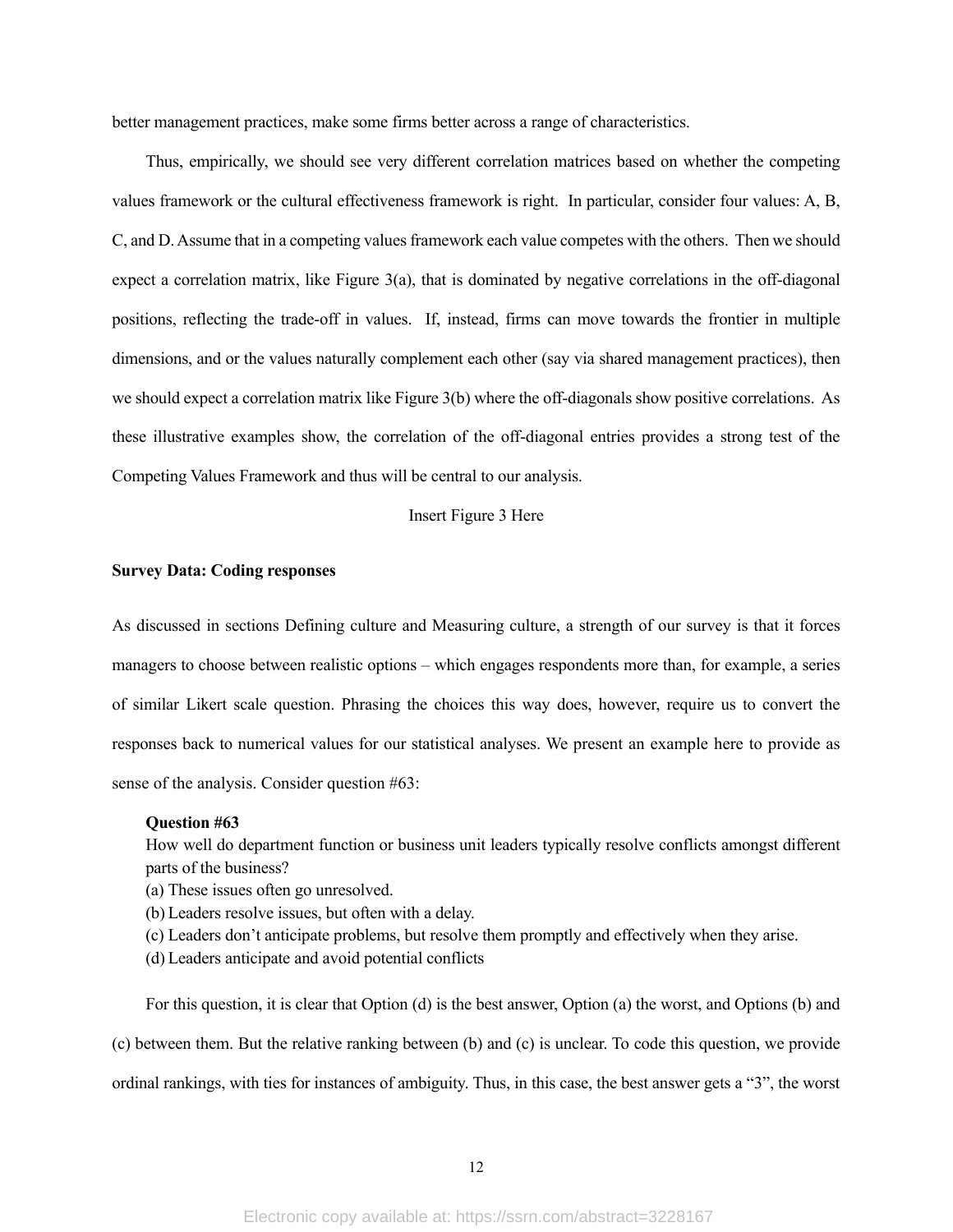a "1", and the others a "2". For many of our questions, ties are not needed.

We also map survey questions to the cultural values they were intended to measure. We map to the following cultural values: integrity, ambition, innovation, autonomy, accountability, agility, collaboration, performance and transparency. We also map questions to structured management practices such as resource allocation, goal setting, and operational processes. We provide full details of all the mappings in Appendix A, but also continue the above example here for expositional purposes. We map Question #63 to "collaboration", as it reflects management's role in smoothing the conflicts that inhibit teamwork across the different parts of an organization.

# **Survey Data: Aggregating across questions**

Because multiple questions map to each cultural value, we aggregate them to calculate a composite score. To make such composites comparable, we rescale each question to 0 to 10. Continuing our example with Question #63, the response mapping is:  $1\rightarrow 0$ ,  $2\rightarrow 5$ , and  $3\rightarrow 10$ . This rescaling is particularly useful in that it allows us to aggregate responses across questions with differing numbers of answers. After transforming questions in this way, we take simple averages across questions to aggregate.

## **Correlation between values**

We calculate correlation between values at the firm-culture level. First, we calculate each firm's average response for each culture value (aggregating individual responses to the firm level). We then calculate the correlation between each pair of values at the firm level.

It is possible that even if the above analyses yielded positive correlations between values, that this could be driven entirely by a subset of firms that scored poorly on several values. While this itself would be interesting, it would not address a key managerial concern: is it possible to build systematically better firm cultures. To check this, we perform a variant on our analysis, that replaces a percentile score for a firm's cultural value with a dichotomous  $(0/1)$  variable that is 1 if the firm is in the top 25% of firms for that value and 0 otherwise. This allows us to ask the more-targeted question: do the choices and investment needed to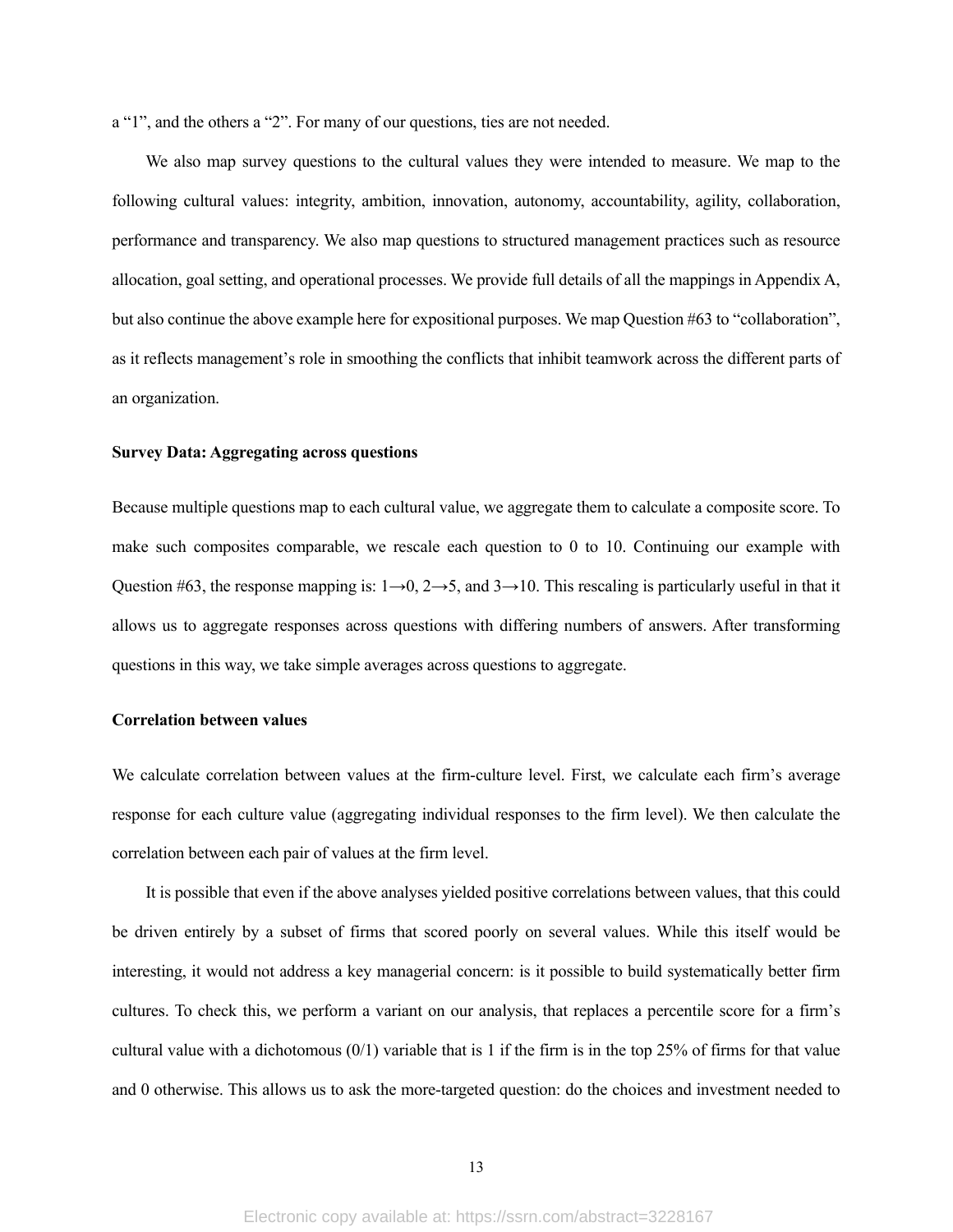get a firm into the top quartile of a cultural value induce trade-offs that make the firm less likely to have other cultural values in the top quartile? To explore this effect, and whether it changes as firms approach the cultural frontier, we consider a variety of cut-offs (other than 25%) for this threshold.

# **RESULTS**

For our analysis, we consider each cultural value in terms of its average strength and the variation across firms and individuals. We then look for correlations in the patterns of cultural values and run simulations to provide context for these correlations. Throughout our analysis we find no evidence of trade-offs in cultural values, but instead find pervasive evidence that firms can "have it all".

# **Strength of cultural values**

Figure 4 shows the aggregated survey responses for each cultural value across firms, including both the mean and one standard deviation in each direction

# Insert Figure 4 Here

Across our sample we see that, on average, firms score highest on autonomy and accountability, and lowest on collaboration, ambition and innovation. Interestingly, innovation is not only the lowest cultural value on average, it also has the second highest standard deviation.

# **Correlations across cultural values**

Recall, from Analysis Plan section, that the key empirical distinction between a trade-off and cultural effectiveness view of firm culture is the correlation of cultural values across firms. The trade-off view implies negative correlations, whereas the cultural effectiveness view implies positive ones.

Figure 5 shows the correlation between cultural values at the firm level. For example, the 0.62 value at the intersection of Collaboration and Agility reveals that across the firms in our sample there is a 62% correlation between the scores that firms get on these two measures. That is, firms that are better at one of these values, are very often better at the other as well.

### Insert Figure 5 Here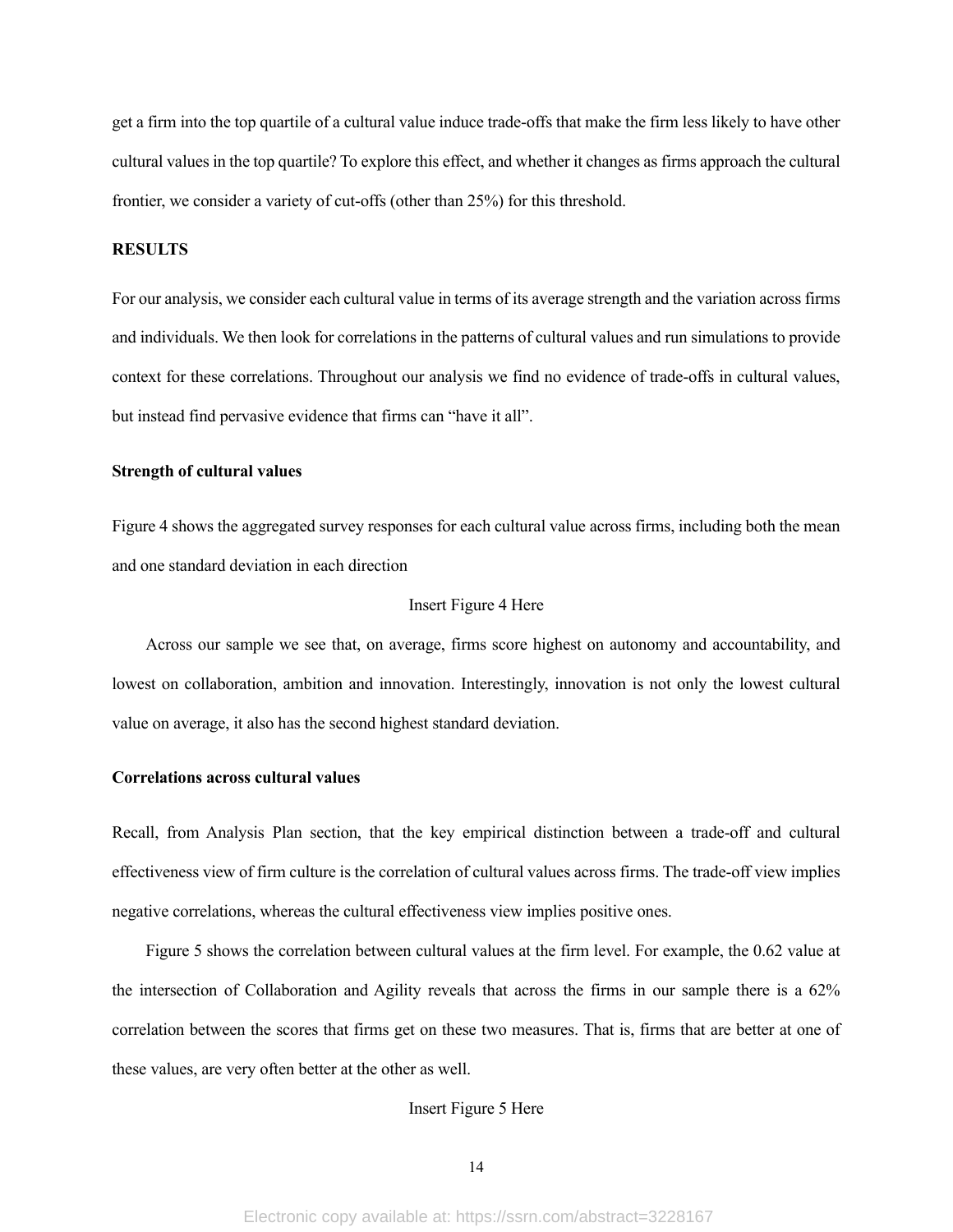The most striking finding in Figure 5, and the main finding of this paper, is that virtually all the pairwise correlations between cultural values are positive. Of the 36 off-diagonal correlations that we report, they have an average correlation of 0.29, and 35 are positively correlated. In other words, firms that rate well in one cultural value tend to rate highly in others as well. This finding is alternatively articulated as an absence of negative correlations. Only 1 correlation is (barely) negative: integrity-transparency, and only 2 more have correlations less than 0.1: accountability-ambition (0.06) and autonomy-ambition (0.01). This is not at all what one would expect to see if firms were arrayed along the cultural frontier and had to make difficult trade-offs between cultural values. For example, we began the paper with a motivation about the trade-offs one might expect between ambition and integrity. If that was indeed a central trade-off that firms were making, then that pairwise correlation should be negative. But it isn't, it is 0.2. Indeed, *we observe no systematic trade-offs in our results*.

Thus, our main result shows the opposite of what would be expected if firms were making hard cultural value trade-offs. This suggests two possible explanations. One is that, even in principle, there aren't trade-offs between cultural values. We find this explanation implausible given the host of well-articulated theories about why such trade-offs should exist (Quinn and Rohrbaugh, 1983; Goffee and Jones, 1996). A more plausible explanation is that trade-offs do exist for firms at the cultural frontier, but that most firms fall within the frontier and thus don't face such trade-offs. We discuss this in more depth in our discussion section.

#### **What is driving these results?**

Having observed correlations in cultural values, we now turn to understanding what is generating them. In particular, we consider what this means for managers striving to build the best corporate cultures.

In looking at the best performers, we consider a key managerial concern about whether it is possible to build firms that are systematically better across many aspects of culture. To address this, we modify the dependent variable from our previous correlation table from the percentile of the distribution to a dichotomous one which is 1 if that firm is in the top quartile of a cultural value and 0 otherwise. Figure 6 shows the results.

#### Insert Figure 6 Here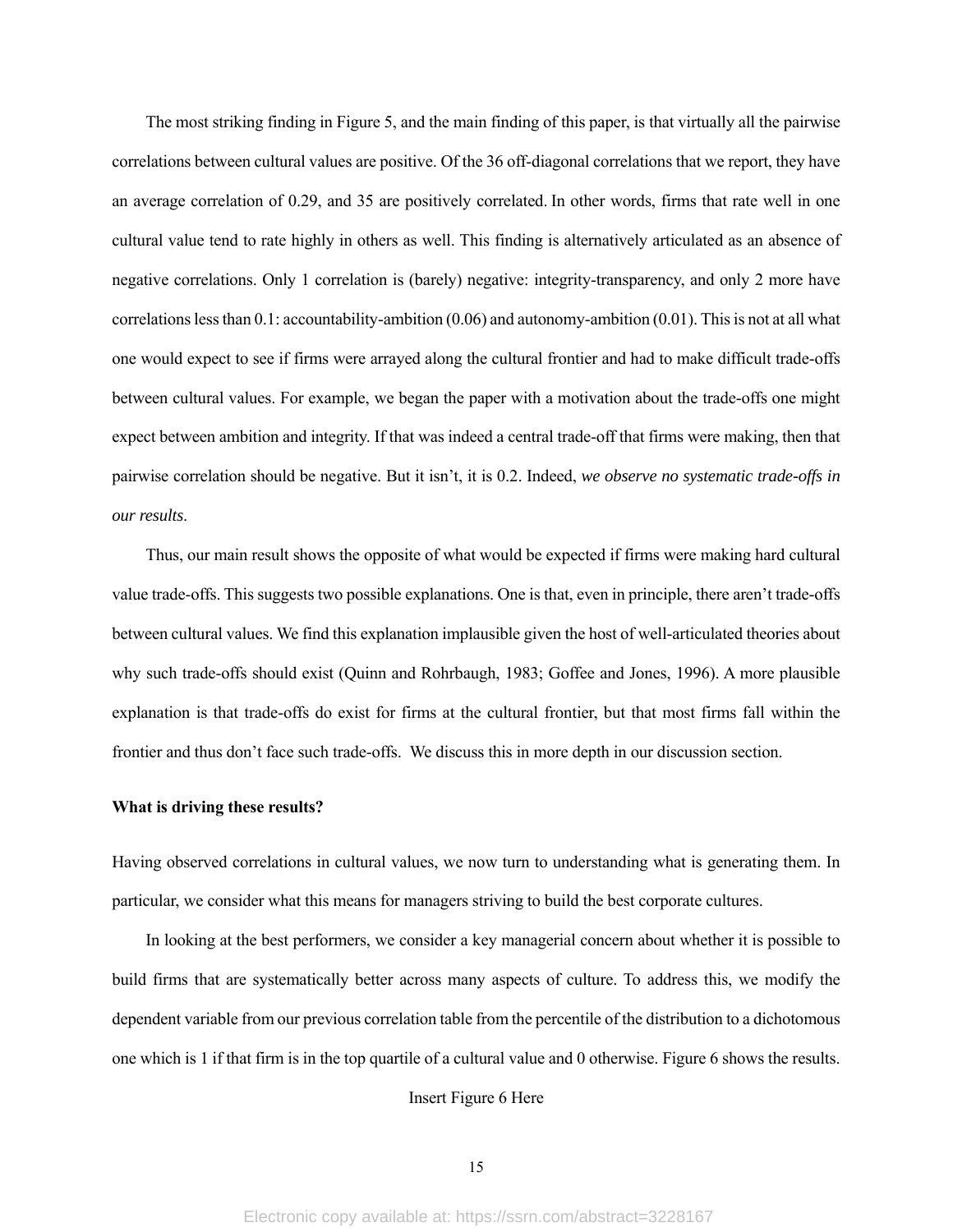There are two key facts to note from Figure 6. First, the correlations remain overwhelmingly positive, confirming that firms can indeed excel systematically across many areas of culture. Second, while the correlations in Figure 6 are positive, they are smaller than those observed in Figure 5. (showing an average correlation of 0.20 instead of 0.29). This diminishment in correlations is consistent with our argument that trade-offs are not required when firms are inside the cultural frontier, but become so as they approach the frontier. We can see this trend explicitly in Figure 7, which repeats the above analysis, but considers a variety of definitions for being a "top" performer. These range from a lax definition (just being above the median), to a stringent one (being in the top 5%). Rather than showing the full heatmap for each of these, we report only the average correlation for the non-diagonal entries.

#### Insert Figure 7 Here

Figure 7 reveals that our finding from Figure 6 (that correlations were weaker at the  $75<sup>th</sup>$  percentile than overall) is part of a larger trend: firms find it more difficult to excel across multiple values as they move closer to the cultural frontier. That is, if a firm scores in the top 30% (i.e. cut-off of 70%) for one value, then it is likely to be able to score highly on other cultural values as well. But, if a firm scores in the top 5% (i.e. cutoff of 95%) on one value, it is still somewhat more likely to score highly on other values, but not nearly as much. Importantly, this finding is not a mechanical consequence of the calculation itself. If values were independent, this analysis would show correlations of ~0% across all cut-off levels.

This finding is consistent with two aspects of our theory, so either or both could explain it. First, it is consistent with our theory of the cultural frontier. If trade-offs are required at the cultural frontier, but not inside it, then we would expect firms that approach the frontier to transition from positive correlation to no correlation and then to negative correlation. We observe a move from positive towards no correlation, consistent with this. A second potential explanation for this finding is that firms develop *cultural effectiveness* – that is, they adopt good management practices that improve many cultural values. In simulations of this type of model (similar in spirit to those reported below), we also find a drop-off in correlations at high thresholds.<sup>4</sup>

<sup>&</sup>lt;sup>4</sup> For our cultural effectiveness simulations we considered each firm to have culture scores for each value of  $Y_i = \alpha +$  $(1 - \alpha) * W_i$ , where  $\alpha$  is Cultural Effectiveness, which contributes across all values, and  $W_i$  is idiosyncratic performance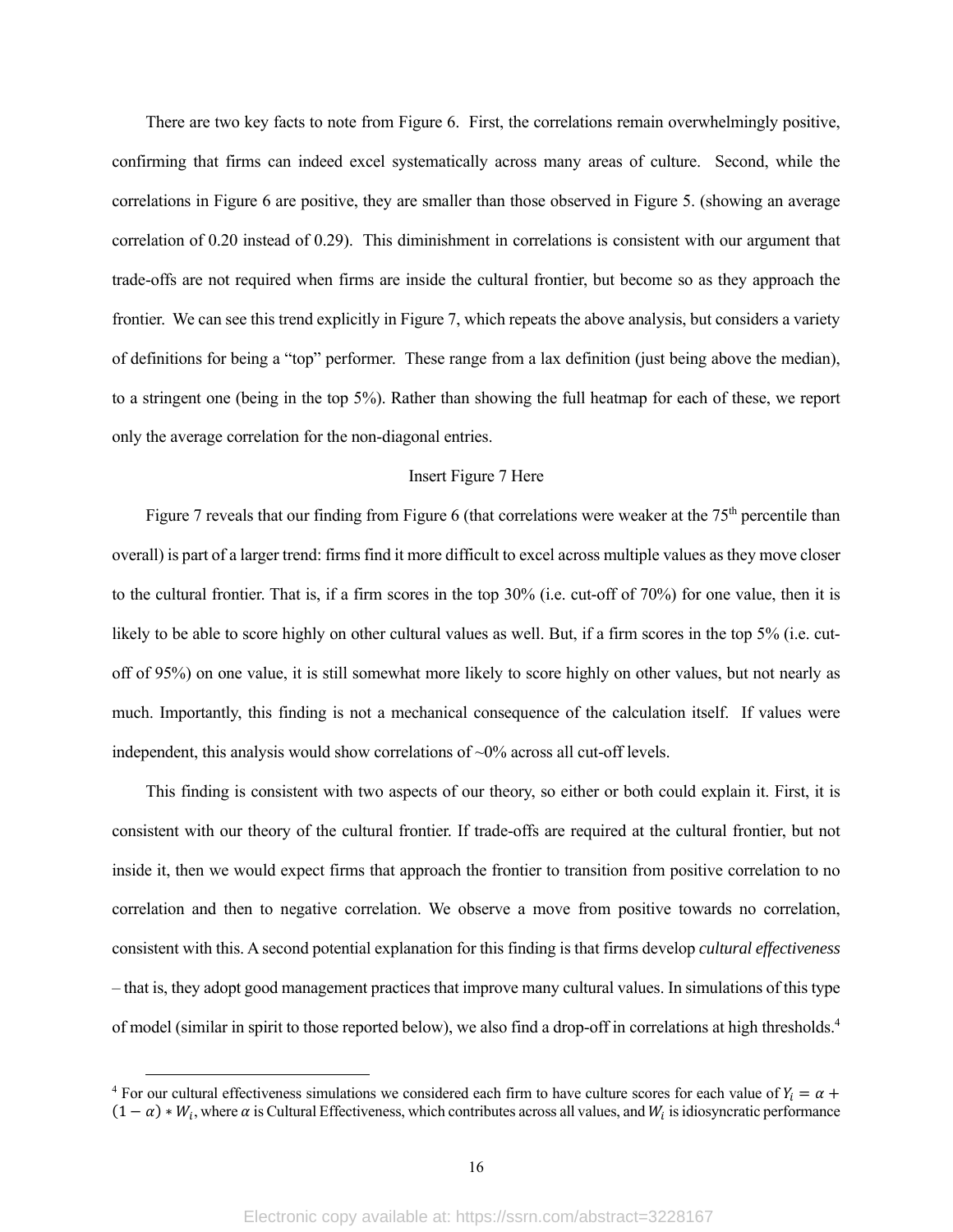Thus, while we cannot determine which of these effects would be more likely to cause our empirical finding, both are consistent with it (as well as with our theoretical model).

### **SIMULATION**

#### **Setup**

In both the traditional trade-off-based view of firm culture and our cultural effectiveness view, performance on one cultural value of a firm should be, to some extent, predictive of other values.<sup>5</sup> That is, firm cultural values should exhibit statistical dependencies. We explore this dependence explicitly by simulating the distributions of firm values based on potential dependencies between then.

For example, if cultural values are independent, then they could be well-simulated by a generative model where the probabilities of getting better or worse scores across cultural values are not affected by the draws of other values. Mathematically:

$$
p(Y_1, ..., Y_N) = p(Y_1) p(Y_2|Y_1) ... p(Y_N|Y_1, ..., Y_{N-1}) = p(Y_1) p(Y_2) ... p(Y_N)
$$

where each  $Y_i$  represents a cultural value and  $p(Y_1, ..., Y_N)$  represents the probability of a firm having a particular set of value scores. Because of the statistical independence, this joint probability is just the product of the independent values for each value,  $p(Y_i)$ .

We can generalize this data generating process by adding back dependence that parameterizes the correlation between factors and includes a draw,  $W_i$ , which is independent of the other values.

$$
Y_i \sim f(Y_1, Y_2, \dots Y_{i-1}, W_i)
$$

We make the additional assumptions that correlation effects are additive, pairwise, and symmetric to get:

$$
Y_i = f(Y_1) + f(Y_2) + \dots + f(Y_{i-1}) + f(W_i)
$$

We can then re-cast this as a weighted average<sup>6</sup>, where each other cultural value contributes a percentage

on that value. Both are drawn from uniform distributions. This model also predicts a drop-off in correlations at low thresholds, which we also see in our data.

<sup>&</sup>lt;sup>5</sup> Although these two theories would, of course, predict in opposite directions.

<sup>&</sup>lt;sup>6</sup> Notice: because  $\gamma$  can be negative, this can produce results outside our desired range of 0 to 1. In such circumstances, we rescale to return it to this range.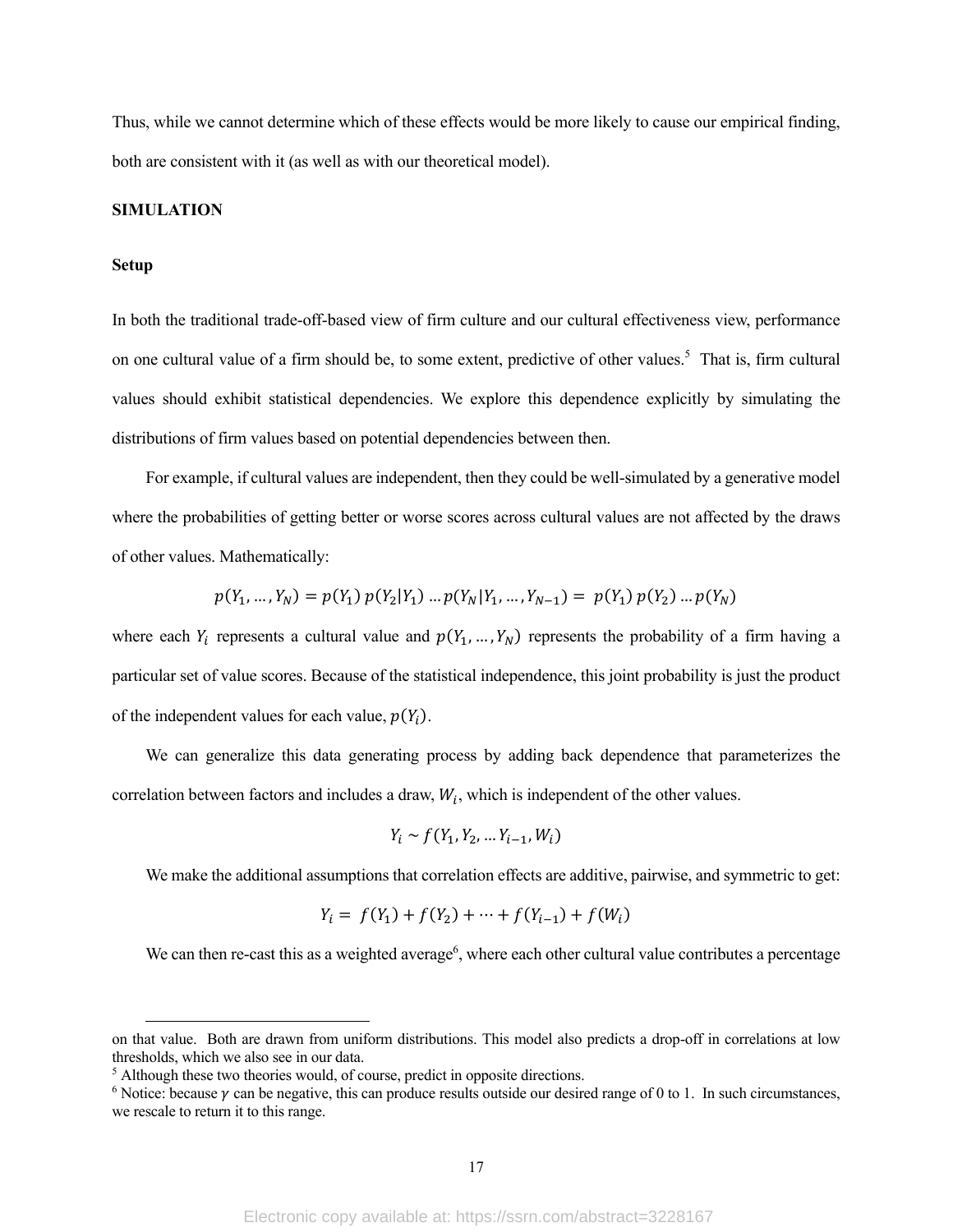of its own value,  $\gamma$ , to the others:

$$
Y_i = \gamma Y_1 + \gamma Y_2 + \dots + \gamma Y_{i-1} + (1 - (i - 1)\gamma)(W_i)
$$

But each  $Y_i$  is itself also a weighted average, i.e.

$$
\gamma Y_{i-1} = \gamma(\gamma Y_1 + \gamma Y_2 + \dots + W_{i-1}) = \gamma^2 Y_1 + \gamma^2 Y_2 + \dots + \gamma W_{i-1})
$$

This recurrence creates an infinite series, which we can rewrite as a function of the independent parts of each component:

$$
Y_i = \alpha * W_1 + \alpha * W_2 + \dots + \alpha * W_{i-1} + \left(1 - \sum_{i=1}^n \alpha\right)W_i
$$

That is, each cultural value is a linear sum of impacts from other cultural values, plus an independent portion. The influence of the other cultural values is parameterized by  $\alpha$ .

To generate a distribution under this null, we replicate this simulation 10,000 times. By varying  $\alpha$  across simulations, we develop a series of distributions reflecting different levels of correlations. We use standard grid search with a least squares target function to generate our estimate for  $\hat{\alpha}$ .

Our estimator,  $\alpha$ , has a straight-forward interpretation: it is the extent to which being better in one dimension of culture makes you better in all others.  $1 - \sum_{i=1}^{\infty} \alpha$  is also informative. It is the share of a cultural value that is independent (i.e. not due to dependencies on other values).

## **Results**

Using the simulation setup described above we can seek to better understand the empirical findings discussed earlier. Figure 8, Panel (a), shows the empirical results we see in our data (solid line) as compared to the distribution one would expect if cultural values had no correlation (dashed line). The lighter zone around the simulation shows two standard deviations in the distribution of simulation outcomes, showing that the distributions are statistically significantly different almost everywhere.

## Insert Figure 8 Here

Figure 8, Panel (a), shows that the true distribution of firm cultural values has a much greater variance than one would expect by chance if such values were assigned randomly and had no influence on each other.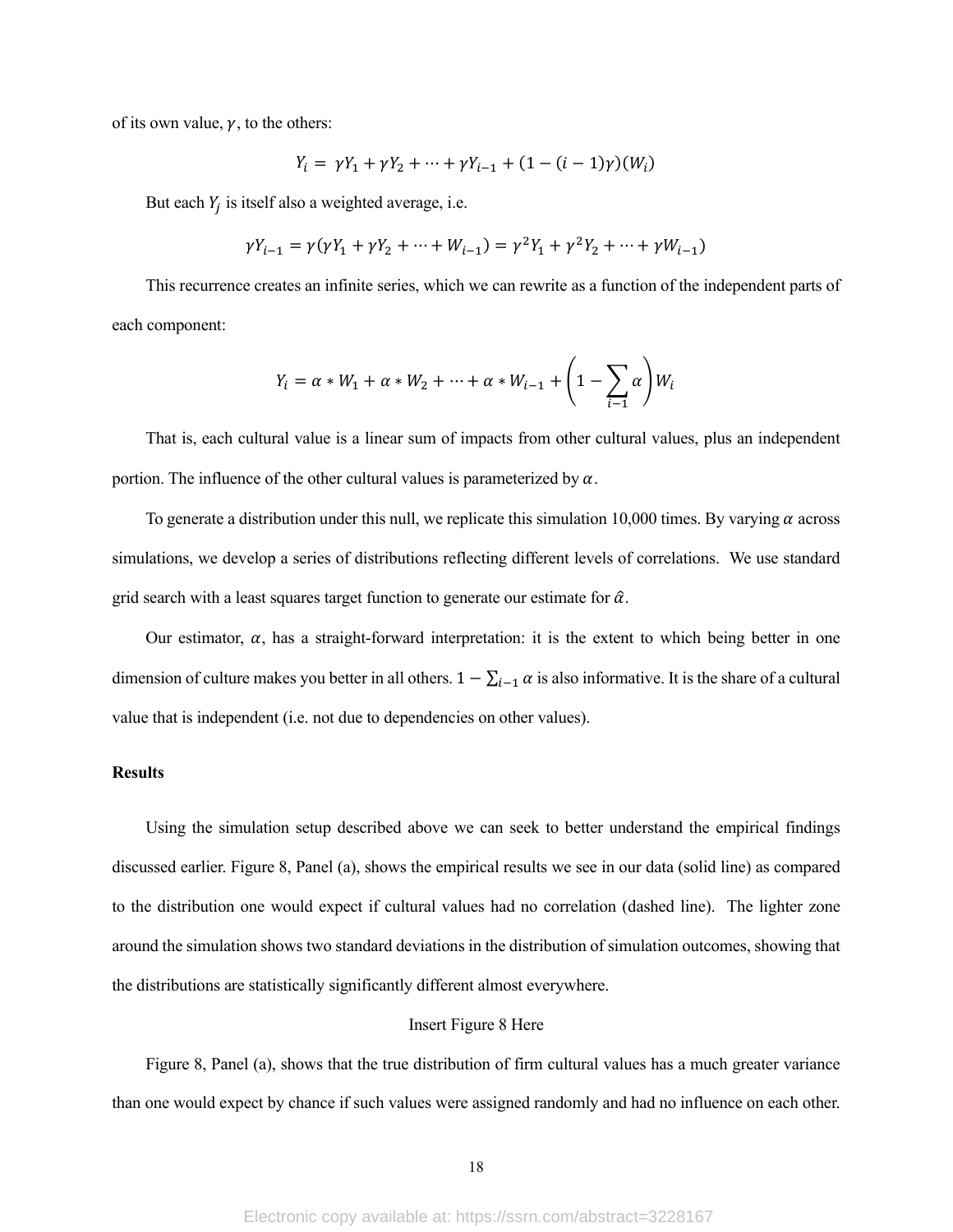The thicker tails of the distribution are particularly interesting, suggesting that there are many more firms that are systematically poor at culture (left tail) and many more that are systematically good at culture (right tail) than one would expect if the strength of different values were uncorrelated with one another.

By varying the level of pairwise influence of one cultural values on another, i.e.  $\alpha$  in the generative model, we can infer the level of influence that would be needed to produce a distribution similar to that observed in our empirical data.

Figure 8, Panel (b), shows that simulations with positive correlations between cultural values do a much better job of approximating our empirical results. Using numerical optimization<sup>7</sup> we find that the optimal  $\alpha$ is 6.7%. Recall, from our generative model, that this reflects how much each value affects each of the others. Thus, the interpretation from our generative model is not just that values aren't independent, but that they influence each other strongly. We can even be more quantitative about the size of these interdependencies. Since each value is affected by all of the other eight other values in our model, it gets a collective contribution 8  $*$  6.7%<sup>8</sup>, or 54%, of its value from them. Put another way, only 46% of the score on one value in attributable to progress on just that value, 54% is attributable to interdependencies.

# **DISCUSSION**

## **Competing values, but only at the frontier**

This paper tests the widespread view that firms must make trade-offs between competing values, where increased emphasis on one value, such as collaboration, comes at the expense of another. Looking across more than 370 firms and almost 10,000 respondents, we find no evidence to support this view. Instead we find that firms that excel in one dimension of culture are systematically more likely to do well on other values as well. Looking across pairwise correlations between the nine cultural norms, we find that nearly all are positive and

<sup>&</sup>lt;sup>7</sup> Calculated by minimizing sum of squared difference for 10 bins between real value and the simulation (10,000 times for each value). Tested for using a grid search, with spacing of 0.001.

<sup>&</sup>lt;sup>8</sup> We saw in Figure 5 that the average pairwise correlation of values was 29%, much higher than the 6.7% reported here. This suggests that much of the pairwise correlations come from broader correlations across many cultural values (and which would then be multiply counted in the heatmap but not the generative model). This is precisely what we would expect if managerial practices came in bundles and could improve performance across multiple cultural values.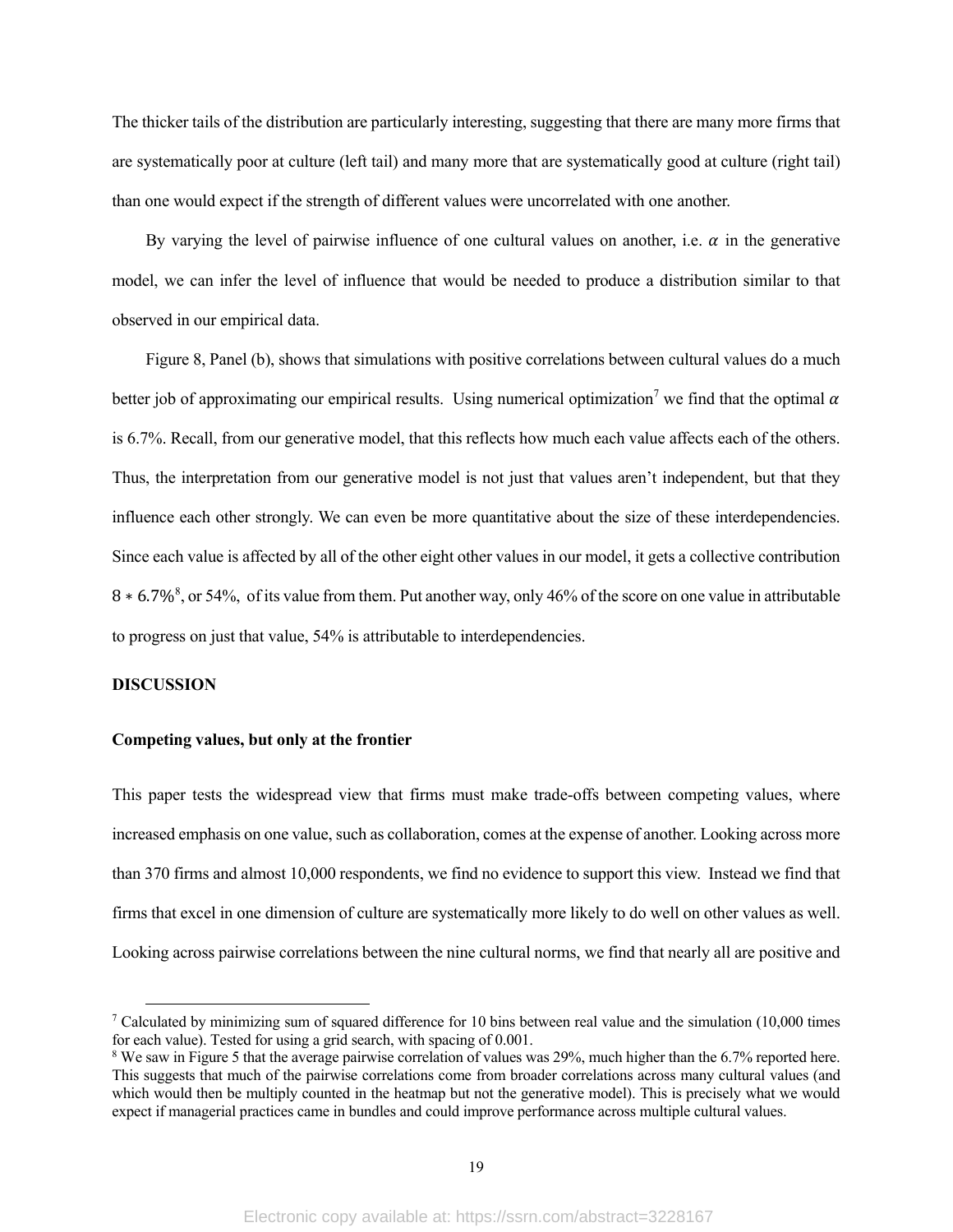that they average 29%.

Our findings are consistent with a recent meta-analysis (Hartnell *et al*., 2011) that looked at the correlation between the Competing Values Framework's cultural archetypes (clan, adhocracy, hierarchy, and market), and found that all six pairwise comparisons among these cultural archetypes were positively correlated, with an average correlation coefficient of 0.54. They also find positive correlations where the Competing Values Framework predicts negative ones, although they caution that they are unable to address common method bias issues.

While our findings show no trade-offs between cultural values, they do not refute that such trade-offs could exist. Rather, our findings suggest that they cultural trade-offs are most likely to hold at the cultural frontier, where managers have exhausted all the actions that do not require trade-offs. We interpret our results as evidence that the firms in our study fall well within the cultural frontier, and can therefore improve multiple dimensions of culture at the same time. This aligns well with other survey data on corporate culture. In a survey of CEOs and CFOs across more than 1,300 firms, only 15% of executives reported that their culture was where it should be (Graham *et al.*, 2017).<sup>9</sup>

Our findings that the average correlation between a "top" firm across multiple cultural norms falls as our definition of "top" becomes stricter, is consistent with a story where firms within the frontier can improve on multiple cultural dimensions at the same time, but as they approach the frontier they find it harder to make improvements in one value without diminishing another. Values may, indeed, compete with one another, but only for the small minority of firms at or near the cultural frontier.

#### **Culture norms correlate with structured management practices**

Our research complements the work of Nicholas Bloom and John Van Reenen on structured management practices including target setting, incentives, and performance monitoring (Bloom and Van Reenen, 2007;

<sup>&</sup>lt;sup>9</sup> Firms that took the Strategy Execution Survey could be arguably more or less likely to be inside the cultural frontier. They could be more likely if they participated because their firm's ability to execute its strategy needed improvement. They could be less likely if their participation is a signal that the firm works harder at improving their culture.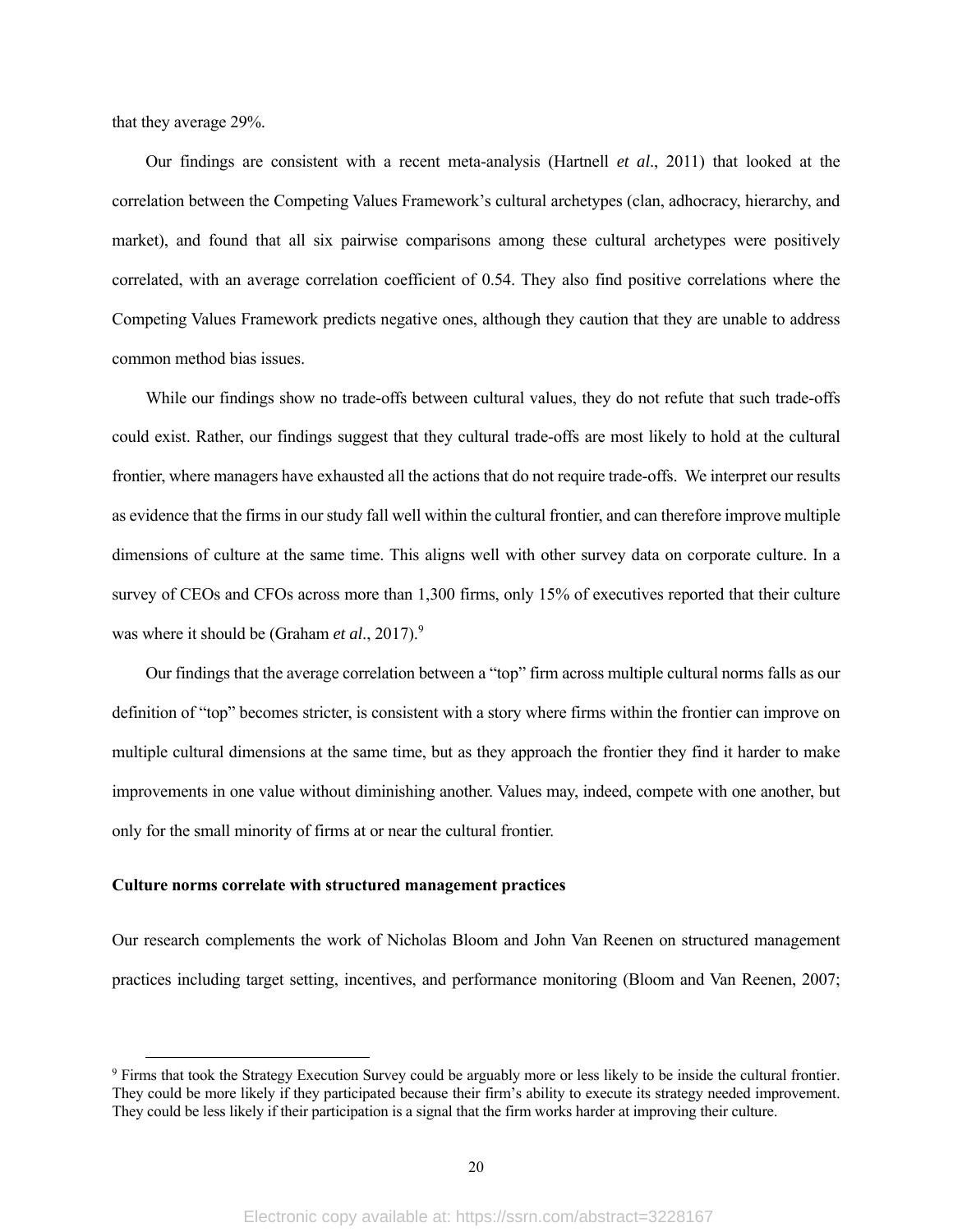2010; Bloom *et al*., 2017). In a recent study, Bloom, Van Reenen and their co-authors demonstrate wide variance in the use of sixteen structured management practices across US manufacturing plants (Bloom *et al*., 2017). Only 18% of the factories adopted twelve or more of the practices they measured, and 27% of factories had adopted fewer than half the processes. This same study documents that the use of more practices is associated with higher performance across multiple measures including profitability, revenue growth, productivity, and patenting activity.

Our survey includes 19 questions measuring structured management practices. Our survey overlaps with two of the practices Bloom and Van Reenen measured – i.e., target setting (which we label goals) and incentives. The Strategy Execution Survey also attempts to measure a firm's ability to implement its strategy across multiple units rather than measure efficiency within a single facility. As a result, the survey measures practices that promote firm-level implementation such as structured processes to communicate strategy (six questions) and processes to allocate capital and human resources across units (five questions). We create a composite metric – called "Management Practices" – which equally weights 19 questions measuring formal management processes to promote strategy implementation.

The Management Practices measure is positively correlated with all nine cultural norms, and has an average correlation coefficient of 41% across all of them (see Figure 9). When we compare how closely management practices relate to cultural norms, we find that the Management Practices metric is more highly correlated with the cultural norms than any of the values (except Collaboration) are with one another (Figure 10). Several of the structured practices included in the Management Practices metric are explicitly designed to foster specific values. Six of the nineteen practices measured (e.g., goal setting, performance pay) are designed to foster performance, four practices (e.g., formal processes to coordinate across units) should foster collaboration, three of the practices (e.g., resource allocation) should promote agility, and the other six management practices are not linked to any specific value. The relatively higher correlation between our Management Practices measure and the values of collaboration, performance, and agility support a relationship between a firm's values and its structured practices designed to reinforce them. It is interesting to note that the bundle of Management Practices is also correlated with seemingly unrelated values, such as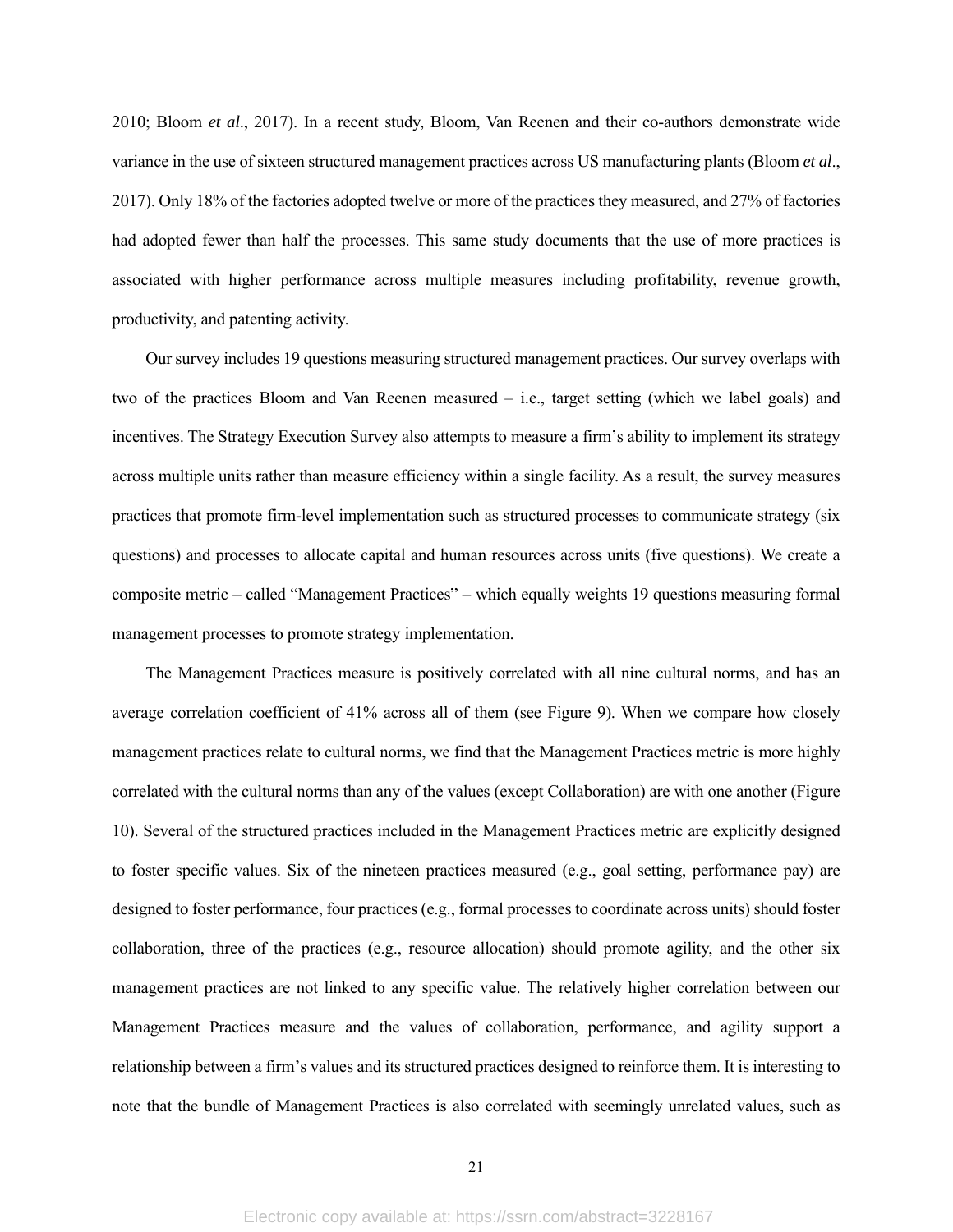integrity and transparency.

# Insert Figure 9 and Figure 10 Here

The high correlation between management practices and cultural norms supports a large body of ethnographic and case-based research that finds practices and culture mutually influence one another. A study of 3M's adoption of the Six Sigma methodology, for example, found that these practices created enduring changes in corporate culture among employees who adopted Six Sigma (Canato *et al*., 2013). Conversely, a series of ethnographic studies have shown that firm values and norms shape the use of formal management practices including coordination tools (Orlikowski, 2000), strategy formulation (Jarzabkowski and Wilson, 2002), and operational processes associated with new technology (Barley, 1986).

Our findings suggest a tight linkage between a firm's culture and its management practices. Our observational data does not allow us to disentangle the direction of causality between cultural values and structured practices. Interpreting our results against the backdrop of previous findings from careful ethnographic studies, however, we believe that causality probably runs both ways. Implementing structured management practices, such as those measured by Bloom and van Reenen, is likely to reinforce desired cultural values. Conversely, a firm's culture will influence how it puts structured processes and management techniques into practice. If our hypothesis is correct, it suggests that one of the mechanisms underpinning Bloom and Van Reenan's striking findings could be the transformation of firm norms and values. Nine out of every ten senior executives believe that strengthening their corporate culture would improve firm performance (Graham *et al*., 2017), and our findings also suggest practical advice to them. The tight linkage between practices and values suggests that a potential way for managers to improve their corporate culture is by implementing structured management practices.

# **CONCLUSION**

Our findings have important implications for both managers and academics. For managers, they imply that most firms are well within the cultural frontier, and thus they can focus on initiatives that help them "have it all", and that good managerial practices are likely to underpin that pursuit. For academics, our findings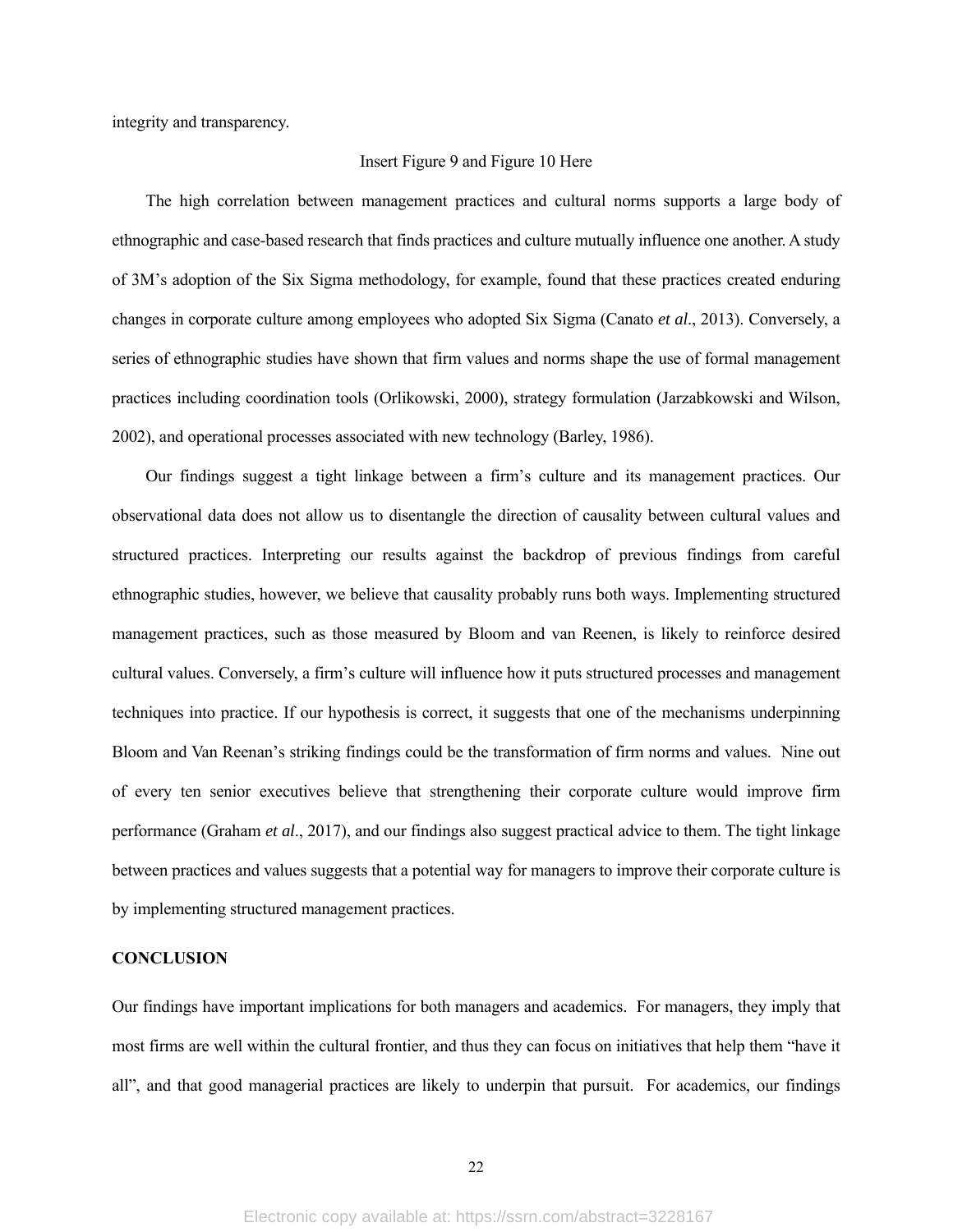suggest that there is considerable room for research in how to bring underperforming firms to the frontier of cultural values.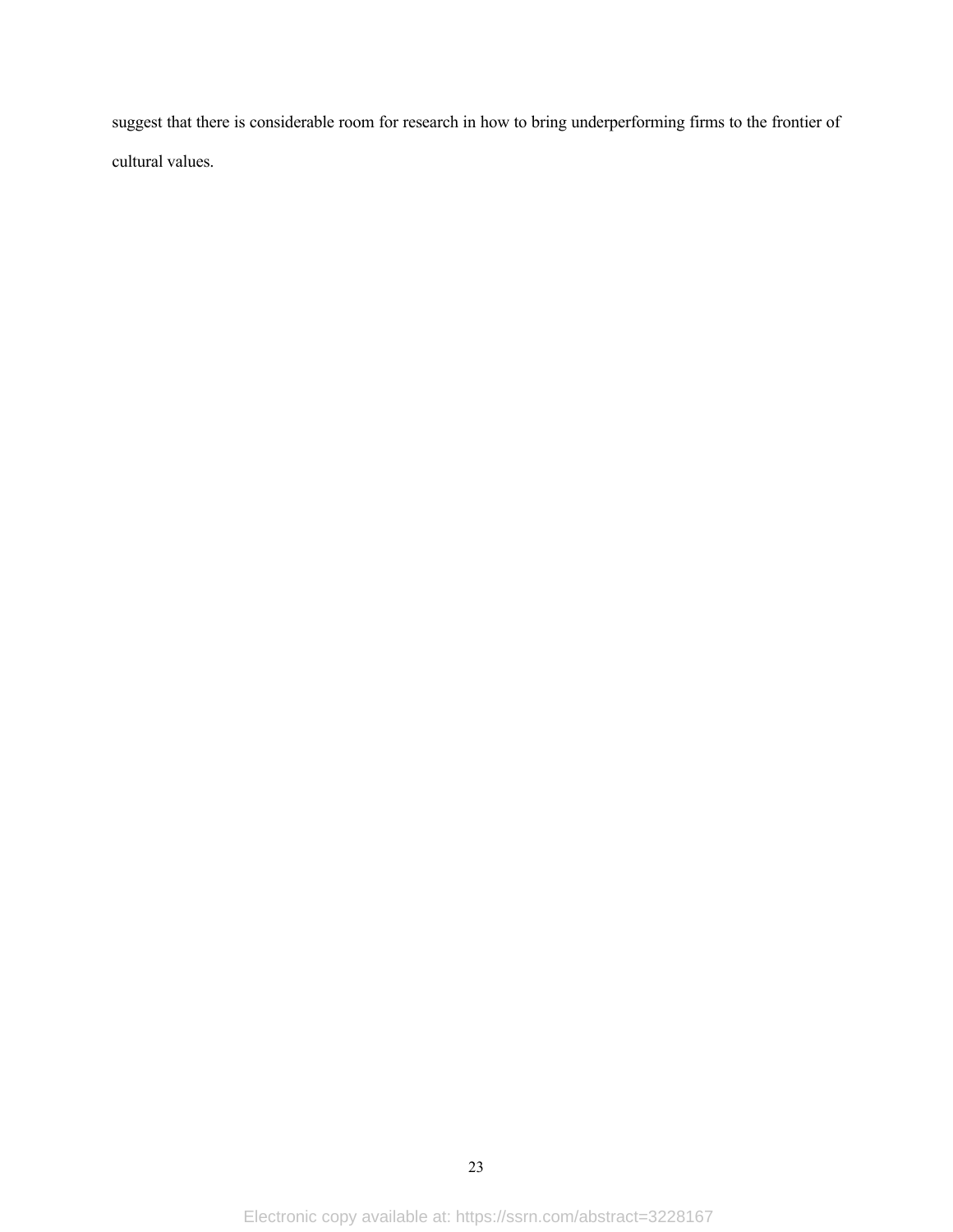# **REFERENCES**

- Barley, SR (1986) Technology as an Occasion for Structuring: Evidence from Observations of CT Scanners and the Social Order of Radiology Departments. *Administrative Science Quarterly* 31(1): 78-108.
- Benmelech E, Frydman C (2015) Military CEOs. *Journal of Financial Economics* 117:43-59.
- Bloom N, Eifert B, Mahajan A, McKenzie D, Roberts J (2011) Does Management Matter? Evidence from India. NBER Working Paper 16658.
- Bloom N, Van Reenen J (2007) Measuring and explaining management practices across firms. *The Quarterly Journal of Economics* 122(4): 1351-1408.
- Bloom N, Van Reenen J (2010) Why Do management practices differ across firms and countries. *Journal of Economic Perspectives* 24(1): 203-224.
- Bloom N, Brynjolfsson E, Foster L, Jarmin RS, Patnaik M, Saporta-Eksten I, Van Reenen J (2017) What drives differences in management. NBER Working Paper 23300.
- Burt RS, Gabbay SM, Holt G, Moran P (1994) Contingent Organization as a Network Theory: The Culture-Performance Contingency Function. *Acta Sociologica* 37(4): 345-370.
- Cameron KS, Quinn RE, DeGraff J, Thakor AV (2006) *Competing values leadership: Creating value in oranizations* (Northampton, MA: Elgar).
- Canato A, Ravasi D, Phillips N (2013) Coerced practice implementation in case of low cultural fit: Cultural change and practace adapation during the implementation of Six Sigma at 3M. *Academy of Management Journal* 56(6): 1724-1753
- Chamberlain A (2015) Does Company Culture Pay Off? Analyzing Stock Performance of "Best Places to Work" Companies. Glassdoor Research Report*.*
- Chew W, Clark K, Bresnahan T (1990) Measurement, coordination, and learning in a multi-plant network. in Kaplan R, ed. *Measures for manufacturing excellence* (Boston: Harvard Business School Press).
- Colvin G (2017) Inside Wells Fargo's Plan to Fix Its Culture Post-Scandal. *Fortune* (June 11).
- Cote JA, Buckley R (1987) Estimating trait, method, and error variance: Generalizing across 70 construct validation studies. *Journal of Marketing Research* 24: 315-318.
- Craighead CW, Ketchen DJ, Dunn KS, Hult GTM (2011) Addressing common method variance: Guidelines for survey research on information technology, operations, and supply chain management. *IEEE TRansactions on Engineering Management* 58(3): 578-588.
- Crampton SM, Wagner JA III (1994) Percept-percept inflation in microorganizational research: An investigation of prevalence and effect. *Journal of Applied Psychology* 76: 398-407.
- Edmans A (2012) Does the stock market fully value intangibles? Employee satisfaction and equity prices. *Journal of Financial Economics* 101: 621-640.
- Fowler F (1992) How unclear terms affect survey data. *Public Opinion Quarterly* 56(2): 218-231.
- Fowler F (2014) *Survey Research Methods,* (Los Angeles: Sage).
- Freeman R, Shaw K (2009) *International Differences in the business practices and productivity of firms* (Chicago: University of Chicago Press).
- Gibbons R, Henderson R (2013) What do managers do? Gibbons R, Roberts J, eds. *The Handbook of Organizational Economics* (Princeton: Princeton University Press).
- Giorgi S, Lockwood C, Glynn MA (2015) The Many Faces of Culture: Making Sense of 30 Years of Research on Culture in Organization Studies. *Academy of Management Annals* 9(1): 1-54.
- Goffee R, Jones G (1996) What holds the modern company together. *Harvard Business Review* (November-December).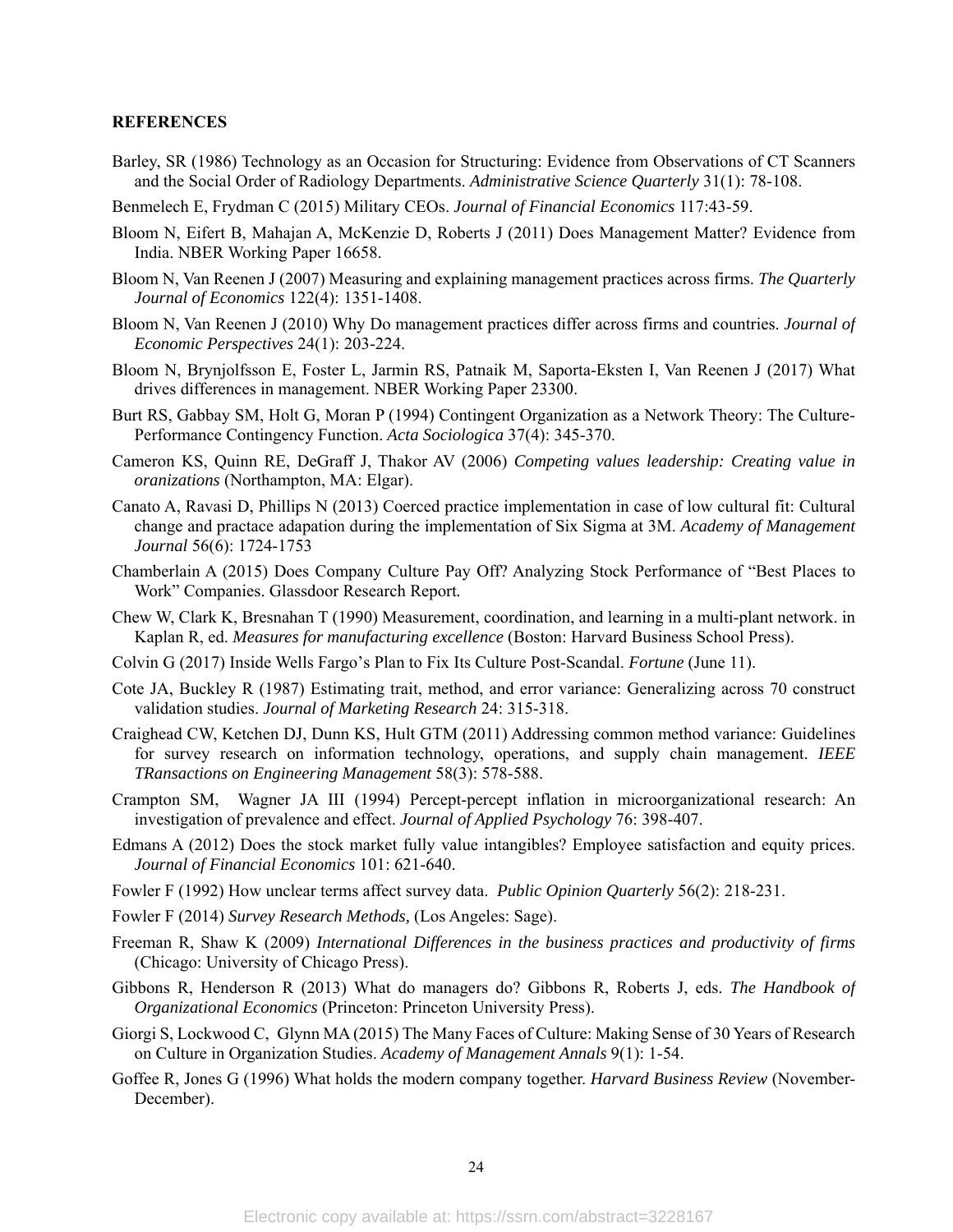- Graham JR, Harvey CR, Popadek J, Rajgopal S (2017) Corporate Culture: Evidence from the Field. NBER Working Paper.
- Groysberg B, Lee J, Price J, Cheng JYJ (2018) The Leaders Guide to Corporate Strategy. *Harvard Business Review* (January-February).
- Guiso L, Sapienza P, Zingales L (2015) The value of corporate culture. *Journal of Financial Economics*  117(1): 60-76.
- Hall S, Lovallo D, Musters R (2012) How to put your money where your strategy is. *McKinsey Quarterly* (March).
- Harris P (2017) Harris Poll: Corporate Reputation Politically Polarized as Companies Wrestle With Taking a Stand for their Values. Accessed August 17, http://www.theharrispoll.com/business/Corporate-Reputation-Politically-Polarized.html.
- Hartnell CA, Ou AY, Kinicki A (2011) Organizational culture and organizational effectiveness: A metaanalytic investigation of the competing values framework's theoretical suppositions. *Journal of Applied Psychology* 96(4): 677-694.
- Hofstede G (1998) Identifying Organizational Subcultures: An Empirical Approach. *Journal of Management Studies* 35: 1-12.
- Huy QN (2002) Emotional balancing of organizational continuity and radical change: The contribution of middle managers. *Administrative Science Quarterly* 47(1): 31-69.
- Independent Directors of the Board of Wells Fargo & Company (2017) *Sales Practices Investigation Report*. April 10. Accessed August 17, https://www08.wellsfargomedia.com/assets/pdf/about/investorrelations/presentations/2017/board-report.pdf.
- Jarzabkowski P, Wilson DC (2002) Top teams and strategy in a UK university. *Journal of Management Studies* 39(3): 355-381.
- Johns G (1994) How often were you absent A review of the use of self-reported absence data. *Journal of Applied Psychology* 79: 574–591.
- Kang, MJ, Rangel A, Camus M, Camerer CF (2011) Hypothetical and real choice differentially activate common valuation areas. *The Journal of Neuroscience* 31(2): 461-468.
- Kotter JP, Heskett, JL (1992) *Corporate culture and performance* (New York: The Free Press).
- Krepps D (1990) Corporate culture and economic theory. Alt J, Shepsle K, eds. *Perspectives on Positive Political Economy* (Cambridge: Cambridge University Press), 90-143.
- Kroeber AL, Kluckhohn C (1952) *Culture: A critical review of concepts and definitions* (Cambridge, MA: Peabody Museum).
- Krosnick JA (1991) Response strategies for coping with the cognitive demands of attitude measures in surveys. *Applied Cognitive Psychology* 5: 213-236.
- Krosnick JA, Kim N, Lavrakas P (2014) Survey research. Reis HT, Judd, CM, eds. *Handbook of research methods in social psychology* (New York: Cambridge University Press).
- Lindell MK, Whitney DJ (2001) Accounting for Common Method Variance in Cross-Sectional Research Designs. *Journal of Applied Psychology* 86(1): 114-121.
- Malhotra NK, Kim SS, Patil A (2006) Common Method Variance in IS Research: A Comparison of Alternative Approaches and a Reanalysis of Past Research. *Management Science* 52(12): 1865-1883.
- McLean B (2017) How Wells Fargo's Cutthroat Corporate Culture Allegedly Drove Bankers to Fraud. *Vanity Fair,* Summer.
- O'Reilly CA, Chatman JA (1996) Culture as social control: Corporations, cults, and commitment. *Research in Organizational Behavior* 18: 157-200.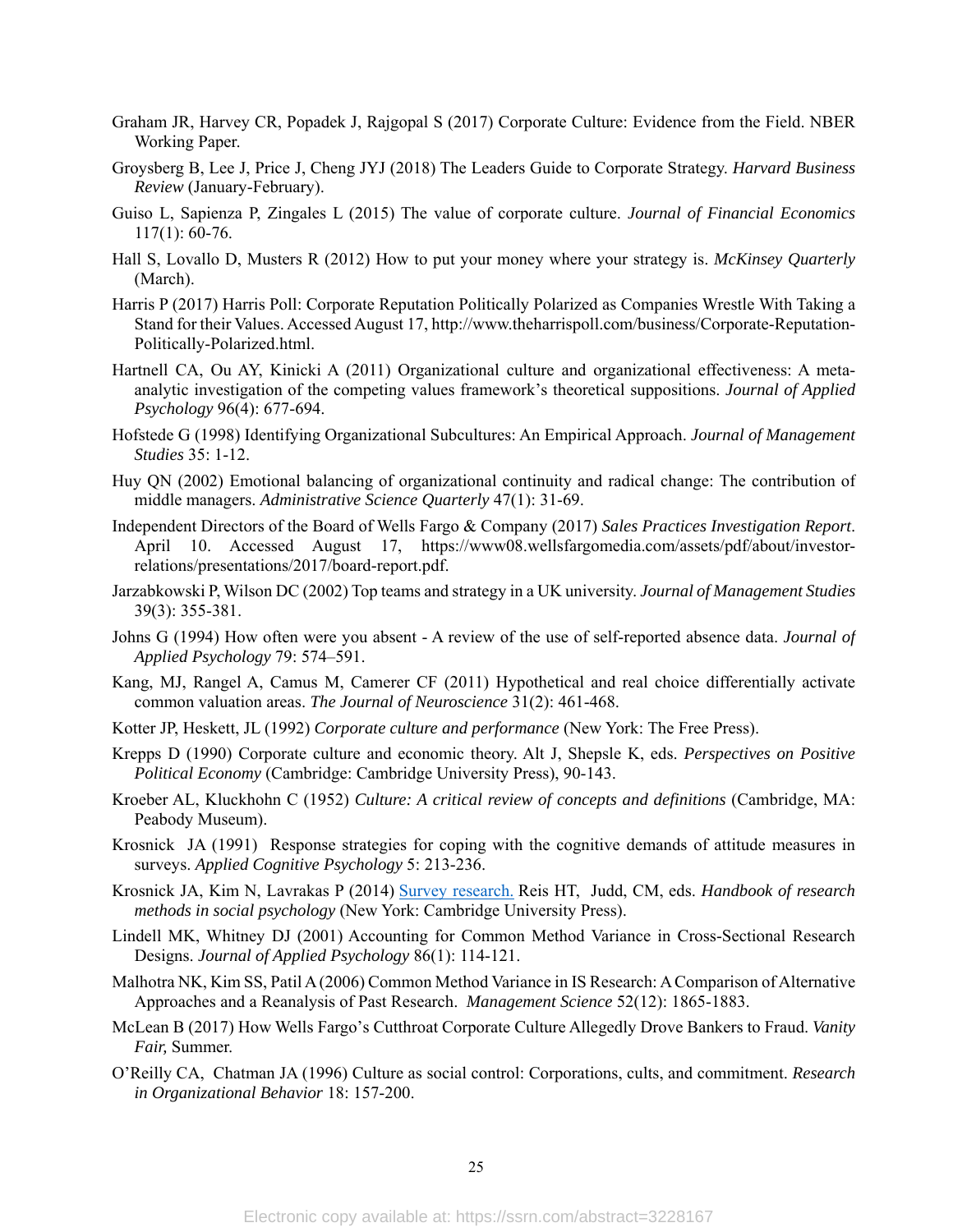- O'Reilly CA, Chatman JA, Caldwell D (1991) People and organizational culture: A profile comparison approach to assessing person-organization fit. *The Academy of Management Journal* 34: 487-516.
- O'Reilly CA, Chatman JA, Caldwell D, Doerr B (2014) The promise and problems of organizational culture: CEO personality, culture and firm performance. *Group and Organization Management* 39: 595-625.
- Orlikowski W (2000) Using technology and constituting structures: A practice lens for studying technology in organizations. *Organization Science* 11(4): 404-428.
- Podsakoff PM, MacKenzie SB, Lee JY, Podsakoff NP (2003) Common method biases in behavioral research: A critical review of the literature and recommended remedies. *Journal of Applied Psychology* 86(5): 879- 903.
- Porter M (1996) What is Strategy. *Harvard Business Review,* November-December.
- Quinn RE, Rohrbaugh J (1983) A spatial model of effectiveness criteria: Towards a competing values approach to organizational analysis. *Organization Science* 29: 363-377.
- Rosenzweig P (2007) *The Halo Effect: And the eight other business delusions that deceive managers* (New York: Free Press).
- Rouleau L (2005) Micro-practices of strategic sensemaking and sensegiving: How middle managers interpret and sell change every day. *Journal of Management Studies* 42: 1413-1441.
- Salancik GR, Pfeffer J (1977) An examination of the need– satisfaction models of job attitudes. *Administrative Science Quarterly* 22: 427–456.
- Schein E (1996) Culture: The Missing Concept in Organization Studies. *Administrative Science Quarterly* 41(2): 229-240.
- Schmitt N (1994) Method bias: The importance of theory and measurement. *Journal of Organizational Behavior* 15: 393-398.
- Sorenson JB (2002) The strength of corporate culture and organizational performance. *Journal of Managerial Psychology* 19: 340-359.
- Spector PE, Brannick MT (2006) Common method variance or measurement bias? The problem and possible solutions. Buchanan D, Bryman A, eds. *The SAGE handbook of Organizational Research Methods* (Thousand Oaks, CA: SAGE Publications): 346-365.
- Spector PE (2009) Method variance in organizational research. *Organizational Research Methods* 9(2): *221* 232.
- Sull D, Homkes R, Sull C (2015) Why strategy execution unravels—and what to do about it. *Harvard Business Review,* March.
- Van Reenan J (2018) Management and the Wealth of Nations. *VoxDev*. Accessed Jan 18, https://voxdev.org/topic/firms-trade/management-and-wealth-nations.
- Visser PS, Krosnick JA, Lavrakas P (2000) Survey Research. Reis GT, Judd CM, eds. *Handbook of research methods in social psychology* (New York: Cambridge University Press).
- Watson D, Clark LA (1984) Negative affectivity: The disposition to experience negative aversive emotional states. *Psychological Bulletin* 96: 465-490.
- Wooldridge W, Schmid T, Floyd SW (2008) The Middle Management Perspective on Strategy Process: Contributions, Synthesis, and Future Research. *Journal of Management* 34(6): 1190-1221.

Zingales L (2015) The 'cultural revolution' in finance. *Journal of Financial Economics* 117(1): 1-4.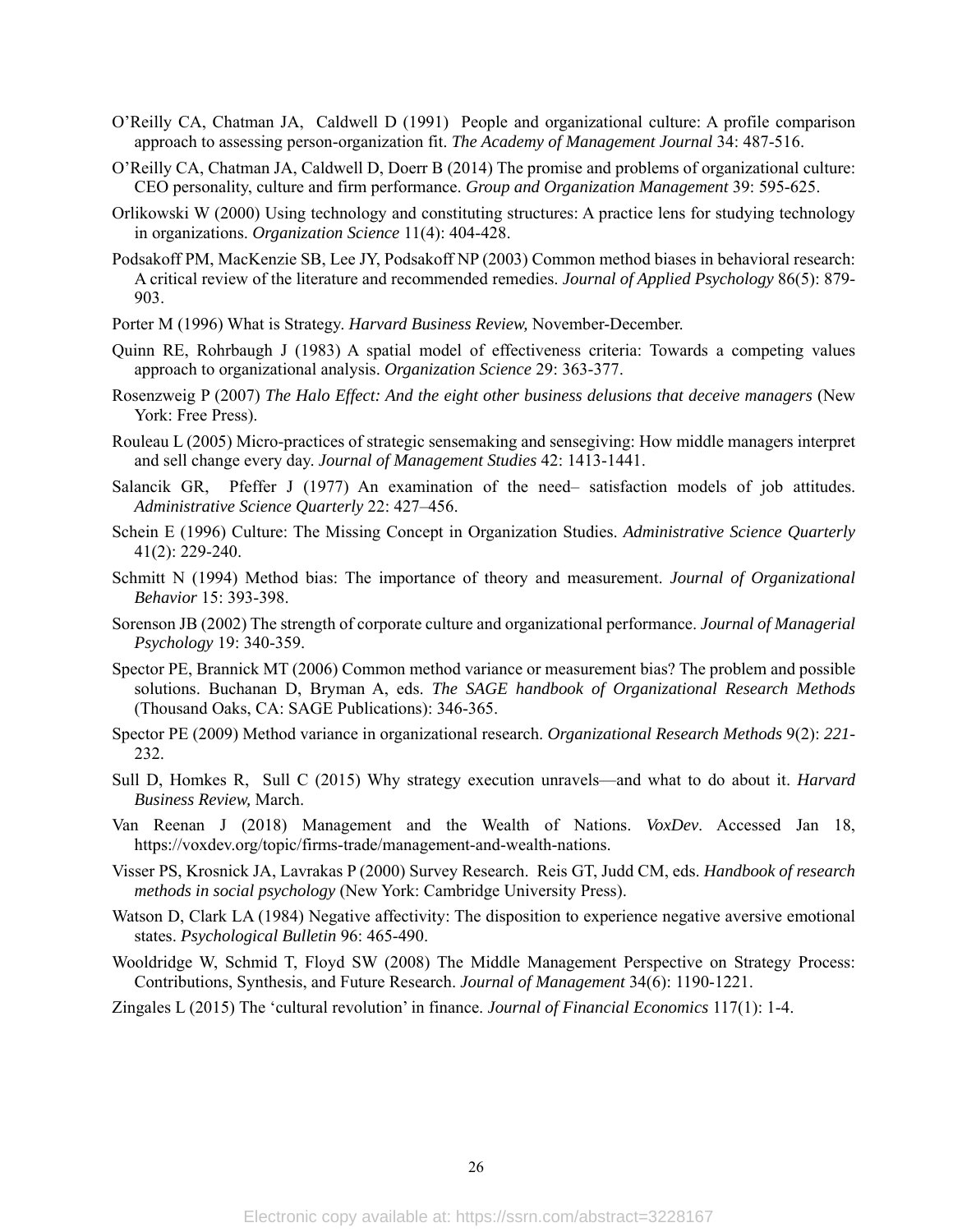



Figure 2. (a). Firms in surveys, (b). Respondents in surveys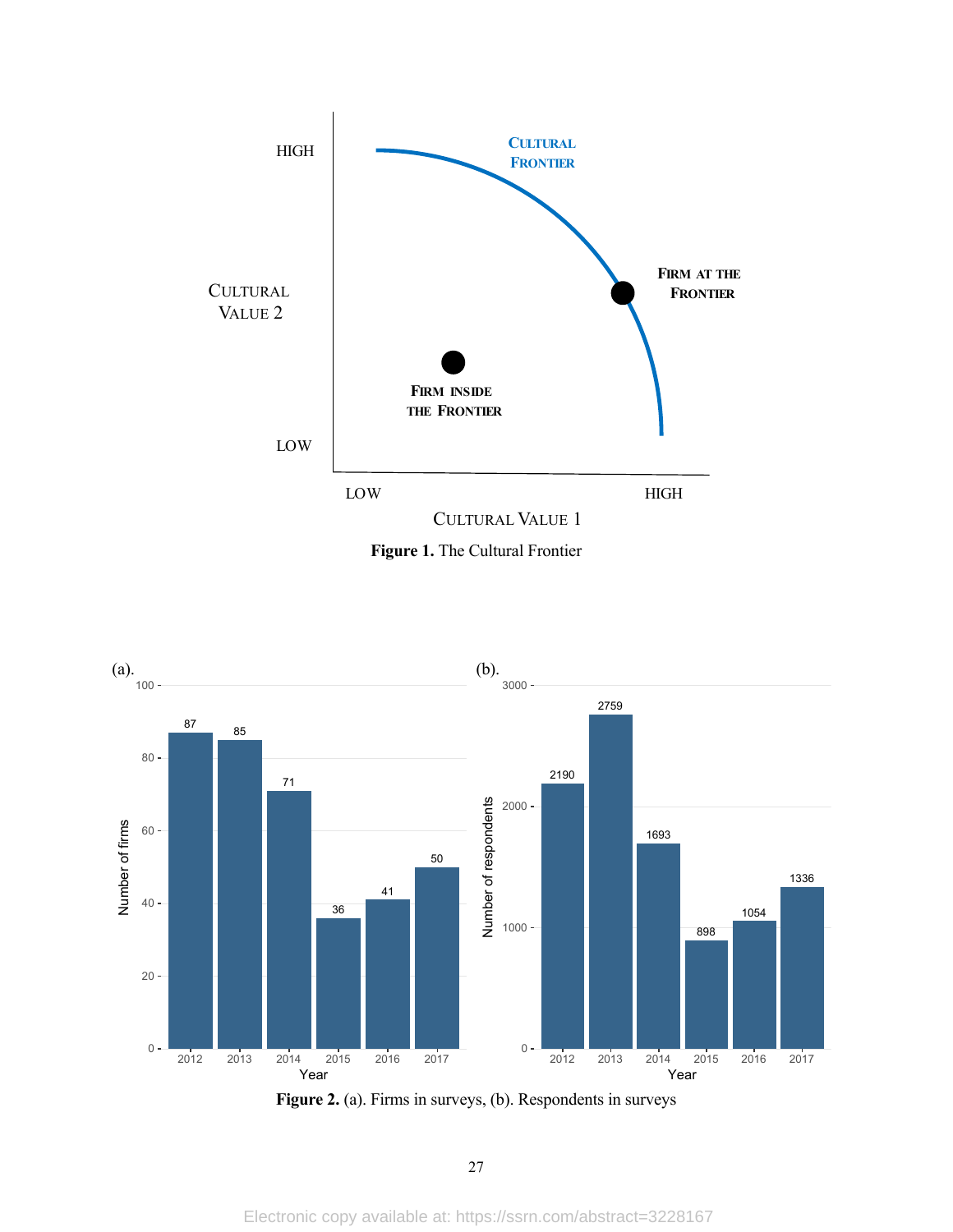

Figure 3. Illustrative Correlation Heatmaps. Figure (a) shows what we would expect if there are tradeoffs between cultural values (such as in the competing value framework). Figure (b) shows what we would expect if firms do not face such tradeoffs (such as in our cultural effectiveness framework)



**Figure 4.** Cultural Values (Firm-level Analysis)

28

Electronic copy available at: https://ssrn.com/abstract=3228167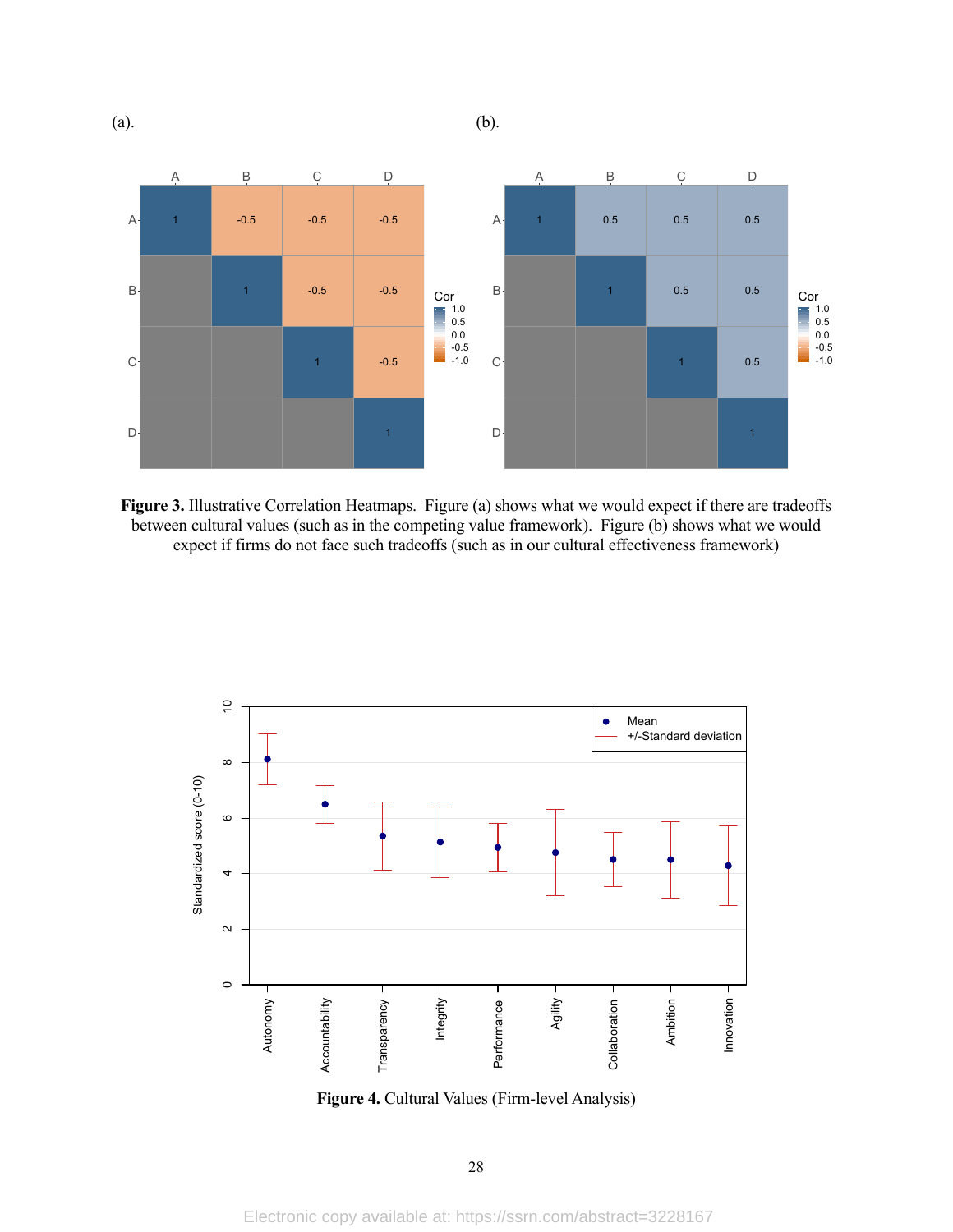

**Figure 5.** Heatmap of Correlations between Cultural Values



**Figure 6.** Heatmap of whether Firms are in the Top Quartile of Cultural Values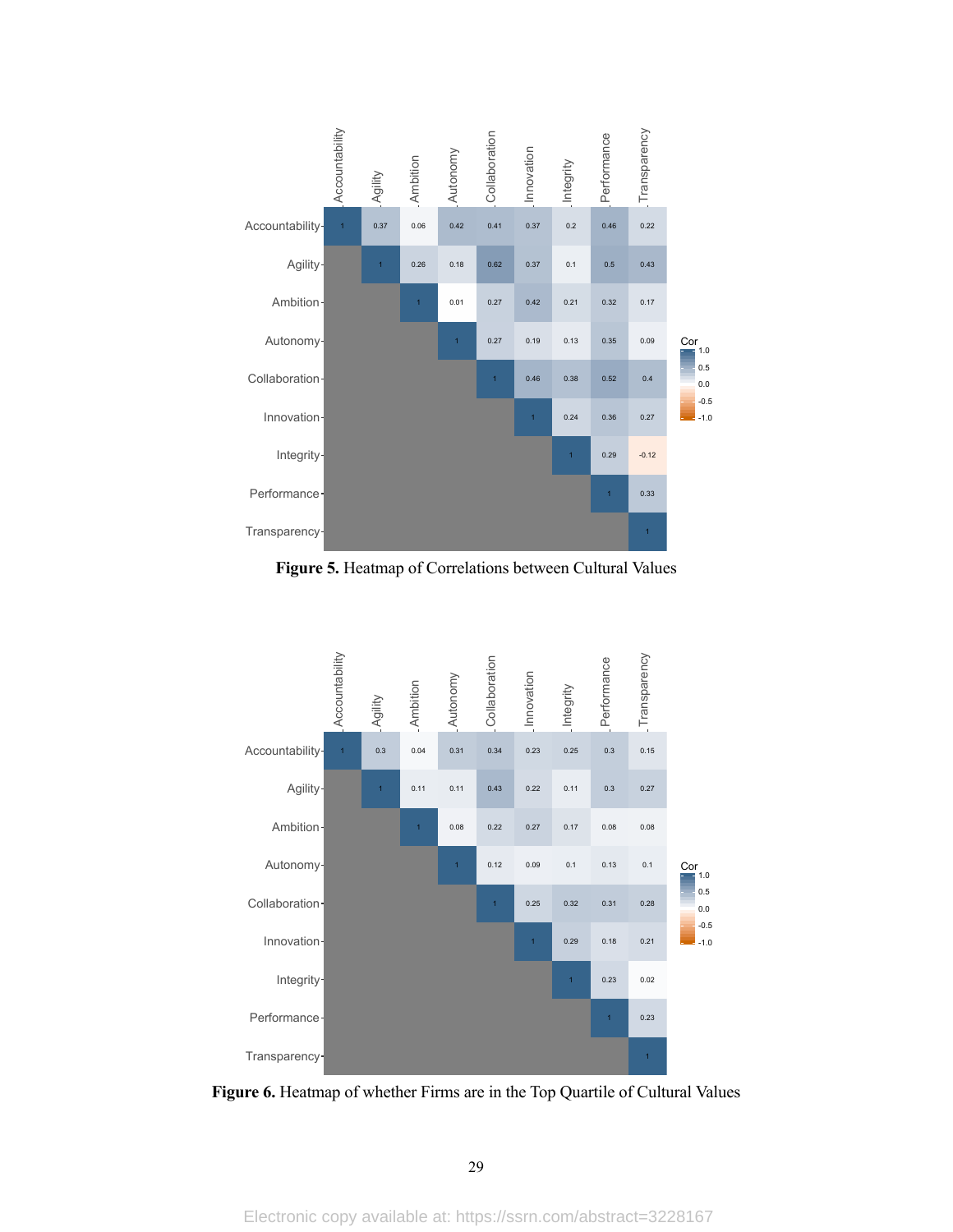

**Figure 7.** Average Correlations of Cultural Values across Firms (with various cutoffs for being a "Top" firm)



**Figure 8.** Empirical Results vs. Simulation Results (a) As compared to no-correlation baseline, (b) As compared to positive correlation levels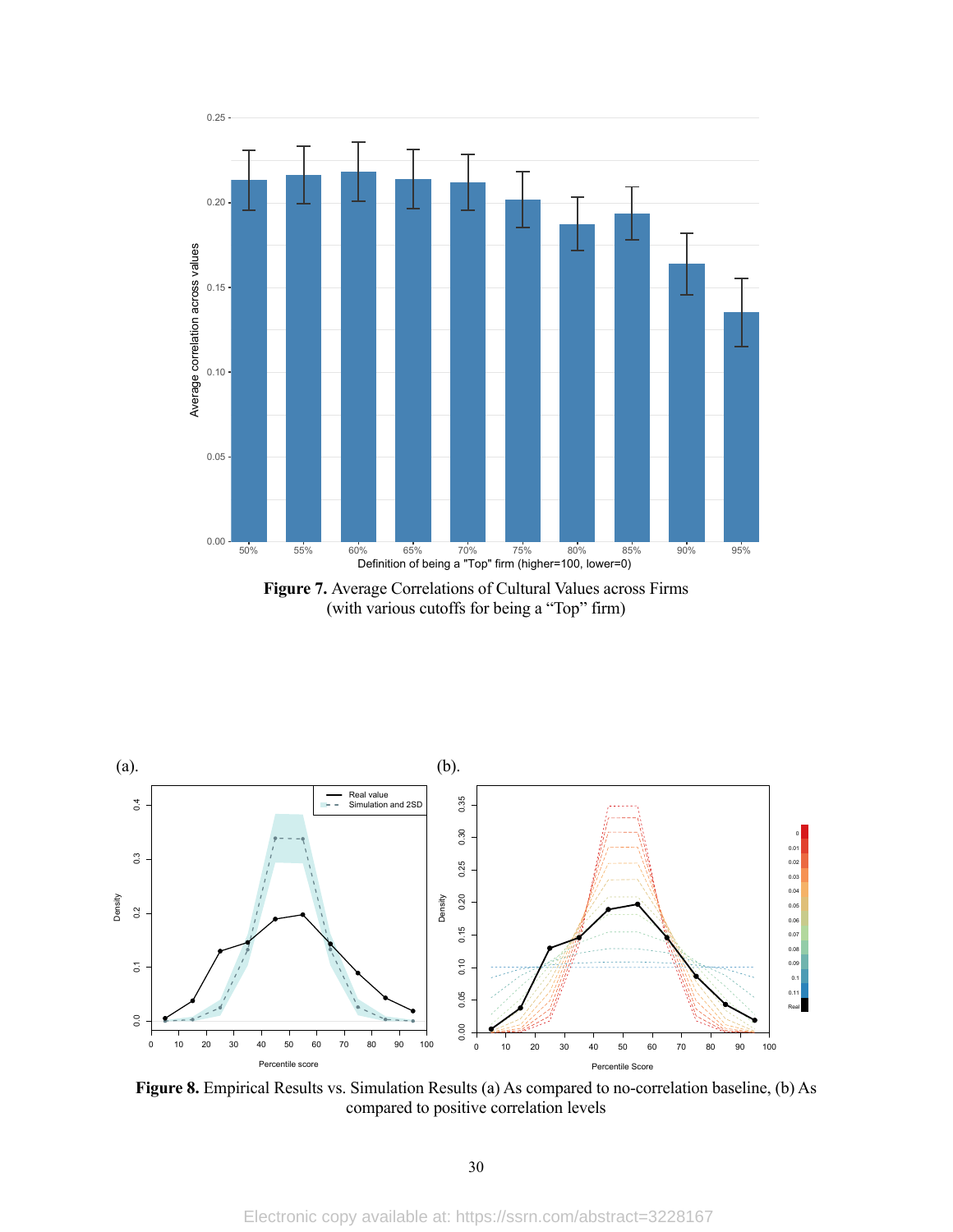

**Figure 9.** Correlation between Management Practices and each Cultural Value



**Figure** 10**.** Average Correlation to all (other) Cultural Values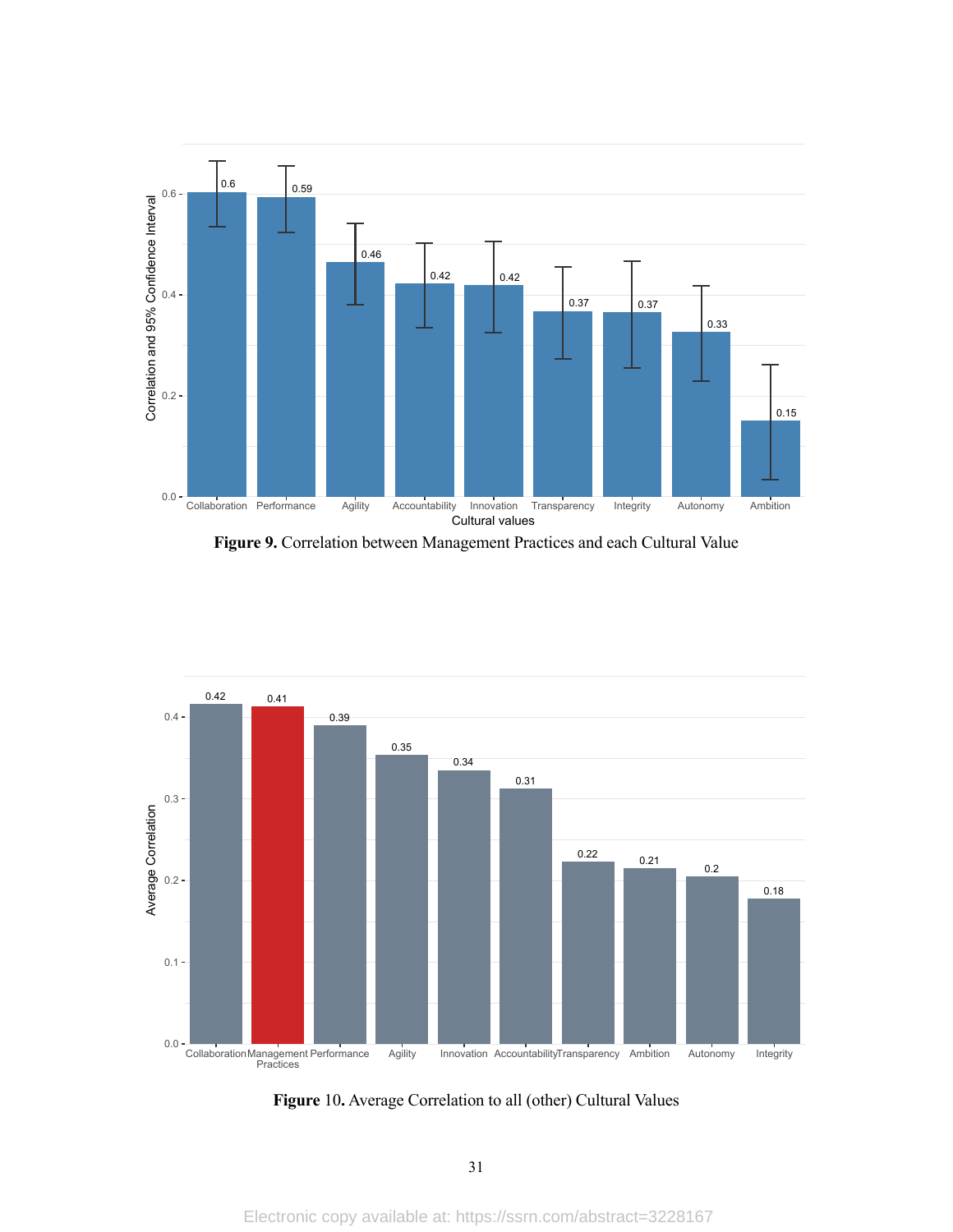# **Table 1.** Summary Statistics: Individual

# Panel A. Current Role

| <b>Answers</b>                                                                                 | Count    | $\frac{6}{9}$ |
|------------------------------------------------------------------------------------------------|----------|---------------|
| 1. Member of the executive team responsibility for running the entire company or business unit | 1.298    |               |
| 2. Report directly to a member of the top executive team of the company or business unit       | 3,246 33 |               |
| 3. Vice President Director or Manager who does not report to a top executive of the company    | 2,429 25 |               |
| or business unit                                                                               |          |               |
| 4. Front line supervisor or team leader                                                        | 1,567 16 |               |
| 5. Individual contributor                                                                      | 951      |               |
| 6. Other                                                                                       | 406      |               |

Question: Which best describes your current role? (N=9,897)

# Panel B. Length of Current Employment and Position

| Answers               | <b>Length of Current</b><br><b>Employment</b> |               | <b>Length of Current</b><br><b>Position</b> |               |  |
|-----------------------|-----------------------------------------------|---------------|---------------------------------------------|---------------|--|
|                       |                                               |               |                                             |               |  |
|                       | Count                                         | $\frac{0}{0}$ | Count                                       | $\frac{6}{9}$ |  |
| 1. Less than one year | 211                                           |               | 604                                         | 21            |  |
| $2.1-3$ years         | 547                                           | 19            | 1,141                                       | 40            |  |
| 3.3-5 years           | 388                                           | 14            | 560                                         | 20            |  |
| 4.5-7 years           | 392                                           | 14            | 315                                         |               |  |
| 5.8-10 years          | 292                                           | 10            | 127                                         |               |  |
| 6. More than 10 years | 1,030                                         | 36            | 122                                         |               |  |

Questions: How long have you been with the company? (N=2,860); How long have you been in your current position? (N=2,869)

# **Table 2.** Summary Statistics: Firm

#### Panel A.

|                                  | Mean |      | Min | Median | Max        |
|----------------------------------|------|------|-----|--------|------------|
| Respondent per Firm $(N=370)$    |      |      |     |        |            |
| Age – Parent company ( $N=277$ ) | 61.8 | 62.4 |     |        | $\sim 650$ |

| Panel B.          |               |                   |      |                            |      |
|-------------------|---------------|-------------------|------|----------------------------|------|
| Parent Type       | $\frac{0}{0}$ | Parent Employment | $\%$ | <b>Parent Headquarters</b> | $\%$ |
| $(N=290)$         |               | $(N=289)$         |      | $(N=242)$                  |      |
| Public company    | 51.4          | $200$             | 12.5 | USA                        | 27.3 |
| Privately held    | 33.4          | 200-500           | 14.2 | $\vert$ UK                 | 8.7  |
| Government agency | 7.2           | 500-1,000         | 4.8  | Germany                    | 6.6  |
| Not for profit    | 4.5           | 1,000-5,000       | 17.0 | Switzerland                | 4.1  |
| Education         | 2.1           | 5,000-10,000      | 7.6  | Saudi Arabia               | 3.7  |
| Partnership       | 1.3           | $10,000+$         | 43.9 | Others                     | 49.6 |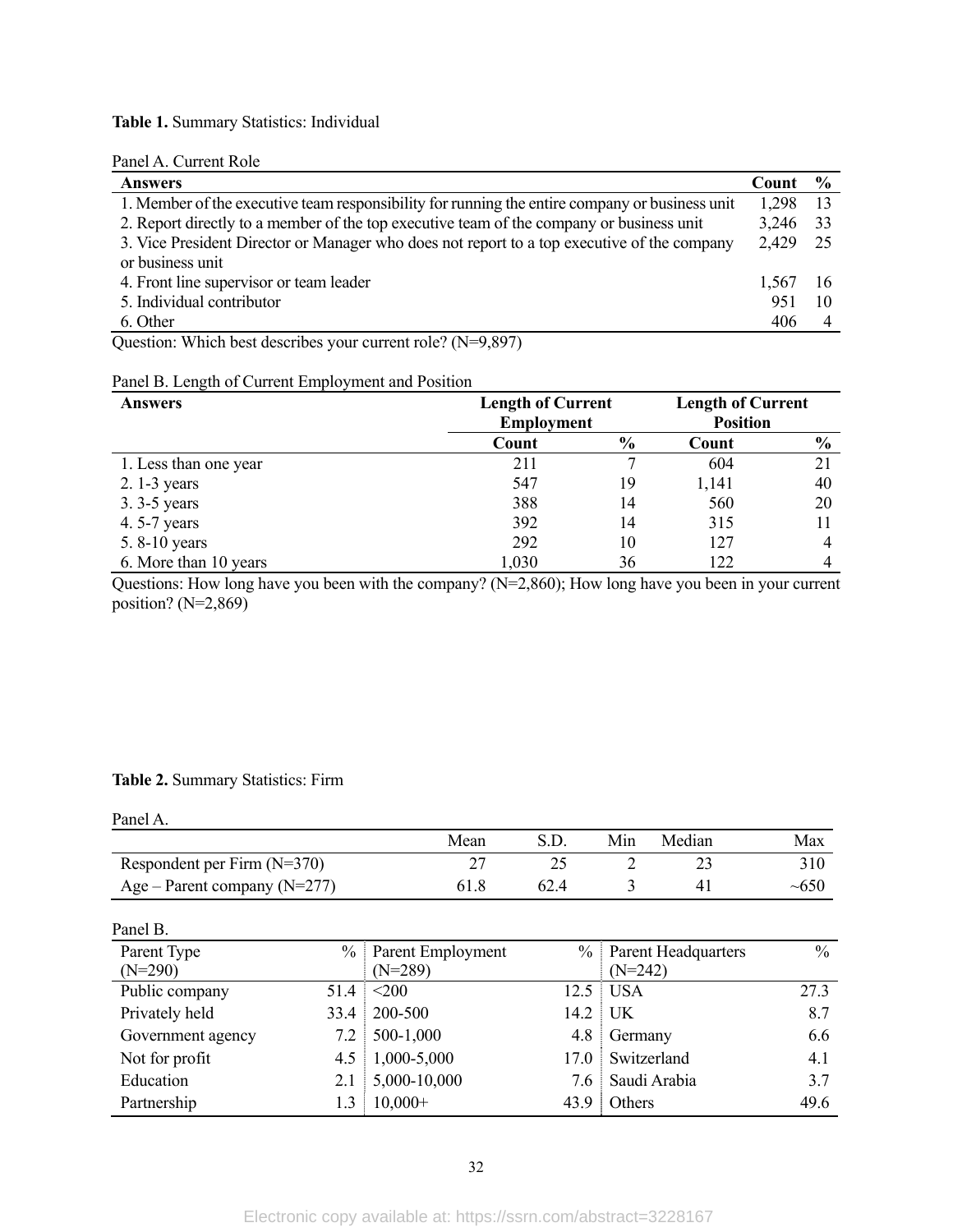# **APPENDIX A.** Culture Values and Questions

| <b>Number</b>  | <b>Question</b> Question Text<br>(Multiple choice options not shown)                                                                                                                                                        | <b>Firms</b> | <b>Respondents</b> |
|----------------|-----------------------------------------------------------------------------------------------------------------------------------------------------------------------------------------------------------------------------|--------------|--------------------|
| Accountability |                                                                                                                                                                                                                             |              |                    |
| 62             | When dealing with leaders in other departments functions and business units, my<br>supervisor typically:                                                                                                                    | 347          | 8,936              |
| 85             | When it comes to honoring their commitments, I can rely on the following to do<br>what they say they will: "Top executives"                                                                                                 | 346          | 8,599              |
| 86             | When it comes to honoring their commitments, I can rely on the following to do<br>what they say they will: "My supervisor"                                                                                                  | 346          | 8,685              |
| 87             | When it comes to honoring their commitments, I can rely on the following to do<br>what they say they will: "My direct reports"                                                                                              | 345          | 8,361              |
| 88             | When it comes to honoring their commitments, I can rely on the following to do<br>what they say they will: "Colleagues in other functions, departments, and business<br>units"                                              | 370          | 9,333              |
| 89             | When it comes to honoring their commitments, I can rely on the following to do<br>what they say they will: "Key partners outside our company"                                                                               | 283          | 7,004              |
| Agility        |                                                                                                                                                                                                                             |              |                    |
| 17             | How does your company exit from declining businesses or unsuccessful<br>initiatives?                                                                                                                                        | 370          | 8,219              |
| 26.1           | When it comes to hard decisions such as firing people, exiting businesses, or<br>killing initiatives, our top management team:                                                                                              | 346          | 8,214              |
| 60             | How does your team typically respond when market circumstances change?                                                                                                                                                      | 347          | 8,993              |
| Ambition       |                                                                                                                                                                                                                             |              |                    |
| 66.1           | Imagine you were giving advice to a newly hired manager. What suggestion would<br>you give about making performance commitments?                                                                                            | 283          | 7,530              |
| 78             | How consistently does your company financially reward the following behaviors?<br>"Pursuing ambitious targets"                                                                                                              | 208          | 4,999              |
| 83             | How consistently does your company recognize and reward the following<br>behaviors with nonfinancial measures such as promotions, public recognitions or<br>awards, or praise from executives? "Pursuing ambitious targets" | 208          | 4,459              |
| Autonomy       |                                                                                                                                                                                                                             |              |                    |
| 36.1           | Which best describes how your individual objectives for this year were set?                                                                                                                                                 | 208          | 5,131              |
| 45             | In terms of the day-to-day management of my work, my supervisor:                                                                                                                                                            | 347          | 9,105              |
| Collaboration  |                                                                                                                                                                                                                             |              |                    |
| 10             | From your perspective, how closely do members of the top executive team agree<br>on key priorities for the company over the next few years?                                                                                 | 346          | 7,929              |
| 63             | How well do department function or business unit leaders typically resolve<br>conflicts with other units?                                                                                                                   | 370          | 9,520              |
| 64             | Imagine a manager achieves his or her objectives but fails to collaborate with<br>colleagues in other units. What would typically happen?                                                                                   | 346          | 8,087              |
| 75             | How consistently does your company financially reward the following behaviors?<br>"Cooperating across units"                                                                                                                | 322          | 8,127              |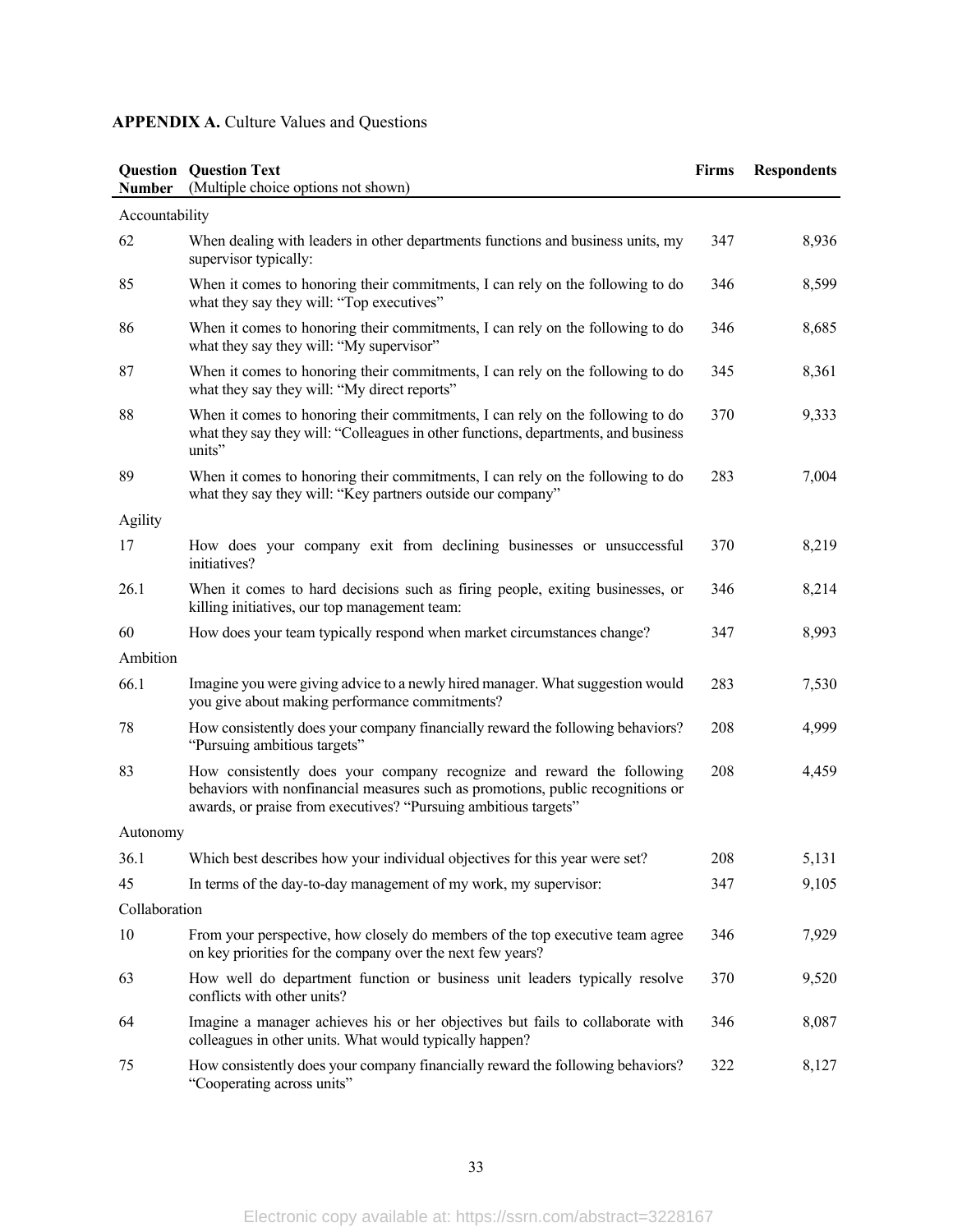| 80           | How consistently does your company recognize and reward the following<br>behaviors with nonfinancial measures such as promotions, public recognitions or<br>awards, or praise from executives? "Cooperating across units"        | 208 | 4,465 |
|--------------|----------------------------------------------------------------------------------------------------------------------------------------------------------------------------------------------------------------------------------|-----|-------|
| 90           | Imagine that circumstances changed for colleagues in another unit, and they can<br>no longer deliver what they promised you. How do they typically deal with these<br>changes?                                                   | 208 | 5,005 |
| 97           | Management teams evolve over time. At present, how well does your top<br>executive team work together?                                                                                                                           | 346 | 7,968 |
| Innovation   |                                                                                                                                                                                                                                  |     |       |
| 68           | Imagine you pursued a risky opportunity that supported your company's strategy.<br>What are the most likely consequences for your career?                                                                                        | 323 | 7,203 |
| 77           | How consistently does your company financially reward the following behaviors?<br>"Innovating"                                                                                                                                   | 208 | 4,998 |
| 82           | How consistently does your company recognize and reward the following<br>behaviors with nonfinancial measures such as promotions, public recognitions or<br>awards, or praise from executives? "Innovating"                      | 208 | 4,487 |
| Integrity    |                                                                                                                                                                                                                                  |     |       |
| 44           | Imagine a manager achieves his objectives by compromising long-term<br>performance or nonfinancial factors such as safety quality or environmental<br>standards. What would typically happen?                                    | 260 | 6,146 |
| 79           | How consistently does your company financially reward the following behaviors?<br>"Acting with integrity"                                                                                                                        | 208 | 4,992 |
| 84           | How consistently does your company recognize and reward the following<br>behaviors with nonfinancial measures such as promotions, public recognitions or<br>awards, or praise from executives? "Acting with integrity"           | 208 | 4,975 |
| Performance  |                                                                                                                                                                                                                                  |     |       |
| 39           | My supervisor provides performance feedback that is:                                                                                                                                                                             | 368 | 9,402 |
| 43           | To what extent does your supervisor hold everyone on the team accountable for<br>results?                                                                                                                                        | 370 | 9,603 |
| 65           | How does your company typically deal with underperforming employees?                                                                                                                                                             | 358 | 9,244 |
| 69           | How well does your company's compensation system reward performance against<br>objectives?                                                                                                                                       | 346 | 8,867 |
| 70           | The last time you received an annual bonus what percentage out of 100 of it came<br>from the following? (Please enter 100 in "I do not receive a bonus" if you do not<br>receive a bonus)                                        | 307 | 6,642 |
| 76           | How consistently does your company financially reward the following behaviors?<br>"Achieving individual objectives"                                                                                                              | 322 | 8,156 |
| 81           | How consistently does your company recognize and reward the following<br>behaviors with nonfinancial measures such as promotions, public recognitions or<br>awards, or praise from executives? "Achieving individual objectives" | 208 | 4,624 |
| Transparency |                                                                                                                                                                                                                                  |     |       |
| 41           | For my colleagues in other departments functions and business unit, I know or can<br>easily find out: (Please check all that apply)                                                                                              | 346 | 7,900 |
| 46           | When working with colleagues in other units, how well do they seem to<br>understand your performance objectives?                                                                                                                 | 346 | 8,512 |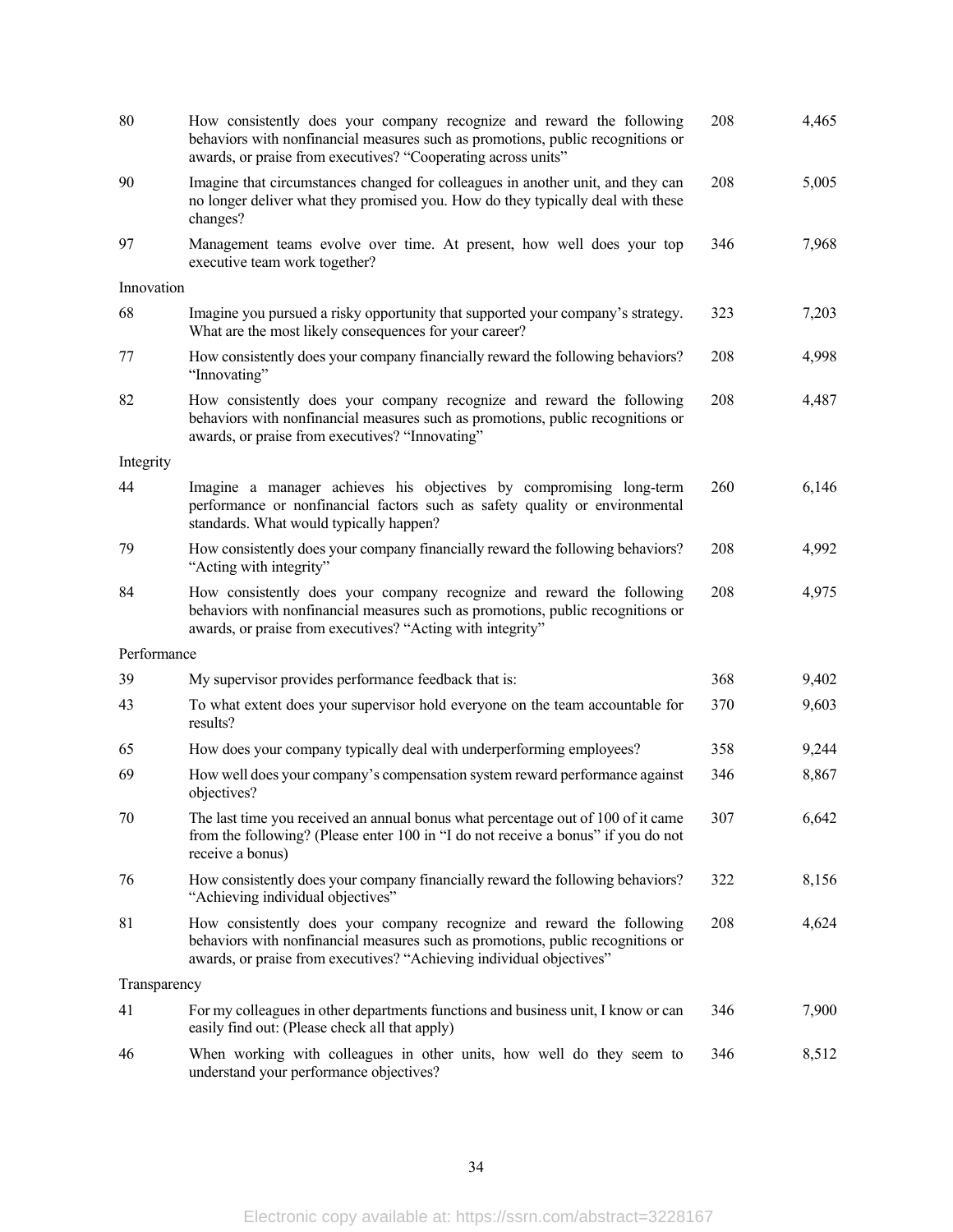# Management Practices

| $\overline{4}$ | How involved have you been in your company's process to develop its strategy?                                                                                                                                                                                                          | 347 | 9,306 |
|----------------|----------------------------------------------------------------------------------------------------------------------------------------------------------------------------------------------------------------------------------------------------------------------------------------|-----|-------|
| 7              | How do top leaders communicate your company's strategy and key priorities<br>throughout the organization?                                                                                                                                                                              | 323 | 8,507 |
| 12             | How confident are you that your company's strategic priorities have the financial<br>and human resources they need to succeed?                                                                                                                                                         | 283 | 7,599 |
| 13             | How useful are company-wide updates on performance against corporate<br>priorities?                                                                                                                                                                                                    | 290 | 7,830 |
| 18             | How well do your company's information and data gathering systems help you<br>identify what is working and not working in the market?                                                                                                                                                  | 257 | 6,083 |
| 29             | How does your supervisor explain why current priorities matter?                                                                                                                                                                                                                        | 370 | 9,649 |
| 33             | How often does your supervisor discuss how your work supports current<br>company-wide priorities?                                                                                                                                                                                      | 347 | 9,052 |
| 34             | Which of the following best describes how your unit set its budget for this year?                                                                                                                                                                                                      | 231 | 5,636 |
| 40             | Do you have the resources you need to achieve your performance objectives?                                                                                                                                                                                                             | 347 | 9,096 |
| 47             | How would you describe your company's formal systems or processes? E.g. cross-<br>functional teams, information systems, or internal service agreements to<br>coordinate activities across units.                                                                                      | 323 | 8,396 |
| 49             | Structured processes can improve an organizations ability to get things done, but<br>too much structure can hinder action. How would you assess your organizations<br>processes for the below in terms of the level of structure? "Allocating funds"                                   | 208 | 4,485 |
| 50             | Structured processes can improve an organizations ability to get things done, but<br>too much structure can hinder action. How would you assess your organizations<br>processes for the below in terms of the level of structure? "Allocating people<br>across priorities or projects" | 208 | 4,767 |
| 51             | Structured processes can improve an organizations ability to get things done, but<br>too much structure can hinder action. How would you assess your organizations<br>processes for the below in terms of the level of structure? "Setting and managing<br>performance objectives"     | 208 | 4,858 |
| 53             | Structured processes can improve an organizations ability to get things done, but<br>too much structure can hinder action. How would you assess your organizations<br>processes for the below in terms of the level of structure? "Coordinating activities<br>across units"            | 208 | 4,801 |
| 55             | Structured processes can improve an organizations ability to get things done, but<br>too much structure can hinder action. How would you assess your organizations<br>processes for the below in terms of the level of structure? "Adapting when<br>circumstances change"              | 208 | 4,639 |
| 70             | The last time you received an annual bonus what percentage out of 100 of it came<br>from the following? (Please enter 100 in "I do not receive a bonus" if you do not<br>receive a bonus)                                                                                              | 312 | 7,922 |
| 153            | Does your organization have a clearly stated list of organization-wide priorities?<br>If so, how many objectives are on that list?                                                                                                                                                     | 114 | 2,914 |
| 154            | How well do these priorities support your organizations strategy?                                                                                                                                                                                                                      | 114 | 2,840 |
| 216.2          | In total, how many individual objectives are you being held accountable for this<br>year?                                                                                                                                                                                              | 347 | 9,306 |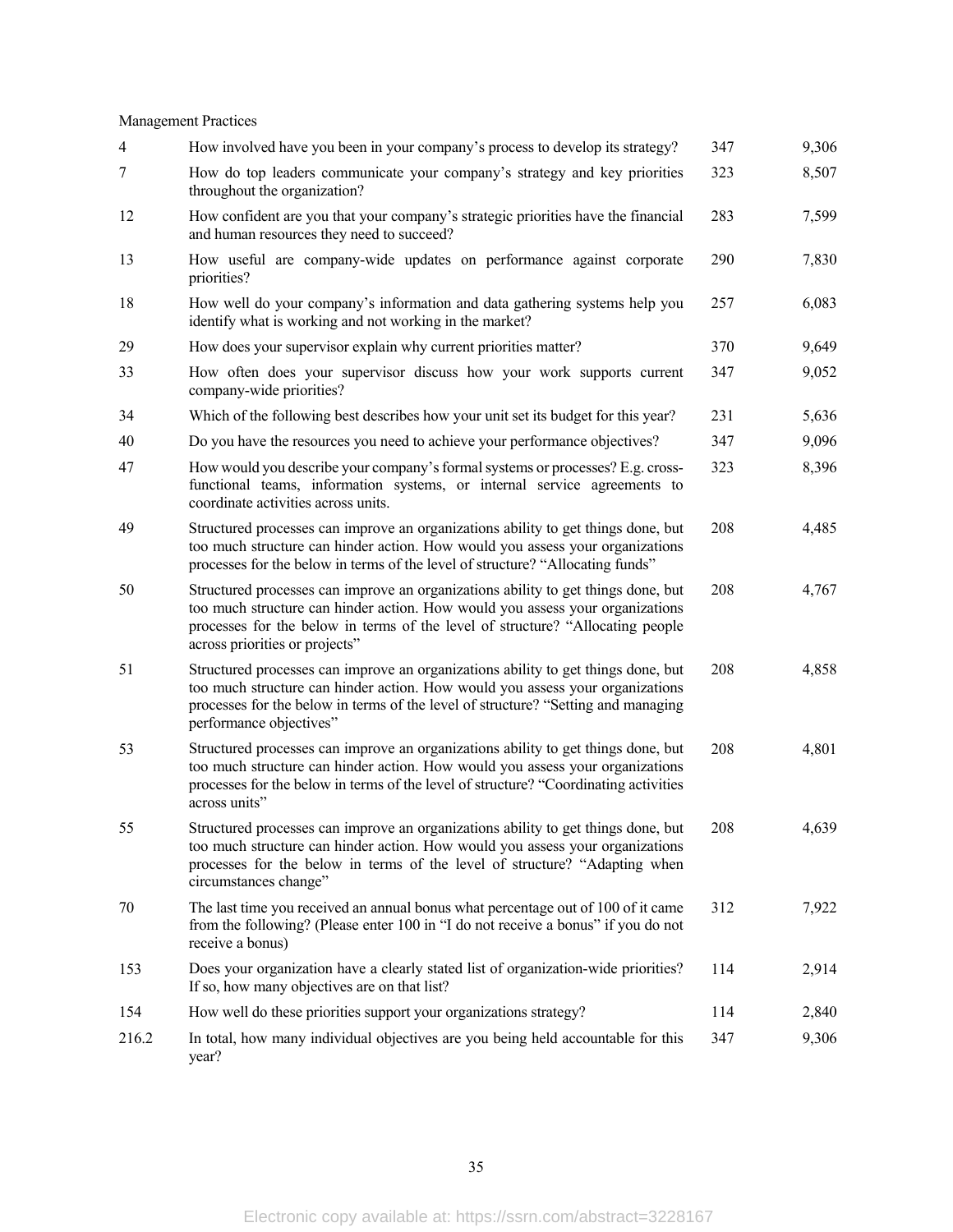### **APPENDIX B.** Measuring Culture

### **Measuring culture**

Surveys are frequently used to measure corporate culture (Cameron *et al*., 2006; Hartnell *et al*., 2011; Graham *et al*., 2017), but they are susceptible to measurement error (Fowler, 2014). In this section we identify several potential sources of measurement error, and describe how we address them via survey design, analysis design, and testing.

# *Minimize ambiguity*

To provide accurate measurements, survey questions should be interpreted the same way by all respondents and researchers. Ambiguous survey questions result in large and statistically significant measurement errors (Fowler, 1992). Cultural values, such as "integrity" or "collaboration," are abstract concepts that will mean different things to different respondents. To minimize ambiguity in questions, the survey focused questions on the cultural norms that manifest in observable behavior.

In 2011 and 2012, we conducted open-ended interviews with executives about how our chosen values manifest themselves as concrete norms of behavior. In describing specific behaviors related to collaboration, for example, several respondents focused on how the company dealt with managers who achieve their targets but fail to cooperate with colleagues in other units. Examples from these interviews were then translated into survey questions, which were included in a survey generation, and evaluated for how well they were understood by respondents, especially by non-native English speakers and front-line supervisors. Based on respondents' feedback, each question was kept as is, modified to make the wording more clear, or dropped from the Strategy Execution Survey.

As a result of this process of testing and refinement, the questions included in the survey varied over time. As a result, the sample sizes for varies by question (See Appendix for an overview). All questions that we analyze were answered by at least 110 firms, and on average 288 firms answered the questions included in our analysis. We also refined the wording of questions based on feedback from respondents. Where such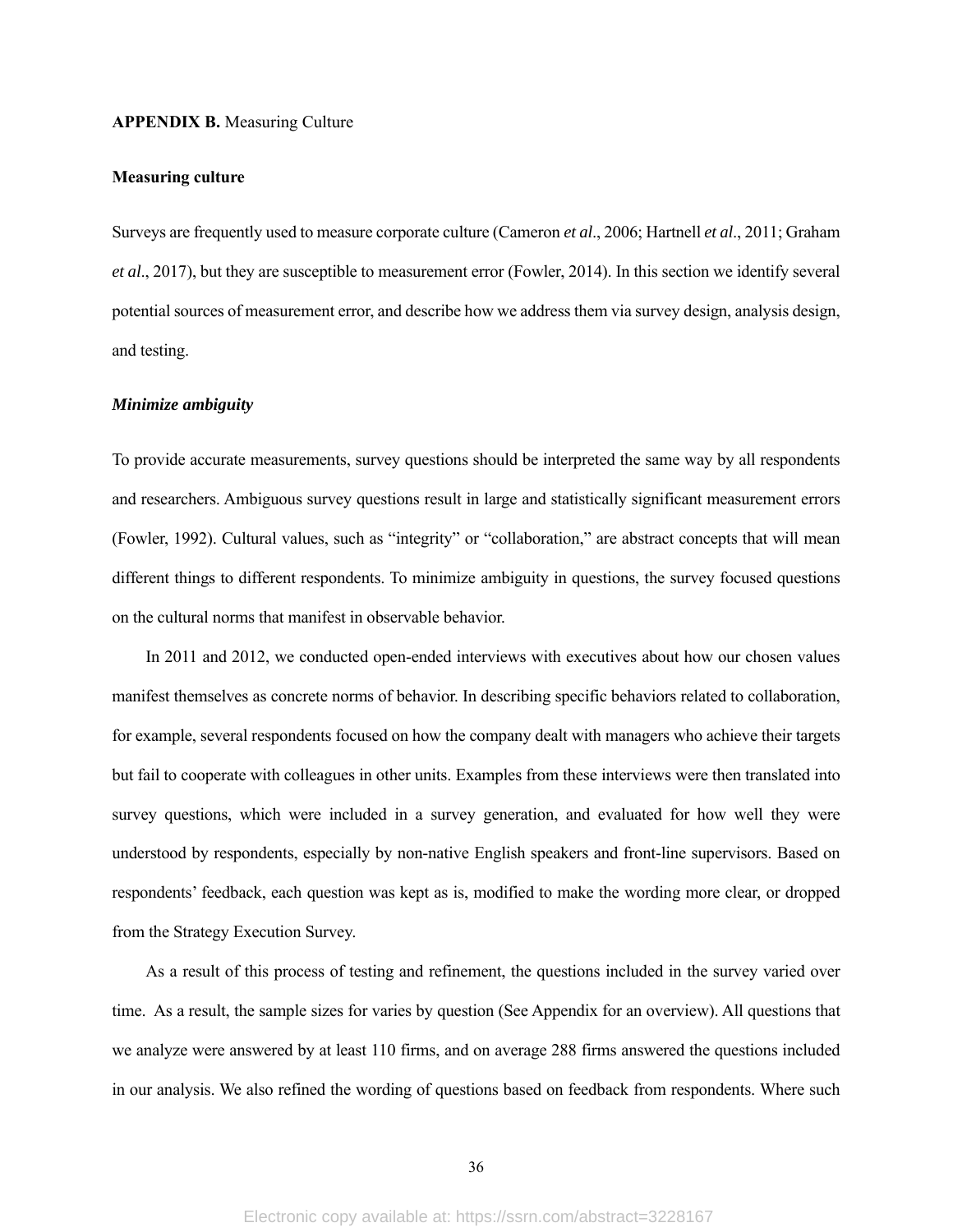changes were minor, we consolidated the questions and treated similar phrasings of answers as identical. When the wording changes were significant, we treated them as separate questions.

The Execution Survey also minimizes ambiguity by avoiding questions that measure a respondent's level of agreement with a statement. Although they are ubiquitous in surveys, five- or seven-point Likert scales measuring agreement with a statement introduce significant measurement error (Krosnick *et al*., 2014). Agree/disagree rating scales can be applied to any statement, including ambiguous items susceptible to a wide range of interpretations. A widely-used employee engagement survey, for example, asks respondents to rate their level of agreement (on a five-point scale) with the statement "There is good cooperation and collaboration between my division/function and other divisions/functions." Respondents may have very different interpretations of what constitutes "good cooperation and collaboration," and these divergent interpretations introduce measurement error into the survey.

Instead of agree/disagree questions, the Strategy Execution Survey relies primarily on "item specific" questions where the answer alternatives are clearly specified and unique to the question being posed (Saris *et al*., 2010). One question to measure the value of collaboration, for example, asks "Imagine a manager achieves his or her objectives but fails to collaborate with colleagues in other units or teams. What would typically happen?" and includes question-specific answer options such as "This behavior would be addressed promptly" and "This behavior would be addressed with a delay." (See Figure B1 for all answers to this question).

No single behavioral norm will provide a perfect measure for abstract values like collaboration or innovation. To address this challenge, the survey triangulates on cultural values by using multiple questions to measure each underlying value. For the cultural values we measured, collaboration is measured by seven questions; performance by seven; accountability by six; agility, ambition, integrity, and innovation by three; autonomy and transparency by two (See Figure B1 for examples of three of the ten questions measuring collaboration). The survey also includes 19 questions measuring management practices, and three questions measuring how well the strategy is understood throughout the firm.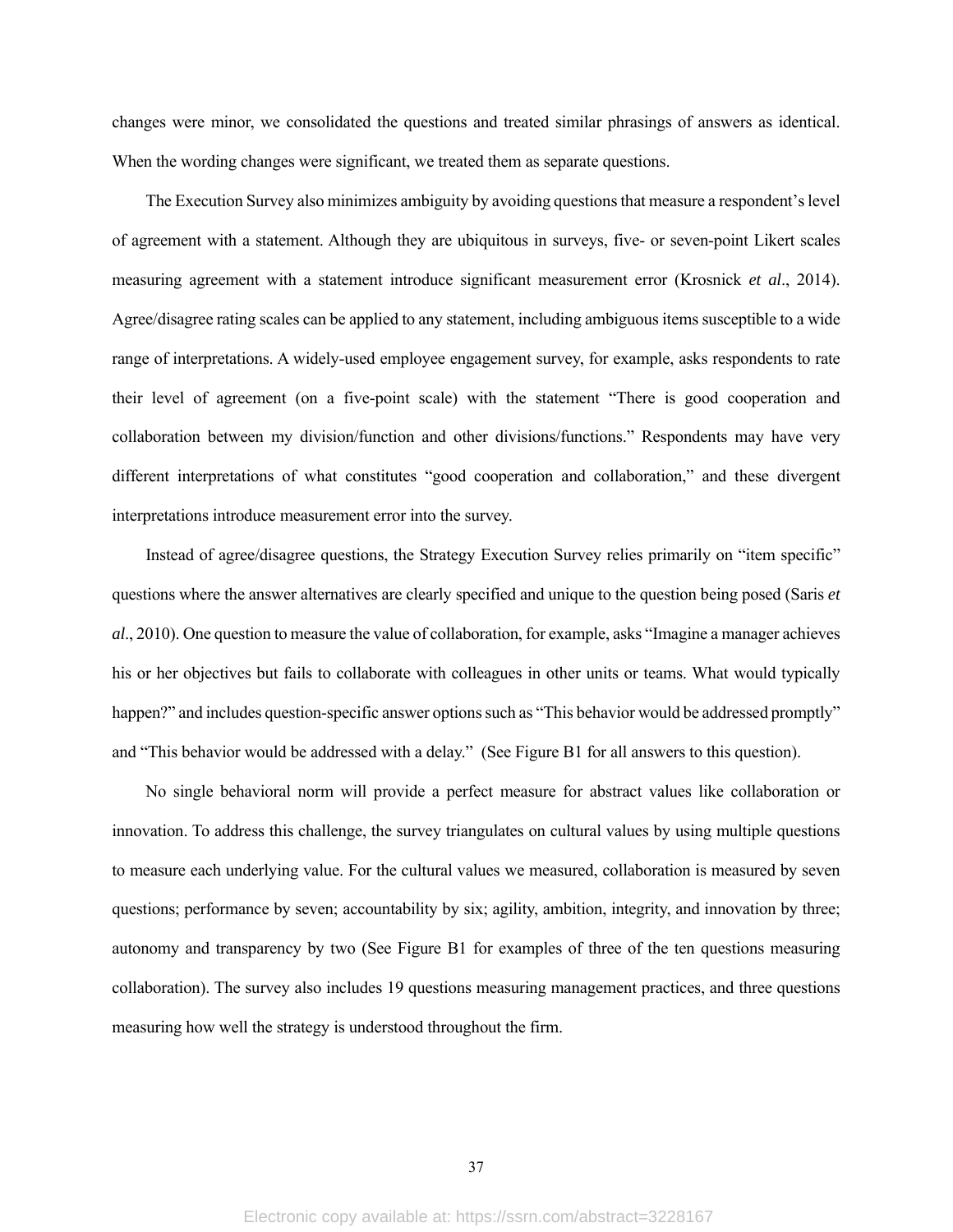Imagine a manager achieves his or her objectives but fails to collaborate with colleagues in other units or teams. What would typically happen?

- O This behavior would be addressed promptly
- O It would be addressed, but after a delay
- O It might be addressed
- O This behavior would be tolerated
- O Don't know

Imagine that circumstances changed for colleagues in another unit or team, and they can no longer deliver what they promised you. How do they typically deal with these changes?

- O They let us know promptly and help us find a solution
- O They inform us promptly, but do not always help us resolve the problem
- O They let us know, but often with a significant delay
- O They often fail to communicate these changes

Management teams evolve over time. At present, how well does your top executive team appear to work together?

- O They consistently work as a cohesive team
- O They work well together on most issues
- O There seem to be factions within the team
- O Team members typically focus on their own agendas
- O Don't know

## **Figure B1.** Example of questions assessing collaboration

#### *Account for variance in culture across units*

Some of the most influential research on culture assumes that values are strongly held throughout the organization (Kotter and Heskett, 1992; Burt *et al*., 1994; Sorenson, 2002). These studies, however, are based on a handful of responses from the senior-most executives at large companies, who were asked to assess cultural strength for their company and for competitors (Kotter and Heskett, 1992). There are good reasons, however, to believe that values and norms will vary in strength across units within a firm. Ethnographic and anthropological research has found that different parts of a complex organization have different subcultures (Schein, 1996) and survey-based studies confirm the presence of subcultures (Hofstede, 1998).

Empirical research offers evidence for variation across parts of a firm in terms of performance and the usage of management practices. Economists have documented large variation in productivity of similar units within the same firm (Chew *et al*., 1990; Freeman and Shaw, 2009). Recent research suggests that much of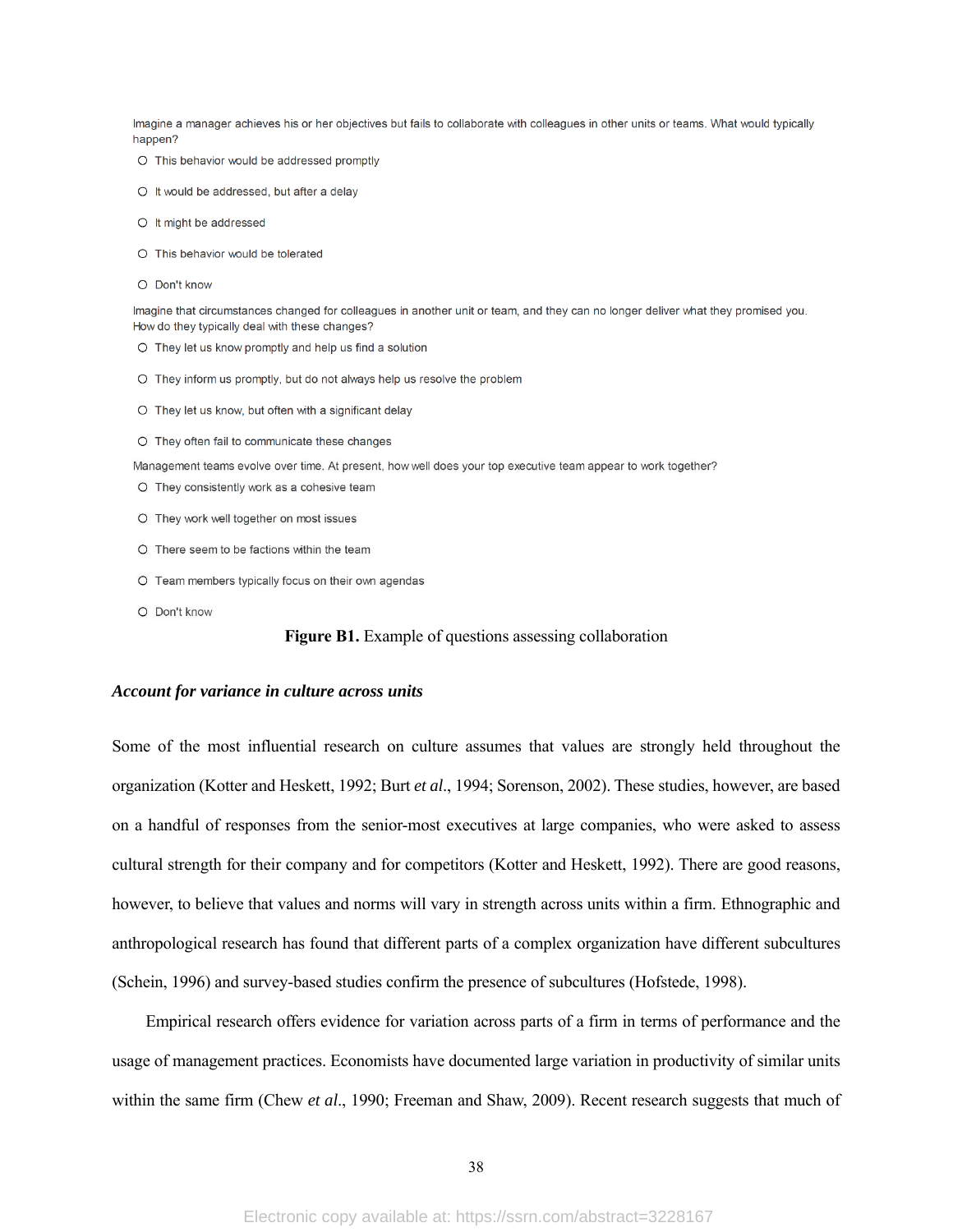the divergence in unit-level performance is attributable to variance in the usage of management practices within the same firm. A survey of 30,000 factories across 10,000 US firms found that differential usage of management tools across factories within the same firm accounted for 40% of the total variation in performance across plants (Bloom *et al*., 2017). Given this level of variance in explicit practices (e.g., monitoring, target setting, incentives), it would not be at all surprising to find large variation in implicit norms across different parts of a firm.

To control for potential variance in norms across units, we administered most of our surveys to smaller subunits within larger firms. 78% of all surveys were administered to a specific business unit, function, or geographic segment of a larger firm, while the remaining 22% were administered to the company as a whole. Surveying at the unit level is similar to the approach followed by Bloom *et al*. (2017), who reported a median establishment size of 80 employees (average 167 employees) in their study of factory-level adoption of management practices.

# *Measurement error resulting from a single respondent*

Even when asked the same question about the same aspect of the company, respondents will answer differently. Divergent answers from separate managers in the same plant accounted for 45 to 49% of the variation in factory-level usage in management practices (Bloom *et al*., 2017; Bloom and Van Reenen, 2010). To minimize this source of measurement error, we administer surveys to multiple employees per firm. The median number of respondents was 23 (8% of the unit's employees), and the average was 27.

Middle managers play a particularly important role in transmitting and reinforcing cultural norms throughout the firm by their behaviors and the initiatives they choose to support (Huy, 2002; Rouleau, 2005; Wooldridge *et al*., 2008). Middle managers are also well positioned to assess how well their firm recognizes and rewards values such as collaboration across units, innovation, and ambition, that might be less apparent to front-line employees or individual contributors. This survey targets managers including the executives responsible for running the company, business unit, function, or department (13% of all respondents), their direct reports (33%), other middle managers (25%), and front-line supervisors or team leaders (16%).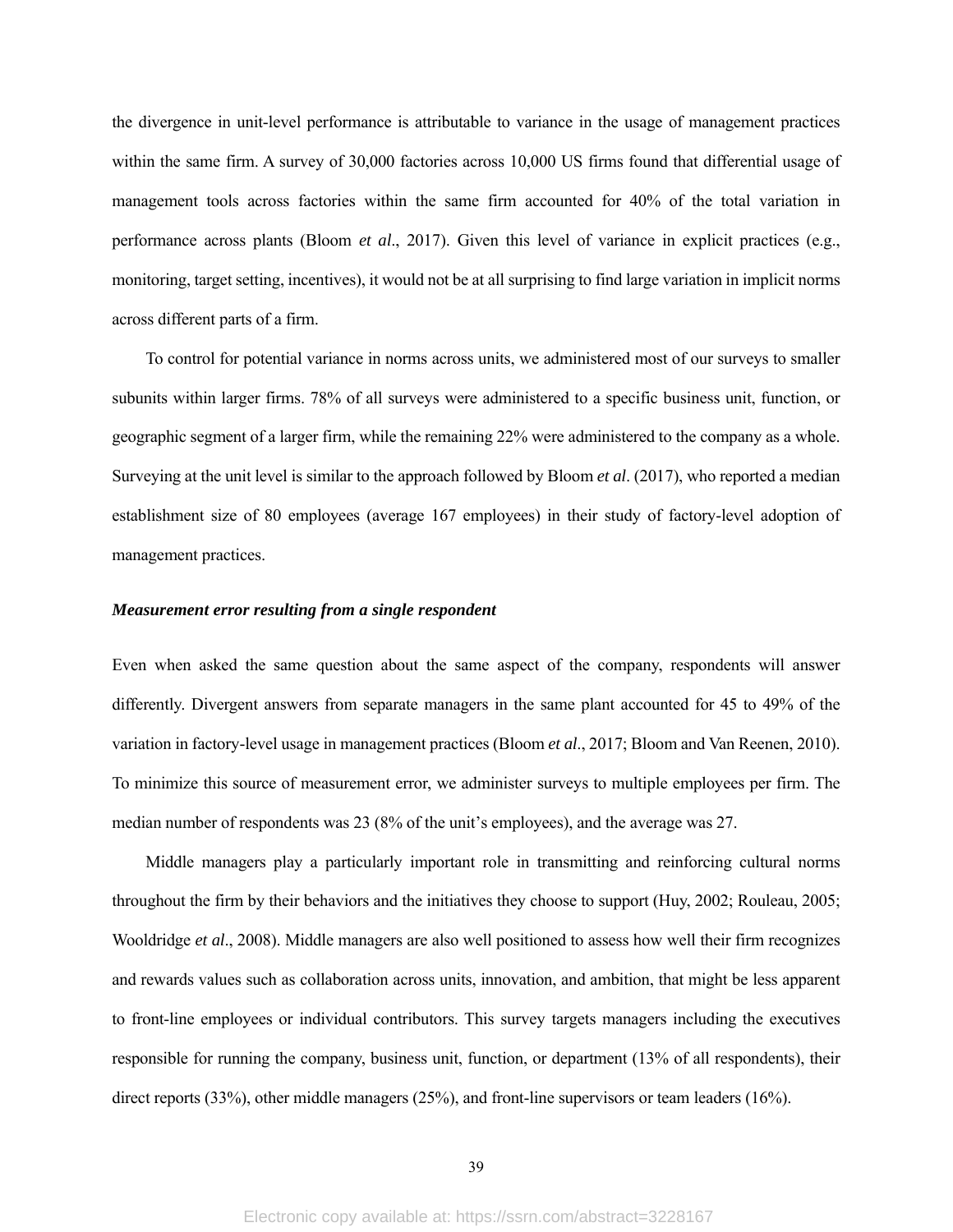The survey takes on average 31 minutes to complete, which means that the typical survey required over ten hours of collective effort from a firm's respondents to complete. We took several steps to secure participation. First, the survey was a required part of an executive education course on strategy execution offered at the London Business School and MIT Sloan School of Management. As a pre-requisite for attending the course, each participant had to send the survey to at least 20 managers responsible for executing strategy in their firm.

The typical participant in the executive education programs had at least 200 direct and indirect reports, and was sufficiently senior to sponsor the survey. To increase their incentives to promote the survey, we provided each company with a 78-page customized report that consolidated their responses to all questions, and compared their results to all firms that had completed the survey. The report provided an overview of how the firm performed on factors driving execution (e.g., collaboration, agility) broken down by management practices (e.g., incentives, goal-setting) and cultural norms.

We tracked survey completion percentages, and sent follow-up emails to firms with low participation rates showing how their firm's completion rate compared to other companies participating in the same executive education course. At least 42% of potential respondents who received the survey opened it. Figure 2, Panel (b), shows the number of respondents who answered the survey by year.

Even with executive sponsorship, individual respondents may not complete a survey if they view it as too long or uninteresting. In our beta versions of the survey (not included in the results reported in this paper) we sought extensive feedback from respondents on all questions. We asked respondents to grade each question on how clear and engaging it was. We learned that participants were most likely to answer questions that they believed mattered to the firm's performance, that they could answer, and that they had not been asked before. We used these criteria to formulate the questions used in the final version of the survey. On average, 89% of respondents who began the survey completed it, even though the survey took half an hour to fill out.

#### *Avoiding non-differentiation*

When respondents are asked to rate multiple items using the same scale, they are much more likely to fill in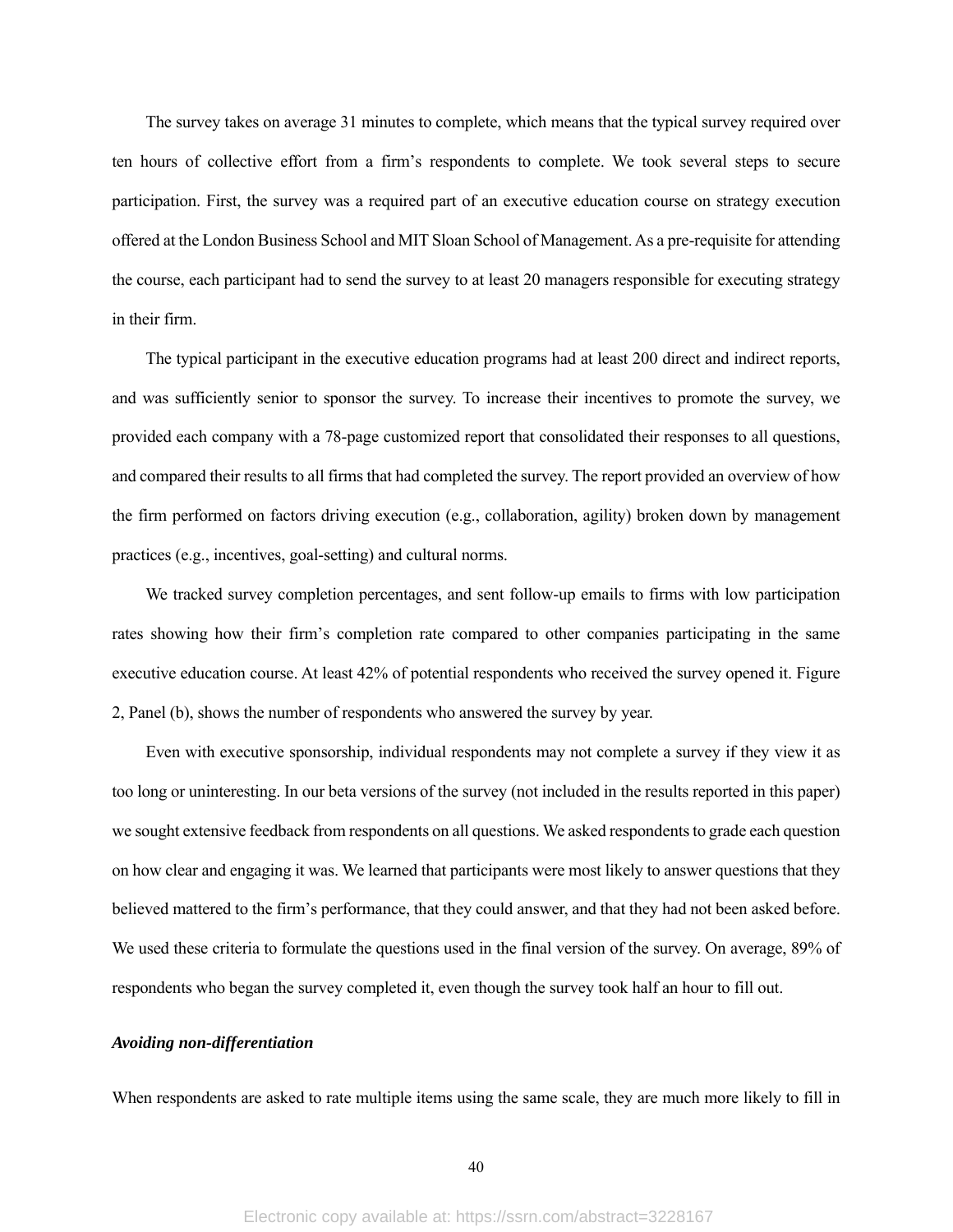the same answer for different questions to economize on cognitive effort and time (Krosnick, 1991). Faced with multiple questions using the same five-point Likert scale, for instance, many respondents will choose a single point on the scale and apply it across diverse items. The "acquiescence bias" is another source of nondifferentiation among survey items. Over 100 studies have documented the acquiescence response bias, whereby survey respondents tend to agree with almost any statement, regardless of its content (Saris *et al*., 2010). Respondents' tendency to satisfice when responding to questions using the same scale diminishes differentiation in their answers across different questions, and introduces significant measurement error (Visser *et al*., 2000).

To minimize the risk that respondents would shift to autopilot in responding to questions, we avoided agree/disagree Likert scales altogether. We also varied the format of questions, including free text responses, numeric range (e.g., number of objectives responsible for achieving), frequency (e.g., how frequently colleagues deliver on their commitments), randomized list of multiple answers with no obviously correct answer (e.g., factors that most influence promotion decisions), percent of total (e.g., percent of bonus linked to individual, team, and corporate performance), and hypothetical questions (Kang *et al*., 2011).

# *Common method bias10*

 $\overline{a}$ 

Our study relies on the same survey to measure all variables, and may be susceptible to common method bias, or spurious correlations that arise from the use of a single instrument rather than actual relationships between the underlying variables of interest. For example, a recently promoted manager might be favorably disposed to her company, and rate the company higher across the board on all items. A respondent's tendency to answer all items the same way could result from the desire to appear consistent in the answers that they give (Salancik and Pfeffer, 1977; Johns, 1994), enduring tendency towards positive or negative disposition (Watson and Clark, 1984), transient mood states, or other biases.

Social scientists have compared research relying on a single questionnaire to multi-method designs to

<sup>&</sup>lt;sup>10</sup> Portions of the sample description section are repeated here, for clarity.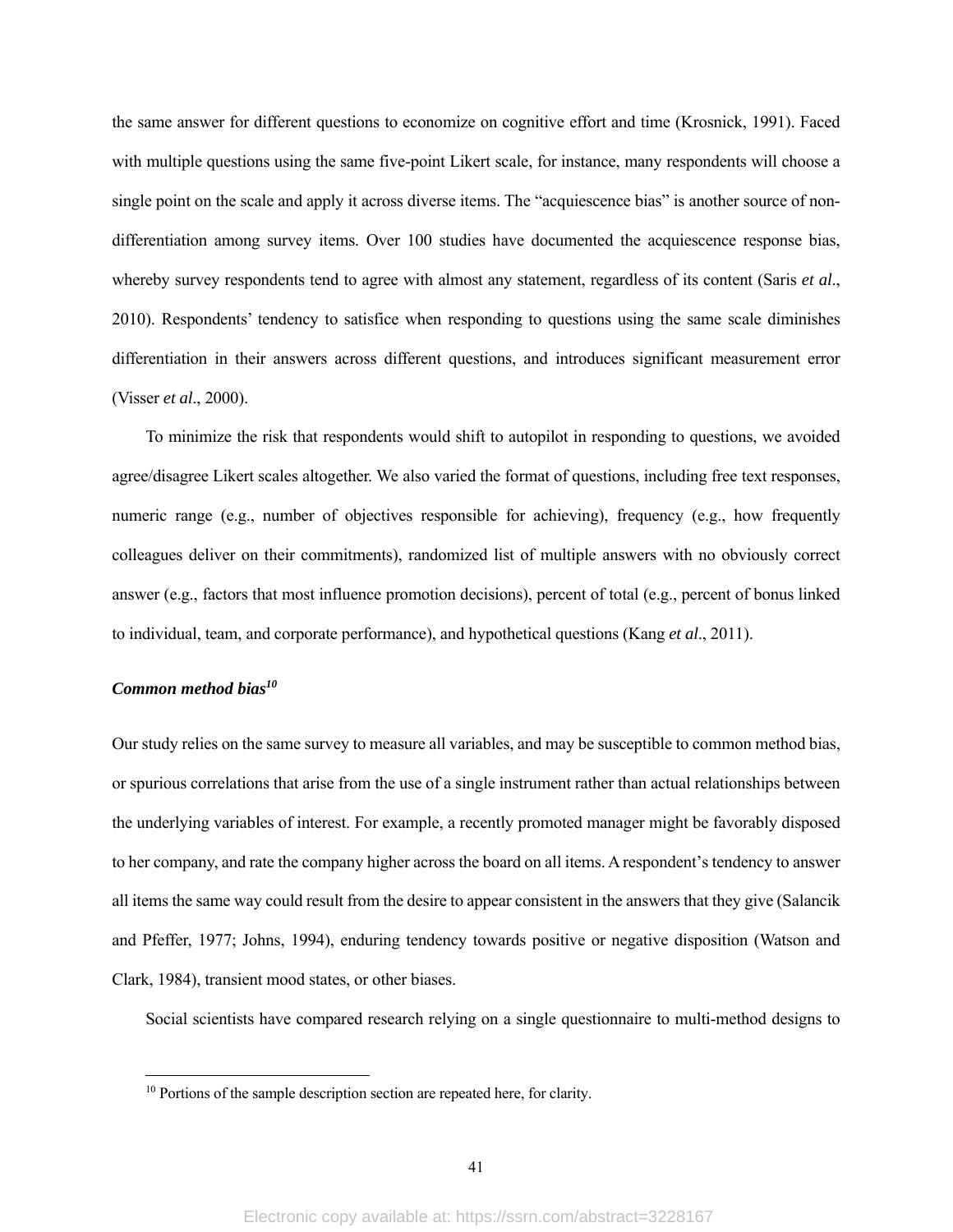estimate the amount of variance attributable to using a single measurement tool (Cote and Buckley, 1987). According to these studies, common method bias can account for one-quarter or more of the variance explained by correlations coming from a single instrument. Recent reviews of the empirical evidence, however, challenge the assumption that using a single survey necessarily inflates correlations of all measured variables across the board (Crampton and Wagner, 1994; Lindell and Whitney, 2001; Spector and Brannick, 2009; Spector, 2006). Instead they find that specific biases (e.g., respondents' tendency to agree with default responses or present themselves in a socially acceptable light) or research design choices (e.g., question sequence or choice of rating scale) affect correlations among some items, but not others.

We address common method bias in two ways. First, we make survey design and analysis choices to mitigate the potential for common method bias. Second, we test for common method bias using a marker variable and questions where the best answer is not obvious to respondents to estimate the impact of a common method bias, if it exists. We find little evidence of potential common method bias, consistent with our design choices.

**Survey design and analysis choices that mitigate the risk of common method bias**: Some survey design choices create biases that artificially inflate correlations between variables. Ambiguous survey questions or the use of a common rating scale, for example, can lead to non-differentiation in answers. We mitigate these risks through the survey design choices discussed above, including testing and refining of questions to ensure different respondents understood them in the same way; using item specific questions rather than Likert scales; varying question format; separating questions asking about the same variable; and the inclusion of questions with no obvious right answer.

The second important design choice that we make comes from having multiple respondents per firm, but analyzing our results at the firm level (discussed in more detail in the Analysis Plan section). This means that any idiosyncratic bias that comes from a respondent having a positive or negative outlook is quickly averaged out by other respondents. Because of our large number of respondents per firm, this helps us substantially. For example, imagine that individuals were enormously swayed in their answers by day-to-day fluctuations in their lives, such that the expected impact was that 50% of all the variation in their answers came from that,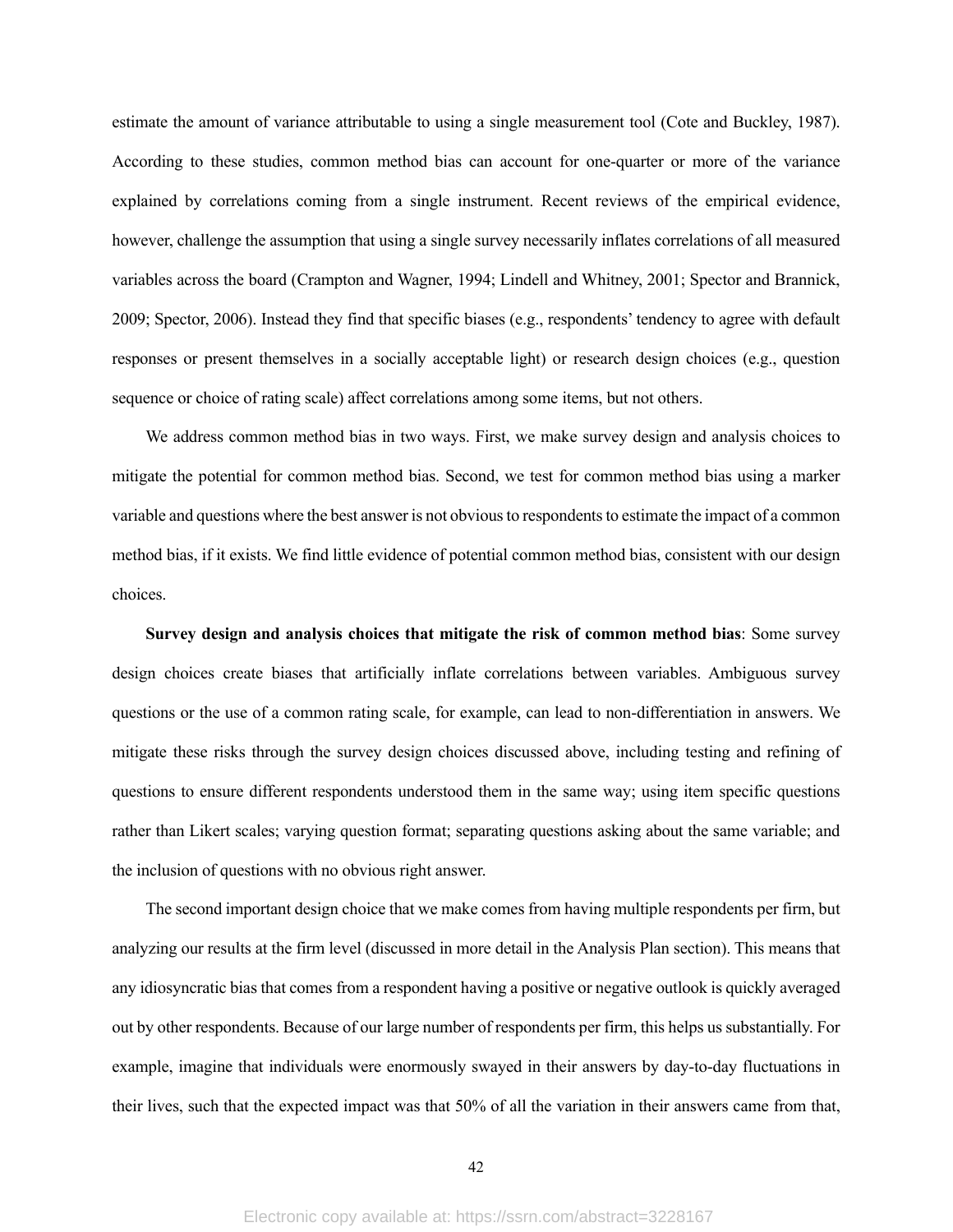rather than real characteristics of the company's culture. This would be a large problem for a survey with only single respondents per firm, but for a survey with 27 respondents per firm (our average) the expected misallocation component would fall to just  $3.7\%$  of the variation<sup>11</sup> (because of the central limit theorem). Thus, even large idiosyncratic fluctuations would produce only small amounts of common method bias because of our sample sizes.

If such biases are systematic, then our challenge is greater. High growth and profitability, for example, might create a "halo effect" whereby employees assume their organization excels on every dimension because it is performing well in the market (Rozenszweig, 2007). If this were the case, then scores would be high across respondents, which would influence firm-level values. Although our survey design helps mitigate these concerns, we cannot rule them out. Thus we test for common method bias empirically.

**Empirically testing for common method bias**: The use of a marker variable is a widely-used method to estimate the impact of common method bias on survey results (Craighead et al., 2011; Lindel and Whitney, 2001; Malhotra et al., 2006). In this approach, a survey includes one or more questions that resemble other items in the survey, but is theoretically uncorrelated with them. The ideal marker item should resemble the form of other questions, address the same unit of analysis, but be conceptually distinct from all or most of the other variables being measured. If, for whatever reason, respondents have a general tendency to answer consistently well (or poorly), they should rate the marker variable well (or poorly) too. Thus, correlations between the marker variable and theoretically independent variables can shed light on the presence and magnitude of common method bias.

The marker variable in the Strategy Execution Survey asked respondents "What would happen if a key partner such as suppliers of critical components, distributors, or alliance partners acted in a way inconsistent with your organization's values" and answer options included "This behavior would be addressed promptly," "It would be addressed but after a delay," "It might be addressed," "This behavior would be tolerated,

<sup>&</sup>lt;sup>11</sup> The expected variation from the idiosyncratic part is  $\frac{50\%}{27-1} = 1.9\%$ , and therefore the share of all variation would fall to  $\frac{1.9\%}{50\%+1.9\%}$  = 3.7%. The specificity of this result implicitly assumes that the distribution of the initial fluctuations was Gaussian, although the overall implication does not.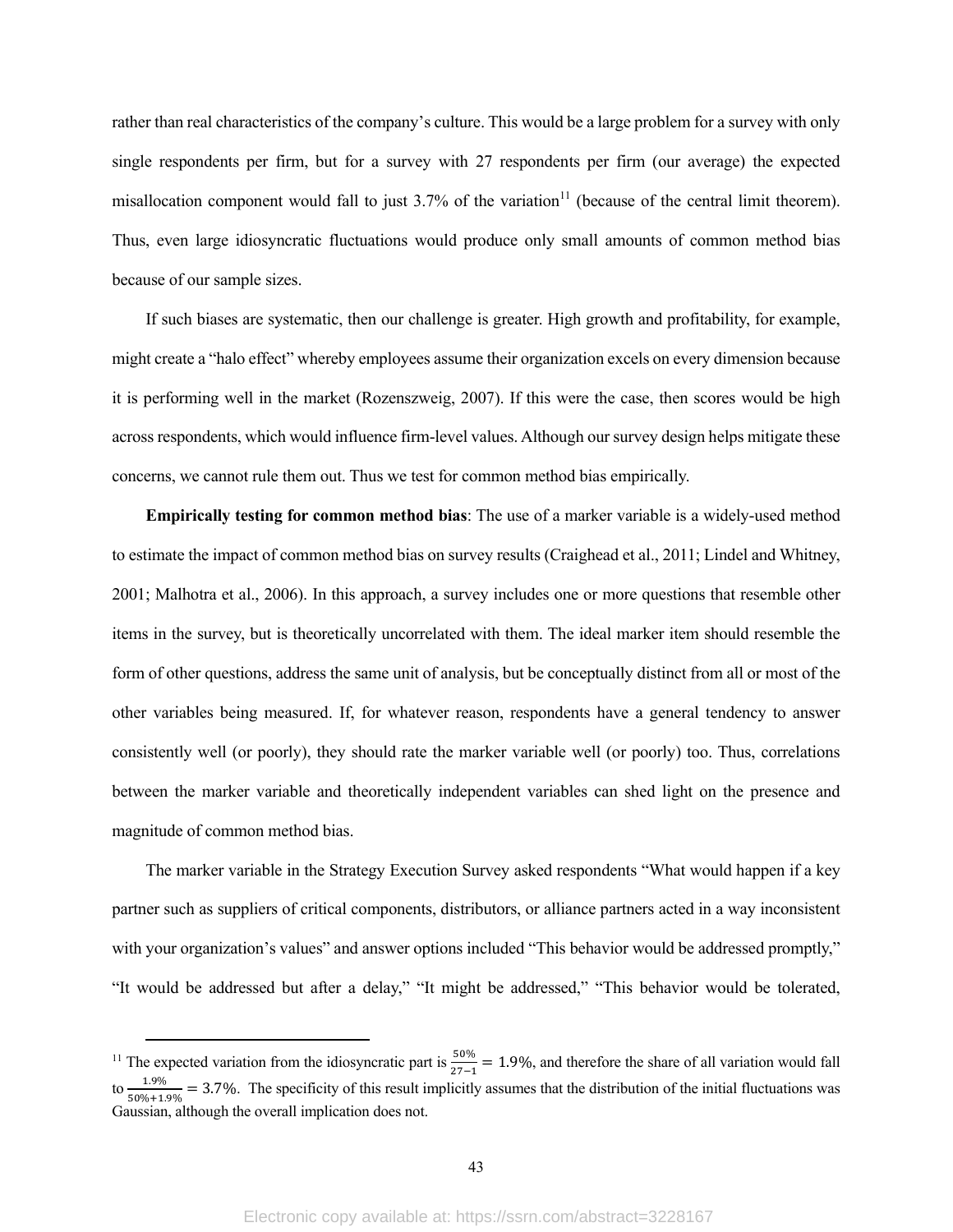and "Don't know." This question followed the precise form of three other questions that asked how promptly and consistently specific behaviors, such as poor performance or failure to collaborate across units, are addressed. Like other questions in the survey, the first response reflected well on the respondent's firm, while other options painted a less positive picture.

Despite the marker item's similarity in terms of focus on the firm, question structure, and answers that reflected well or poorly on their firm, it differed on two key theoretical dimensions from the other questions included in the survey. First, strategy implementation largely takes place within a firm, and all other questions in the execution survey questions focus on intra-firm behaviors and norms. Second, this question was the only one in the survey that referred to general "values." All other items avoided the term "values" (as well as "culture" or "norms"), and instead specified concrete, observable behaviors. The correlation coefficient between the marker question, which we included in 126 surveys, and all other variables in those surveys was (0.02).

A second test of the magnitude of common error bias is the introduction of variables where the "best" answer is not obvious to the respondent. If the underlying correlation among variables is real (and not a result of common method bias) then the correlations between variables where the "best" response isn't obvious should be nearly as high as those questions where the best answer is clear to respondents. In contrast, if common method bias is a serious problem, questions with a clear best answer will be largely uncorrelated with items where the best answer is not obvious.

The Strategy Execution Survey includes seven questions designed to make sure the best and worst answers are not obvious to respondents. The average correlation coefficient of questions with no obvious right answer with all other questions is 11.3%, versus an average correlation coefficient of 14.3% for all questions with one another. The small difference between these, 3 percentage points, suggests that if there is a common method bias, it might explain as much as one-fifth  $\left(\frac{3.0}{14.3}\right)$  of the pairwise correlations we observe. Even if we assume this (and thus scale down the magnitude of our findings), our conclusions would not change.

Thus, because of our survey design and analysis choices, and because of empirical tests on a marker